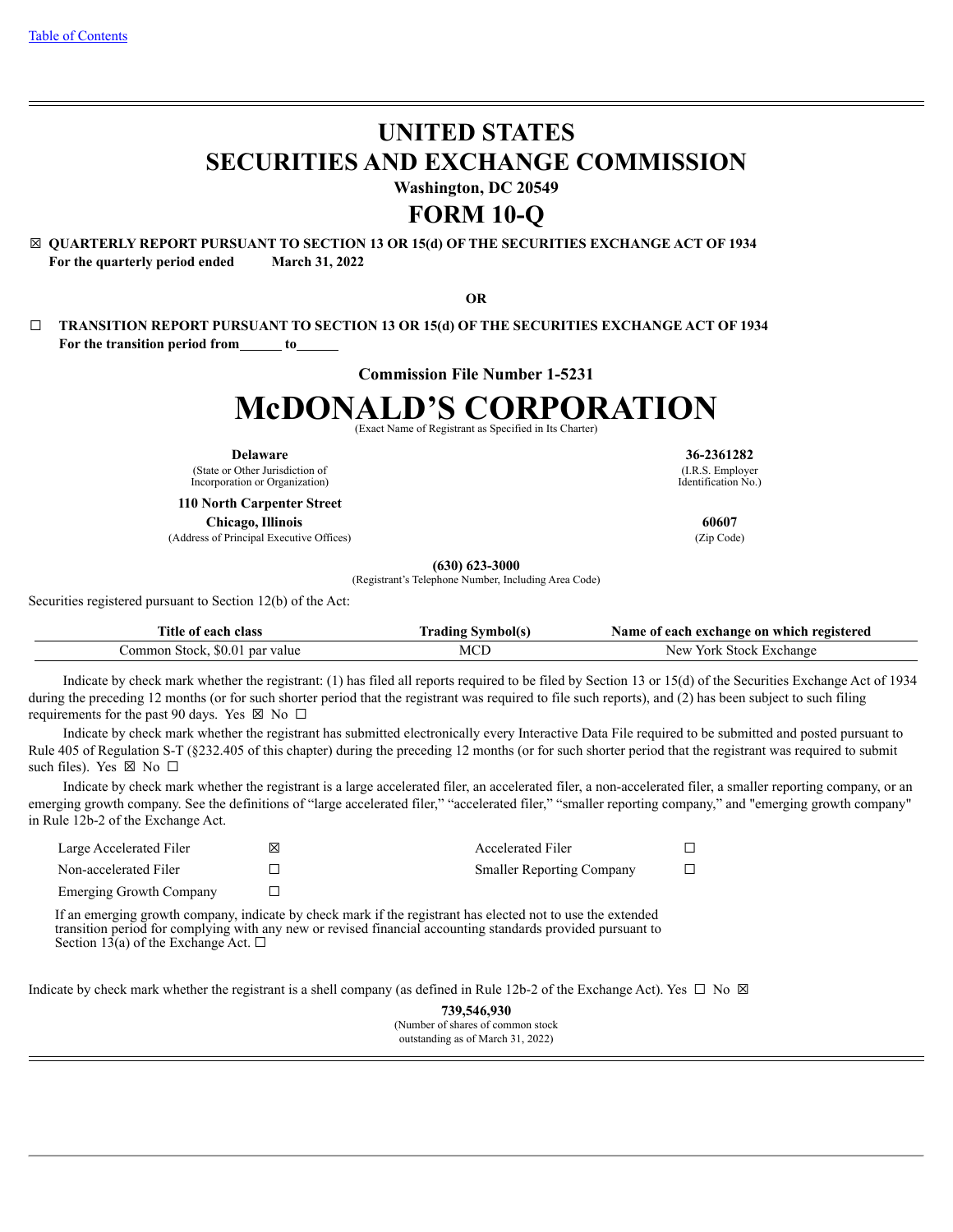# McDONALD'S CORPORATION

# INDEX

# <span id="page-1-0"></span>Page Reference Part I. Financial [Information](#page-1-0) Item 1 – Financial [Statements](#page-2-0) Condensed [Consolidated](#page-2-1) Balance Sheet, [March](#page-2-1) [31](#page-2-1), [2022](#page-2-1) [\(unaudited\)](#page-2-1) and December 31, 20[21](#page-2-1) [3](#page-2-1) Condensed [Consolidated](#page-2-2) Statement of Income (unaudited), quarte[rs](#page-2-2) [ended](#page-2-2) [March](#page-2-2) [31](#page-2-2), [2022](#page-2-2) and [2021](#page-2-2) [4](#page-2-2) Condensed Consolidated Statement of [Comprehensive](#page-3-0) Income (unaudited), quarters [ended](#page-3-0) [March](#page-3-0) [31](#page-3-0), [2022](#page-3-0) [and](#page-3-0) 20[21](#page-3-0) [5](#page-3-0) Condensed [Consolidated](#page-4-0) Statement of Cash Flows (unaudited), quarters [ended](#page-4-0) [March](#page-4-0) [31,](#page-4-0) [2022](#page-4-0) and [2021](#page-4-0) [6](#page-4-0) Condensed Consolidated Statement of [Shareholders'](#page-5-0) Equity (unaudited), quarters [ended](#page-5-0) [March](#page-5-0) [31](#page-5-0), [2022](#page-5-0) and [2021](#page-5-0) [7](#page-5-0) Notes to Condensed [Consolidated](#page-6-0) Financial Statements (unaudited) [8](#page-6-0) Item 2 – <u>[Management's](#page-11-0) Discussion and Analysis of Financial Condition and Results of Operations</u> [13](#page-11-0) Item 3 – [Quantitative](#page-32-0) and Qualitative Disclosures About Market Risk [33](#page-32-0) (33) 33 Item 4 – Controls and [Procedures](#page-32-1) [33](#page-32-1) Part II. Other [Information](#page-33-0) Item 1 – <u>Legal [Proceedings](#page-34-0)</u> [35](#page-34-0) Item 1A – <u>Risk [Factors](#page-34-1)</u> [35](#page-34-1) Item 2 – [Unregistered](#page-34-2) Sales of Equity Securities and Use of Proceeds [35](#page-34-2) Item 6 – [Exhibits](#page-34-3) [36](#page-34-3) **[Signature](#page-37-0)** [39](#page-37-0) All trademarks used herein are the property of their respective owners and are used with permission.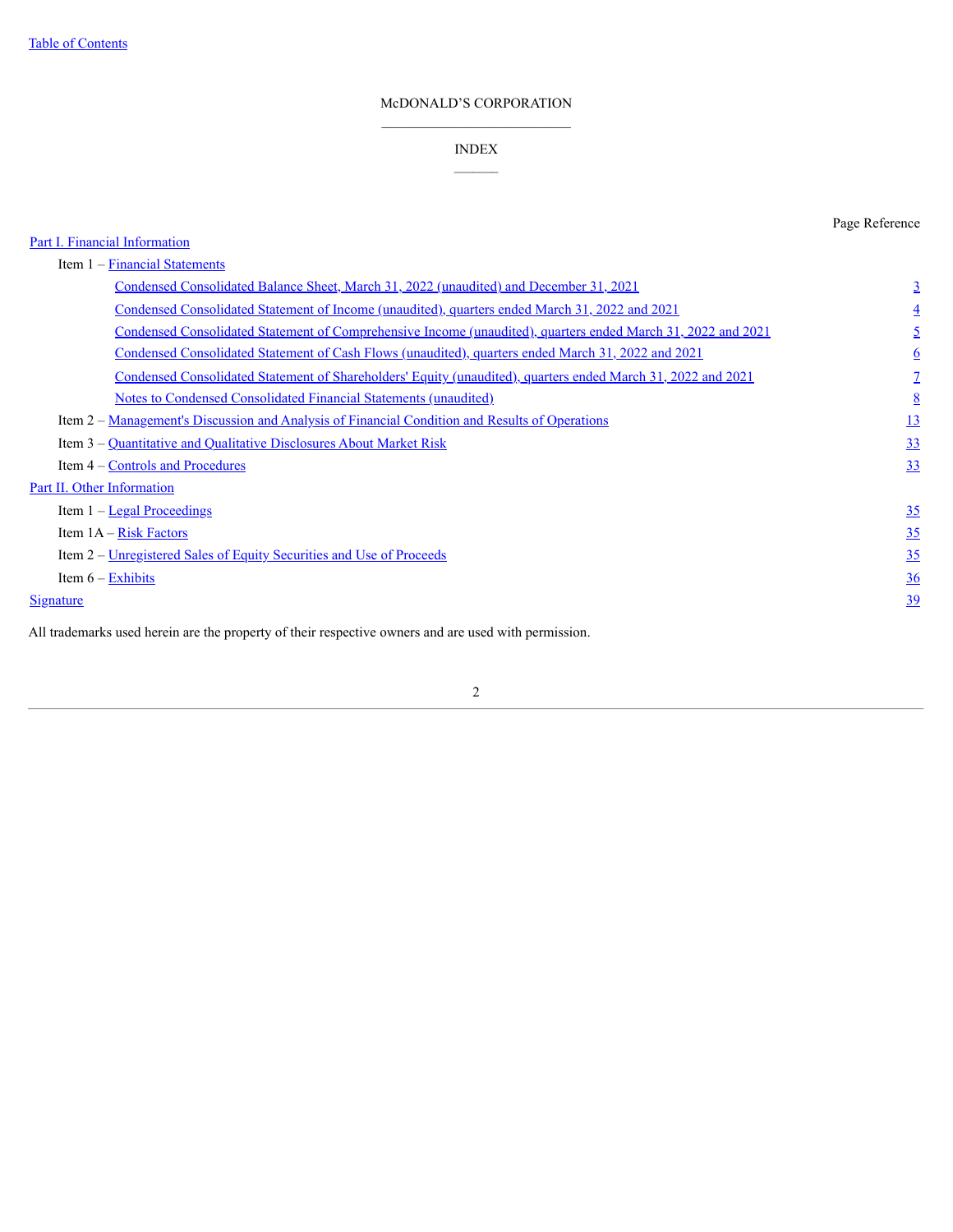# **PART I – FINANCIAL INFORMATION**

# <span id="page-2-1"></span><span id="page-2-0"></span>**Item 1. Financial Statements**

# **CONDENSED CONSOLIDATED BALANCE SHEET**

| In millions, except per share data                                                                |    | (unaudited)<br>March 31,<br>2022 | December 31,<br>2021 |
|---------------------------------------------------------------------------------------------------|----|----------------------------------|----------------------|
| <b>Assets</b>                                                                                     |    |                                  |                      |
| <b>Current assets</b>                                                                             |    |                                  |                      |
| Cash and equivalents                                                                              | \$ | 2,335.7                          | \$<br>4,709.2        |
| Accounts and notes receivable                                                                     |    | 1,674.1                          | 1,872.4              |
| Inventories, at cost, not in excess of market                                                     |    | 49.6                             | 55.6                 |
| Prepaid expenses and other current assets                                                         |    | 597.0                            | 511.3                |
| <b>Total current assets</b>                                                                       |    | 4,656.4                          | 7,148.5              |
| <b>Other assets</b>                                                                               |    |                                  |                      |
| Investments in and advances to affiliates                                                         |    | 1,177.2                          | 1,201.2              |
| Goodwill                                                                                          |    | 2,813.9                          | 2,782.5              |
| Miscellaneous                                                                                     |    | 4,416.9                          | 4,449.5              |
| <b>Total other assets</b>                                                                         |    | 8,408.0                          | 8,433.2              |
| Lease right-of-use asset, net                                                                     |    | 13,378.6                         | 13,552.0             |
|                                                                                                   |    |                                  |                      |
| <b>Property and equipment</b><br>Property and equipment, at cost                                  |    | 41,773.1                         | 41,916.6             |
| Accumulated depreciation and amortization                                                         |    | (17, 338.4)                      | (17,196.0)           |
|                                                                                                   |    |                                  |                      |
| Net property and equipment                                                                        |    | 24,434.7                         | 24,720.6             |
| <b>Total assets</b>                                                                               | S  | 50,877.7                         | \$<br>53,854.3       |
| Liabilities and shareholders' equity                                                              |    |                                  |                      |
| <b>Current liabilities</b>                                                                        |    |                                  |                      |
| Accounts payable                                                                                  | \$ | 718.6                            | \$<br>1,006.8        |
| Lease liability                                                                                   |    | 691.9                            | 705.5                |
| Income taxes                                                                                      |    | 593.5                            | 360.7                |
| Other taxes                                                                                       |    | 270.7                            | 236.7                |
| Accrued interest                                                                                  |    | 322.4                            | 363.3                |
| Accrued payroll and other liabilities                                                             |    | 1,637.5                          | 1,347.0              |
| <b>Total current liabilities</b>                                                                  |    | 4,234.6                          | 4,020.0              |
| Long-term debt                                                                                    |    | 33,988.8                         | 35,622.7             |
| Long-term lease liability                                                                         |    | 12,871.8                         | 13,020.9             |
| Long-term income taxes                                                                            |    | 1,889.8                          | 1,896.8              |
| Deferred revenues - initial franchise fees                                                        |    | 743.0                            | 738.3                |
| Other long-term liabilities                                                                       |    | 1,092.0                          | 1,081.0              |
| <b>Deferred income taxes</b>                                                                      |    | 2,048.5                          | 2,075.6              |
| Shareholders' equity (deficit)                                                                    |    |                                  |                      |
| Preferred stock, no par value; authorized $-165.0$ million shares; issued $-$ none                |    |                                  |                      |
| Common stock, \$.01 par value; authorized $-3.5$ billion shares; issued $-1,660.6$ million shares |    | 16.6                             | 16.6                 |
| Additional paid-in capital                                                                        |    | 8,307.1                          | 8,231.6              |
| Retained earnings                                                                                 |    | 57,614.0                         | 57,534.7             |
| Accumulated other comprehensive income (loss)                                                     |    | (2,641.9)                        | (2,573.7)            |
| Common stock in treasury, at cost; 921.1 and 915.8 million shares                                 |    | (69, 286.6)                      | (67, 810.2)          |
| Total shareholders' equity (deficit)                                                              |    | (5,990.8)                        | (4,601.0)            |
| Total liabilities and shareholders' equity (deficit)                                              | S  | 50,877.7                         | \$<br>53,854.3       |

<span id="page-2-2"></span>See Notes to condensed consolidated financial statements.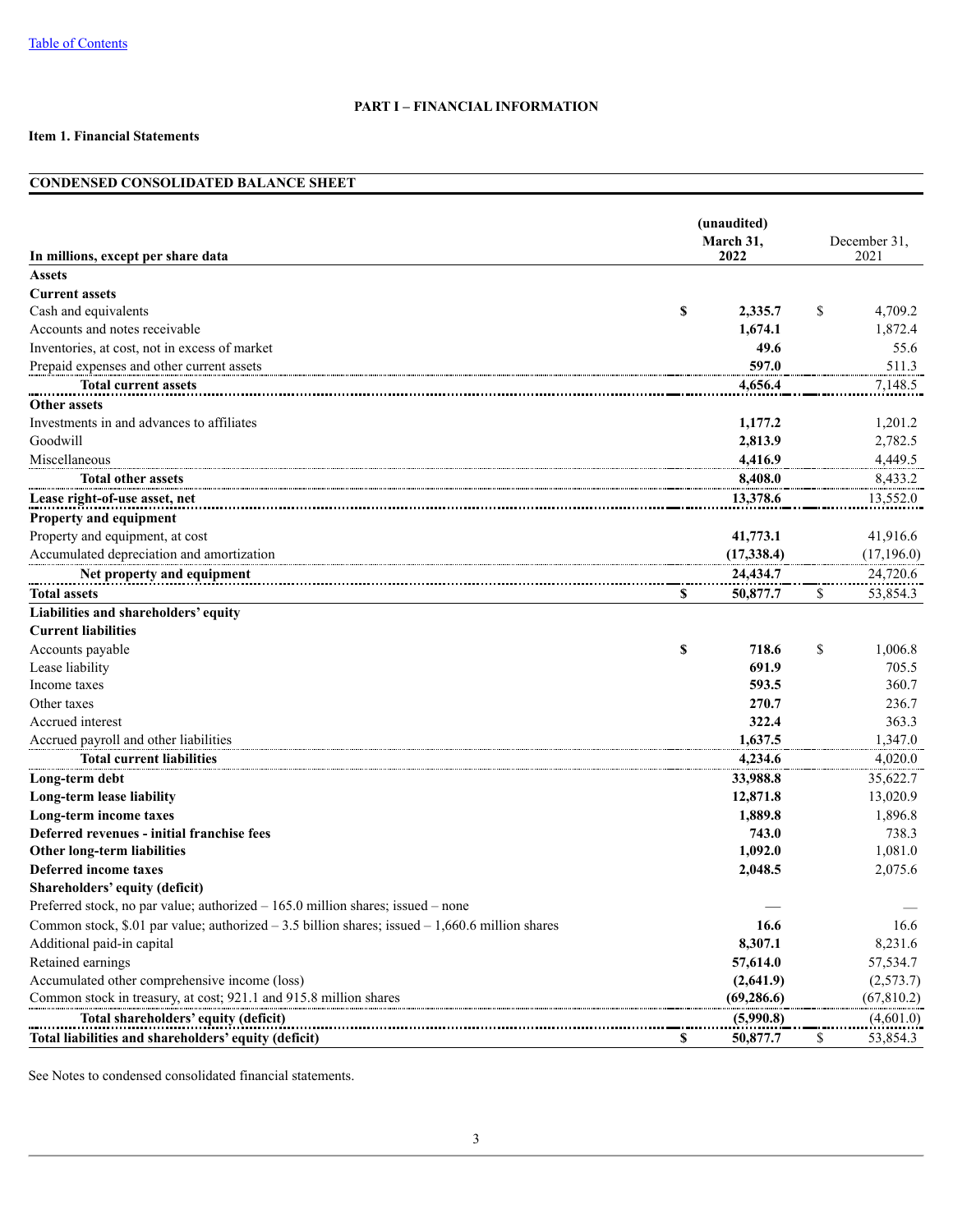# **CONDENSED CONSOLIDATED STATEMENT OF INCOME (UNAUDITED)**

|                                             |               | <b>Ouarters Ended</b> |         |
|---------------------------------------------|---------------|-----------------------|---------|
|                                             |               | March 31,             |         |
| In millions, except per share data          | 2022          |                       | 2021    |
| <b>Revenues</b>                             |               |                       |         |
| Sales by Company-operated restaurants       | 2,302.4<br>S  | \$.                   | 2,161.5 |
| Revenues from franchised restaurants        | 3,262.8       |                       | 2,877.4 |
| Other revenues                              | 100.4         |                       | 85.7    |
| <b>Total revenues</b>                       | 5,665.6       |                       | 5,124.6 |
| <b>Operating costs and expenses</b>         |               |                       |         |
| Company-operated restaurant expenses        | 1,959.2       |                       | 1,817.6 |
| Franchised restaurants-occupancy expenses   | 584.0         |                       | 571.5   |
| Other restaurant expenses                   | 72.3          |                       | 67.2    |
| Selling, general & administrative expenses  |               |                       |         |
| Depreciation and amortization               | 92.7          |                       | 76.0    |
| Other                                       | 584.3         |                       | 490.4   |
| Other operating (income) expense, net       | 60.5          |                       | (179.4) |
| Total operating costs and expenses          | 3,353.0       |                       | 2,843.3 |
| <b>Operating income</b>                     | 2,312.6       |                       | 2,281.3 |
| Interest expense                            | 287.3         |                       | 300.0   |
| Nonoperating (income) expense, net          | 484.1         |                       | 28.6    |
| Income before provision for income taxes    | 1,541.2       |                       | 1,952.7 |
| Provision for income taxes                  | 436.8         |                       | 415.5   |
| <b>Net income</b>                           | \$<br>1,104.4 | S.                    | 1,537.2 |
| Earnings per common share-basic             | \$<br>1.49    | $\mathbf S$           | 2.06    |
| Earnings per common share-diluted           | S<br>1.48     | \$                    | 2.05    |
| Dividends declared per common share         | \$<br>1.38    | $\mathbf S$           | 1.29    |
| Weighted-average shares outstanding-basic   | 742.6         |                       | 745.8   |
| Weighted-average shares outstanding-diluted | 747.6         |                       | 751.0   |

<span id="page-3-0"></span>See Notes to condensed consolidated financial statements.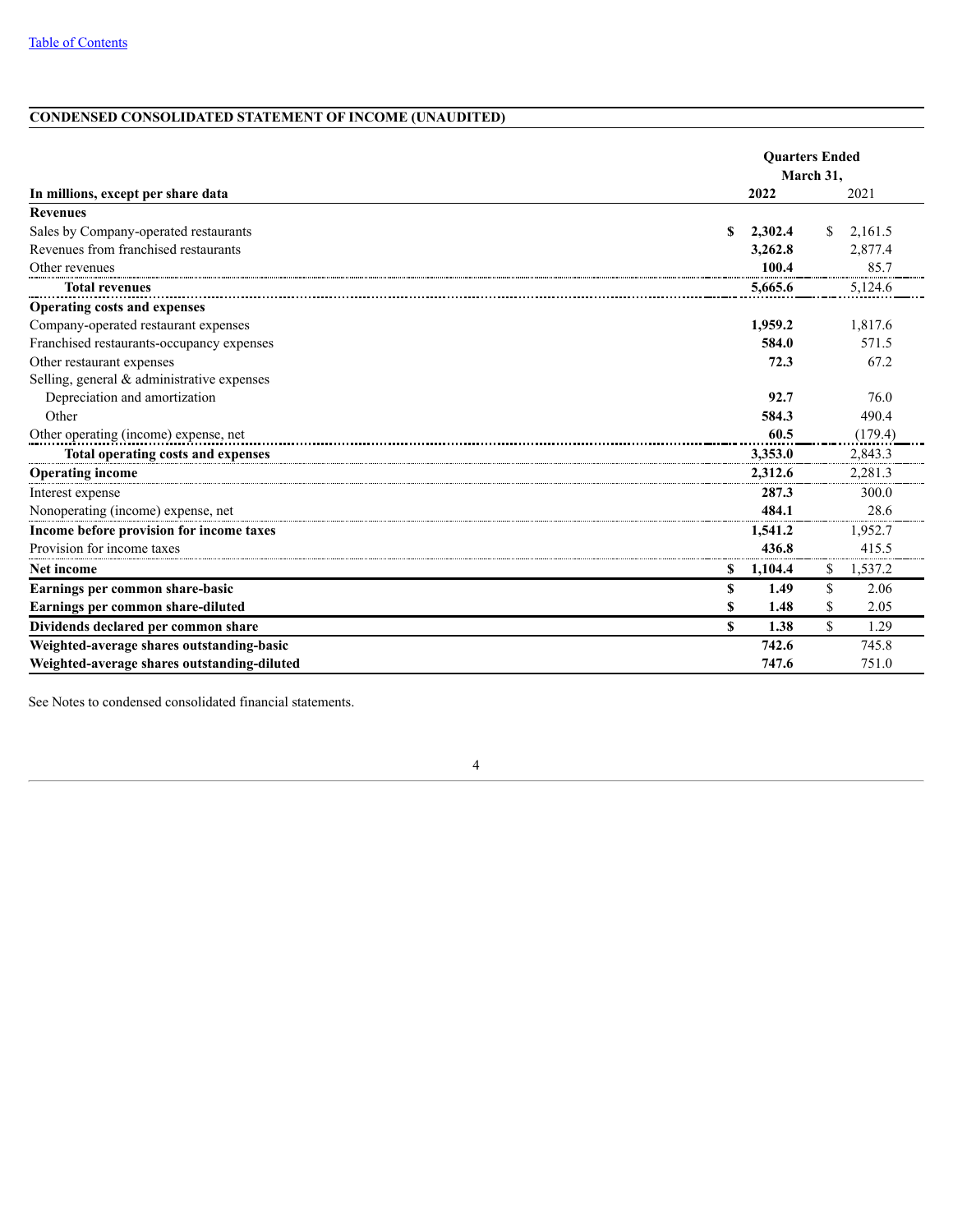# **CONDENSED CONSOLIDATED STATEMENT OF COMPREHENSIVE INCOME (UNAUDITED)**

|                                                                                                               |               | <b>Ouarters Ended</b><br>March 31, |
|---------------------------------------------------------------------------------------------------------------|---------------|------------------------------------|
| In millions                                                                                                   | 2022          | 2021                               |
| Net income                                                                                                    | 1,104.4<br>S. | \$1,537.2                          |
| Other comprehensive income (loss), net of tax                                                                 |               |                                    |
| Foreign currency translation adjustments:                                                                     |               |                                    |
| Gain (loss) recognized in accumulated other comprehensive<br>income ("AOCI"), including net investment hedges | (84.2)        | (87.7)                             |
| Reclassification of (gain) loss to net income                                                                 |               | 107                                |
| Foreign currency translation adjustments-net of tax<br>benefit (expense) of (59.0) and (90.3)                 | (84.2)        | (77.0)                             |
| <b>Cash flow hedges:</b>                                                                                      |               |                                    |
| Gain (loss) recognized in AOCI                                                                                | 27.4          | 23.1                               |
| Reclassification of (gain) loss to net income                                                                 | (10.1)        | 15.0                               |
| Cash flow hedges-net of tax benefit (expense) of (5.0) and (11.2)                                             | 17.3          | 38.1                               |
| Defined benefit pension plans:                                                                                |               |                                    |
| Gain (loss) recognized in AOCI                                                                                | 0.1           | 0.7                                |
| Reclassification of (gain) loss to net income                                                                 | (1.4)         | (10.9)                             |
| Defined benefit pension plans-net of tax benefit (expense)<br>of $0.0$ and $0.0$                              | (1.3)         | (10.2)                             |
| Total other comprehensive income (loss), net of tax                                                           | (68.2)        | (49.1)                             |
| Comprehensive income                                                                                          | \$1,036.2     | 1,488.1<br>S.                      |

<span id="page-4-0"></span>See Notes to condensed consolidated financial statements.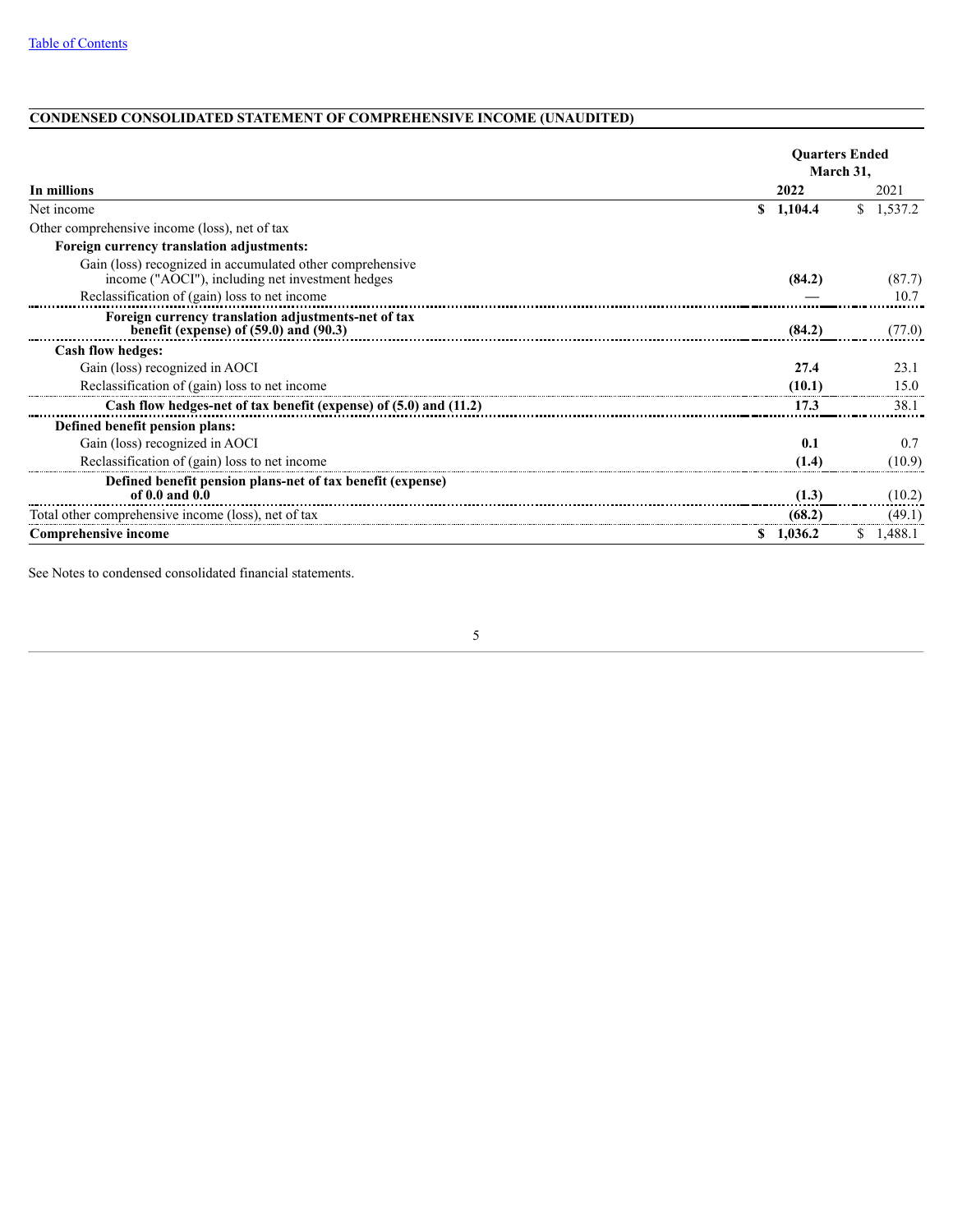# **CONDENSED CONSOLIDATED STATEMENT OF CASH FLOWS (UNAUDITED)**

| In millions                                             |              | <b>Quarters Ended</b><br>March 31,<br>2022 |              | 2021      |
|---------------------------------------------------------|--------------|--------------------------------------------|--------------|-----------|
| <b>Operating activities</b>                             |              |                                            |              |           |
| Net income                                              | \$           | 1,104.4                                    | \$           | 1,537.2   |
| Adjustments to reconcile to cash provided by operations |              |                                            |              |           |
| Charges and credits:                                    |              |                                            |              |           |
| Depreciation and amortization                           |              | 479.7                                      |              | 453.9     |
| Deferred income taxes                                   |              | (50.5)                                     |              | (1.5)     |
| Share-based compensation                                |              | 54.3                                       |              | 27.3      |
| Other                                                   |              | 72.0                                       |              | (130.0)   |
| Changes in working capital items                        |              | 473.4                                      |              | 237.1     |
| Cash provided by operations                             |              | 2,133.3                                    |              | 2,124.0   |
| <b>Investing activities</b>                             |              |                                            |              |           |
| Capital expenditures                                    |              | (401.2)                                    |              | (368.7)   |
| Purchases of restaurant businesses                      |              | (86.7)                                     |              | (38.7)    |
| Sales of restaurant businesses                          |              | 16.5                                       |              | 29.6      |
| Sales of property                                       |              | 4.9                                        |              | 32.8      |
| Other                                                   |              | (88.0)                                     |              | 100.4     |
| Cash used for investing activities                      |              | (554.5)                                    |              | (244.6)   |
| <b>Financing activities</b>                             |              |                                            |              |           |
| Net short-term borrowings                               |              | 6.0                                        |              | 6.5       |
| Long-term financing issuances                           |              |                                            |              |           |
| Long-term financing repayments                          |              | (1,350.6)                                  |              | (1,337.8) |
| Treasury stock purchases                                |              | (1,506.5)                                  |              | (21.5)    |
| Common stock dividends                                  |              | (1,025.1)                                  |              | (962.3)   |
| Proceeds from stock option exercises                    |              | 58.7                                       |              | 59.1      |
| Other                                                   |              | (12.6)                                     |              | (7.9)     |
| Cash used for financing activities                      |              | (3,830.1)                                  |              | (2,263.9) |
| Effect of exchange rates on cash and cash equivalents   |              | (122.2)                                    |              | (44.9)    |
| Cash and equivalents decrease                           |              | (2,373.5)                                  |              | (429.4)   |
| Cash and equivalents at beginning of period             |              | 4,709.2                                    |              | 3,449.1   |
| Cash and equivalents at end of period                   | $\mathbf{s}$ | 2,335.7                                    | <sup>S</sup> | 3,019.7   |

<span id="page-5-0"></span>See Notes to condensed consolidated financial statements.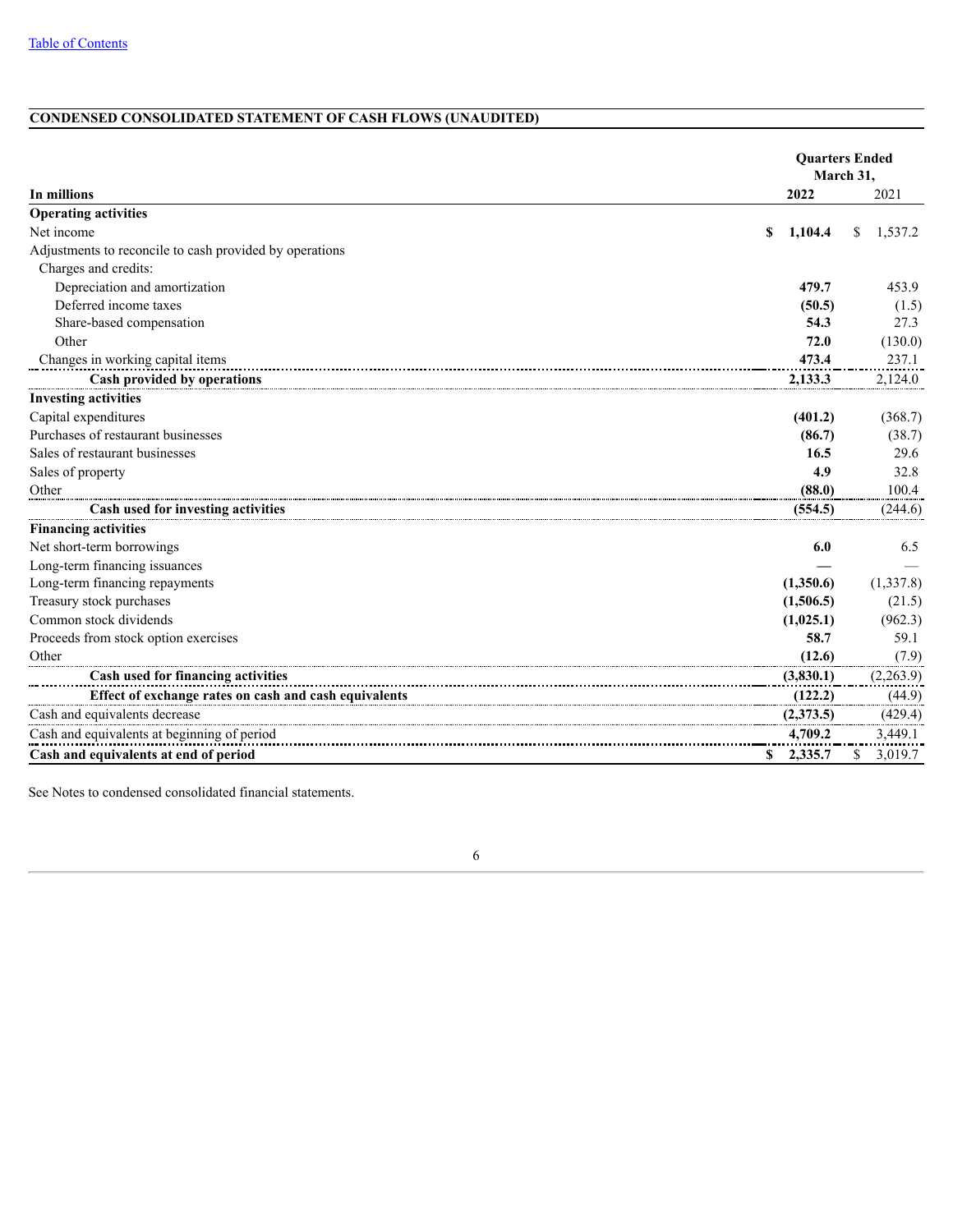# **CONDENSED CONSOLIDATED STATEMENT OF SHAREHOLDERS' EQUITY (UNAUDITED)**

**For the quarter ended March 31, 2021**

|                                                   | Common stock  |  |        |  |                       |  |          | Accumulated other<br>comprehensive income (loss) |          |  |                |  |                     |               | Common stock in |                       |
|---------------------------------------------------|---------------|--|--------|--|-----------------------|--|----------|--------------------------------------------------|----------|--|----------------|--|---------------------|---------------|-----------------|-----------------------|
|                                                   |               |  | issued |  | Additional<br>paid-in |  | Retained |                                                  |          |  | Cash flow      |  | Foreign<br>currency |               | treasury        | Total<br>shareholders |
| In millions, except per share data                | <b>Shares</b> |  | Amount |  | capital               |  | earnings |                                                  | Pensions |  | hedges         |  | translation         | <b>Shares</b> | Amount          | (deficit<br>equity    |
| Balance at December 31, 2020                      | .660.6        |  | 16.6   |  | 7.903.6               |  | 53.908.1 |                                                  | (287.6)  |  | (111.3)        |  | (2.187.9)           | (915.2)       | (67.066.4)      | (7,824.9)             |
| Net income                                        |               |  |        |  |                       |  | 1,537.2  |                                                  |          |  |                |  |                     |               |                 | .537.2                |
| Other comprehensive income (loss),<br>net of tax  |               |  |        |  |                       |  |          |                                                  | (10.2)   |  | 38.1           |  | (77.0)              |               |                 | (49.1)                |
| Comprehensive income                              |               |  |        |  |                       |  |          |                                                  |          |  |                |  |                     |               |                 | .488.                 |
| Common stock cash dividends<br>$$1.29$ per share) |               |  |        |  |                       |  | (962.3)  |                                                  |          |  |                |  |                     |               |                 | (962.3)               |
| Treasury stock purchases                          |               |  |        |  |                       |  |          |                                                  |          |  |                |  |                     | (0.1)         | (21.5)          | (21.5)                |
| Share-based compensation                          |               |  |        |  | 27.3                  |  |          |                                                  |          |  |                |  |                     |               |                 | 27.3                  |
| Stock option exercises and other                  |               |  |        |  | 28.2                  |  |          |                                                  |          |  |                |  |                     | 0.8           | 29.6            | 57.8                  |
| Balance at March 31, 2021                         | .660.6        |  | 16.6   |  | 7.959.1               |  | 54 483 0 |                                                  | 297.8)   |  | $13.2^{\circ}$ |  | (2.264.9)           | (914.5)       | (67.058.3)      | 7,235.5)              |

| For the quarter ended March 31, 2022              |               |              |                       |              |           |              |  |           |  |                                                  |                 |  |            |                       |
|---------------------------------------------------|---------------|--------------|-----------------------|--------------|-----------|--------------|--|-----------|--|--------------------------------------------------|-----------------|--|------------|-----------------------|
|                                                   |               | Common stock |                       |              |           |              |  |           |  | Accumulated other<br>comprehensive income (loss) | Common stock in |  |            |                       |
|                                                   |               | issued       | Additional<br>paid-in |              | Retained  |              |  | Cash flow |  | Foreign<br>currency                              |                 |  | treasury   | Total<br>shareholders |
| In millions, except per share data                | <b>Shares</b> | Amount       | capital               |              | earnings  | Pensions     |  | hedges    |  | translation                                      | <b>Shares</b>   |  | Amount     | equity (deficit)      |
| Balance at December 31, 2021                      | .660.6        | 16.6         | 8,231.6               |              | 57,534.7  | (179.5)      |  | (24.8)    |  | (2.369.4)                                        | (915.8)         |  | (67.810.2) | (4,601.0)             |
| Net income                                        |               |              |                       |              | 1.104.4   |              |  |           |  |                                                  |                 |  |            | .104.4                |
| Other comprehensive income (loss),<br>net of tax  |               |              |                       |              |           | (1.3)        |  | 17.3      |  | (84.2)                                           |                 |  |            | (68.2)                |
| Comprehensive income                              |               |              |                       |              |           |              |  |           |  |                                                  |                 |  |            | .036.2                |
| Common stock cash dividends<br>$$1.38$ per share) |               |              |                       |              | (1.025.1) |              |  |           |  |                                                  |                 |  |            | (1,025.1)             |
| Treasury stock purchases                          |               |              |                       |              |           |              |  |           |  |                                                  | (6.1)           |  | (1.506.5)  | (1, 506.5)            |
| Share-based compensation                          |               |              | 54.3                  |              |           |              |  |           |  |                                                  |                 |  |            | 54.3                  |
| Stock option exercises and other                  |               |              | 21.2                  |              |           |              |  |           |  |                                                  | 0.8             |  | 30.1       | 51.3                  |
| Balance at March 31, 2022                         | .660.6        | 16.6 S       | 8.307.1               | $\mathbf{S}$ | 57.614.0  | $(180.8)$ \$ |  |           |  | (2.453.6)                                        | $(921.1)$ \$    |  | (69.286.6) | (5,990.8)             |

<span id="page-6-0"></span>See Notes to condensed consolidated financial statements.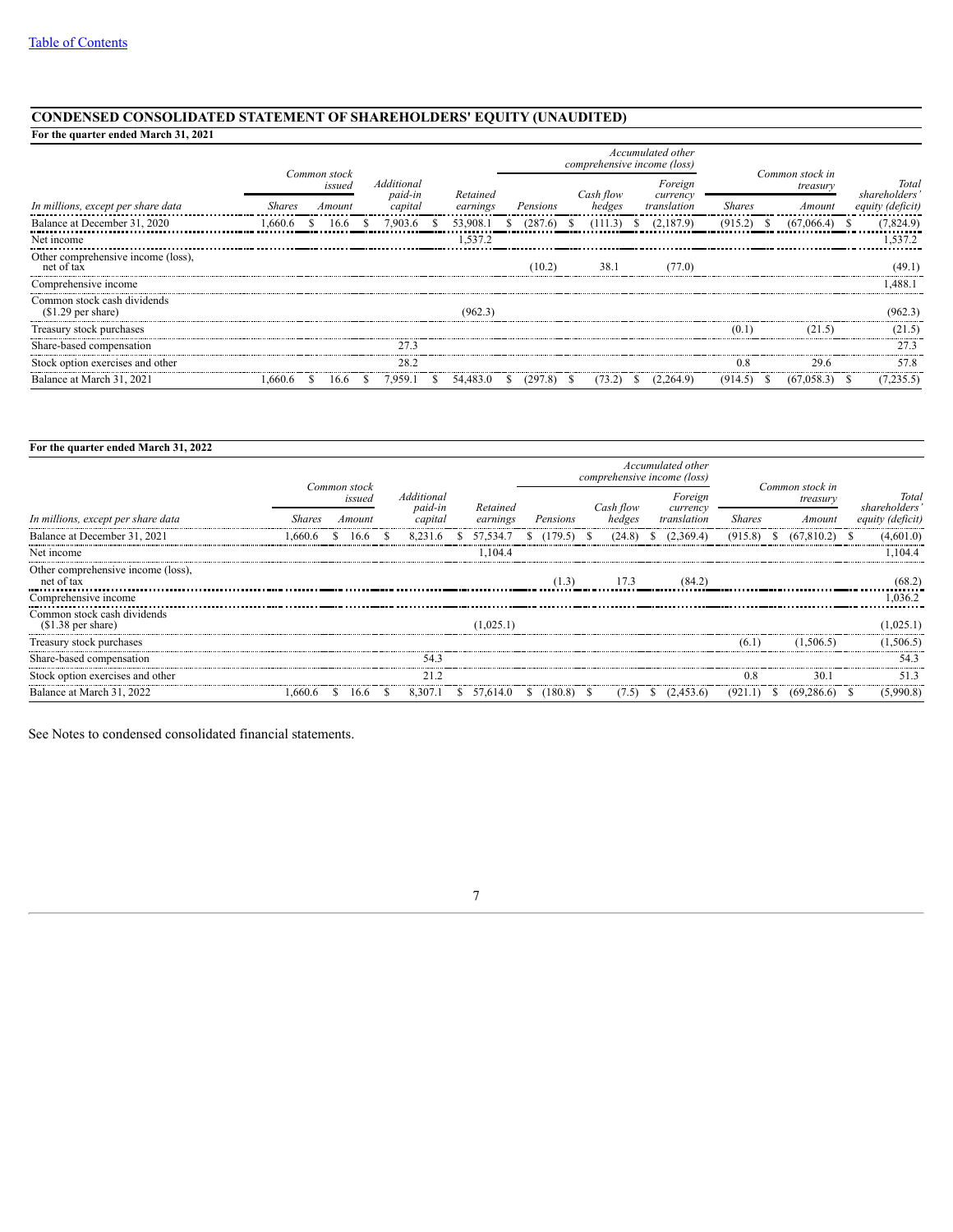### **NOTES TO CONDENSED CONSOLIDATED FINANCIAL STATEMENTS (UNAUDITED)**

McDonald's Corporation, the registrant, together with its subsidiaries, is referred to herein as the "Company." The Company, its franchisees and suppliers, are referred to herein as the "System."

#### **Basis of Presentation**

The accompanying condensed consolidated financial statements should be read in conjunction with the Consolidated Financial Statements contained in the Company's December 31, 2021 Annual Report on Form 10-K. In the opinion of management, all adjustments (consisting of normal recurring accruals) necessary for a fair presentation have been included. The results for the quarter ended March 31, 2022 do not necessarily indicate the results that may be expected for the full year.

During the first quarter of 2022, McDonald's announced it was temporarily suspending operations and closing restaurants in Russia and Ukraine. The temporary closures were effective at the end of February in Ukraine and mid-March in Russia. The Company is supporting its businesses in these markets through the continuation of employee salaries and lease payments as well as providing support to the Company's supply chain in the region.

#### **Restaurant Information**

The following table presents restaurant information by ownership type:

| <b>Restaurants at March 31,</b> | 2022   | 2021   |
|---------------------------------|--------|--------|
| Conventional franchised         | 21,558 | 21,496 |
| Developmental licensed          | 7.981  | 7.705  |
| Foreign affiliated              | 8.013  | 7.283  |
| <b>Total Franchised</b>         | 37,552 | 36,484 |
| Company-operated                | 2.792  | 2.676  |
| Total Systemwide restaurants    | 40.344 | 39,160 |

Company-operated restaurants include 827 restaurants in Russia and Ukraine that were temporarily closed during the first quarter 2022 due to the ongoing military conflict in the region.

The results of operations of restaurant businesses purchased and sold in transactions with franchisees were not material either individually or in the aggregate to the condensed consolidated financial statements for the periods prior to purchase and sale.

#### **Per Common Share Information**

Diluted earnings per common share is calculated using net income divided by diluted weighted-average shares. Diluted weighted-average shares include weighted-average shares outstanding plus the dilutive effect of share-based compensation, calculated using the treasury stock method, of 5.0 million shares and 5.2 million shares for the quarters 2022 and 2021, respectively. Share-based compensation awards that would have been antidilutive, and therefore were not included in the calculation of diluted weighted-average shares, totaled 1.7 million shares and 3.6 million shares for the quarters 2022 and 2021, respectively.

#### **Recent Accounting Pronouncements**

#### *Recently Adopted Accounting Pronouncements*

#### *Leases*

In July 2021, the Financial Accounting Standards Board (the "FASB") issued Accounting Standards Update ("ASU") No. 2021-05, "Leases (Topic 842): Lessors—Certain Leases with Variable Lease Payments" ("ASU 2021-05"). The pronouncement amends the current guidance on classification for a lease that includes variable lease payments that do not depend on an index or rate. Under the amended guidance, a lessor must classify as an operating lease any lease that would otherwise be classified as a sales-type or direct financing lease and that would result in the recognition of a selling loss at lease commencement. ASU 2021-05 is effective for fiscal years beginning after December 15, 2021, including applicable interim periods. The Company adopted the new standard effective January 1, 2022. The adoption of this standard did not have a material effect on the Company's consolidated financial statements.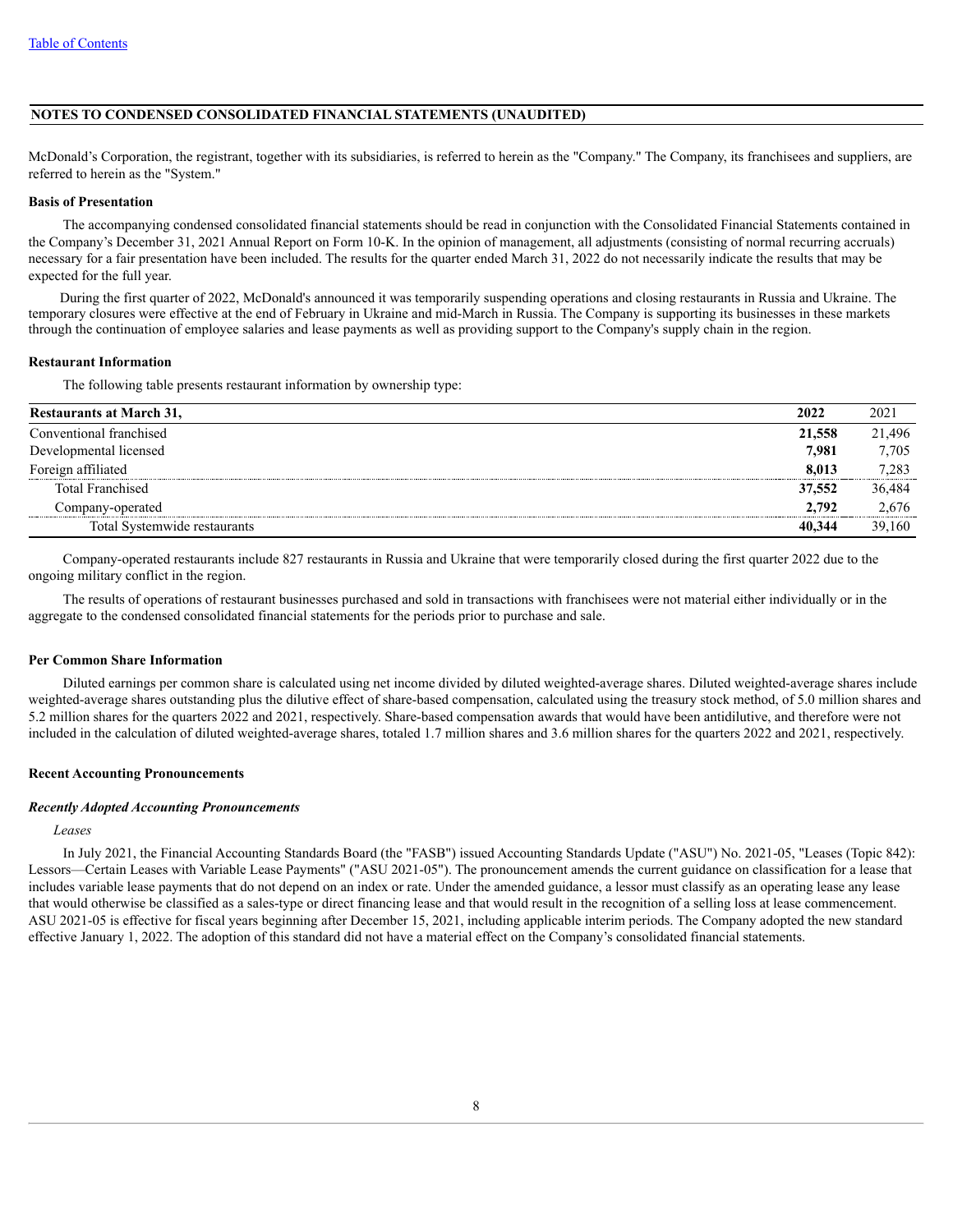#### *Recent Accounting Pronouncements Not Yet Adopted*

#### *Reference Rate Reform*

In March 2020, the FASB issued ASU No. 2020-04, "Reference Rate Reform (Topic 848): Facilitation of the Effects of Reference Rate Reform on Financial Reporting" ("ASU 2020-04"). The pronouncement provides temporary optional expedients and exceptions to the current guidance on contract modifications and hedge accounting to ease the financial reporting burdens related to the expected market transition from the London Interbank Offered Rate and other interbank offered rates to alternative reference rates. The guidance was effective upon issuance and may be applied prospectively to contract modifications made and hedging relationships entered into or evaluated on or before December 31, 2022. The adoption of ASU 2020-04 will not have a material impact on the Company's consolidated financial statements.

#### **Updates to Significant Accounting Policies**

#### *Long-lived Assets and Goodwill*

Long-lived assets and Goodwill are typically reviewed for impairment annually in the fourth quarter and whenever events or changes in circumstances indicate that the carrying amount of an asset may not be recoverable or if an indicator of impairment exists. The recent military conflict between Russia and Ukraine has created significant uncertainty and risk in these McDonald's markets. As such, the Company conducted an analysis after temporarily suspending operations in Russia and Ukraine during the first quarter of 2022. The Company continues to monitor the economic uncertainty, while assessing the financial impact and outlook for restaurant operations in these markets. As a result of the Company's analysis, and in consideration of the totality of events and circumstances, there was no impairment recorded during the first quarter of 2022.

As of March 31, 2022, the Company's net investment in Russia and Ukraine was approximately \$600 million, primarily consisting of building and equipment assets. In addition, there was approximately \$725 million of cumulative foreign currency translation losses reflected in the AOCI section of the condensed consolidated statement of shareholder's equity at March 31, 2022.

# **Income Taxes**

The effective income tax rate was 28.3% and 21.3% for the quarters ended 2022 and 2021, respectively. The tax rate for the quarter ended 2022 was impacted by the non-deductibility for tax purposes of the \$500 million of nonoperating expense to reserve for a potential settlement related to an international tax matter. Excluding the impacts of the \$500 million of nonoperating expense and current and prior year strategic gains and charges, the effective income tax rate was 21.3% and 20.9% for the quarters ended 2022 and 2021, respectively.

#### **Fair Value Measurements**

The Company measures certain financial assets and liabilities at fair value. Fair value disclosures are reflected in a three-level hierarchy, maximizing the use of observable inputs and minimizing the use of unobservable inputs. The Company did not have any significant changes to the valuation techniques used to measure fair value as described in the Company's December 31, 2021 Annual Report on Form 10-K.

At March 31, 2022, the fair value of the Company's debt obligations was estimated at \$35.4 billion, compared to a carrying amount of \$34.0 billion. The fair value of debt obligations is based upon quoted market prices, Level 2 within the valuation hierarchy. The carrying amount of cash and equivalents and notes receivable approximate fair value.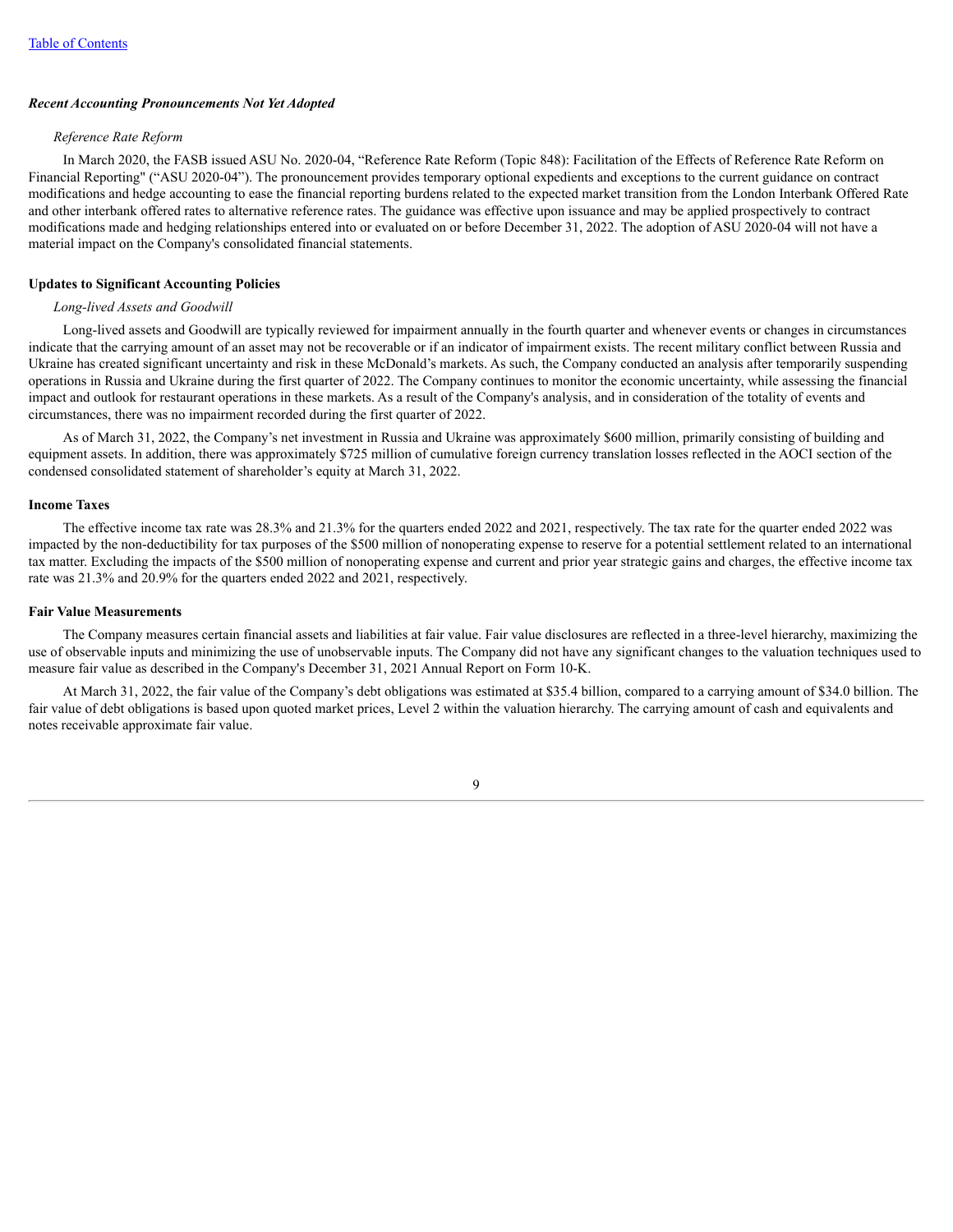# **Financial Instruments and Hedging Activities**

The Company is exposed to global market risks, including the effect of changes in interest rates and foreign currency fluctuations. The Company uses foreign currency denominated debt and derivative instruments to mitigate the impact of these changes. The Company does not hold or issue derivatives for trading purposes.

The following table presents the fair values of derivative instruments included on the Condensed Consolidated Balance Sheet:

|                   |                                                   | <b>Derivative Assets</b> |                 |                      |                                          | <b>Derivative Liabilities</b> |                       |                      |
|-------------------|---------------------------------------------------|--------------------------|-----------------|----------------------|------------------------------------------|-------------------------------|-----------------------|----------------------|
| In millions       | <b>Balance Sheet</b><br>Classification            | <b>March 31, 2022</b>    |                 | December 31.<br>2021 | <b>Balance Sheet</b><br>Classification   |                               | <b>March 31, 2022</b> | December 31,<br>2021 |
|                   | Derivatives designated as hedging instruments     |                          |                 |                      |                                          |                               |                       |                      |
| Foreign currency  | Prepaid expenses and other<br>current assets      | S                        | 39.8 $\sqrt{3}$ | 42.4                 | Accrued payroll and other<br>liabilities |                               | $(6.2)$ \$            | (3.3)                |
| Interest rate     | Prepaid expenses and other<br>current assets      | 21.8                     |                 | 0.3                  | Accrued payroll and other<br>liabilities |                               |                       |                      |
| Foreign currency  | Miscellaneous other assets                        | 32.6                     |                 | 28.0                 | Other long-term liabilities              |                               | (1.6)                 | (0.5)                |
| Interest rate     | Miscellaneous other assets                        |                          |                 | 8.6                  | Other long-term liabilities              |                               | (41.3)                | (4.1)                |
| instruments       | Total derivatives designated as hedging           | \$.                      | 94.2 S          | 79.3                 |                                          | S                             | $(49.1)$ \$           | (7.9)                |
|                   | Derivatives not designated as hedging instruments |                          |                 |                      |                                          |                               |                       |                      |
| Equity            | Prepaid expenses and other<br>current assets      |                          | $3.2 \quad$     | 9.5                  | Accrued payroll and other<br>liabilities |                               |                       |                      |
| Foreign currency  | Prepaid expenses and other<br>current assets      |                          |                 | 0 <sub>5</sub>       | Accrued payroll and other<br>liabilities |                               | (4.0)                 |                      |
| Equity            | Miscellaneous other assets                        | 185.1                    |                 | 200.3                |                                          |                               |                       |                      |
| instruments       | Total derivatives not designated as hedging       | 188.3<br>\$              |                 | 210.3<br>-S          |                                          | \$                            | $(4.0)$ \$            |                      |
| Total derivatives |                                                   | S<br>282.5               |                 | \$<br>289.6          |                                          |                               | $(53.1)$ \$           | (7.9)                |

The following table presents the pre-tax amounts from derivative instruments affecting income and AOCI for the quarters ended March 31, 2022 and 2021, respectively:

|                                             | <b>Location of gain or loss</b><br>recognized in income on<br>derivative |     | Gain (loss) |    | recognized in <b>AOCI</b> |    | Gain (loss)<br>reclassified into<br>income from AOCI |    |        |    | Gain (loss)<br>recognized in<br>income on<br>derivative |     |       |
|---------------------------------------------|--------------------------------------------------------------------------|-----|-------------|----|---------------------------|----|------------------------------------------------------|----|--------|----|---------------------------------------------------------|-----|-------|
| In millions                                 |                                                                          |     | 2022        |    | 2021                      |    | 2022                                                 |    | 2021   |    | 2022                                                    |     | 2021  |
| Foreign currency                            | Nonoperating income/expense                                              |     | 13.5        |    | 29.9                      | S  | 14.1                                                 | S. | (17.8) |    |                                                         |     |       |
| Interest rate                               | Interest expense                                                         |     | 21.8        |    |                           |    | (1.1)                                                |    | (1.6)  |    |                                                         |     |       |
| <b>Cash flow hedges</b>                     |                                                                          | S   | 35.3        | Ж  | 29.9                      | -S | 13.0                                                 | S. | (19.4) |    |                                                         |     |       |
| Foreign currency denominated debt           | Nonoperating income/expense                                              | S   | 259.0       |    | 379.7                     | -8 |                                                      | S. | 16.2   |    |                                                         |     |       |
| Foreign currency derivatives                | Nonoperating income/expense                                              |     | 4.4         |    | 26.6                      |    |                                                      |    |        |    |                                                         |     |       |
| Foreign currency derivatives <sup>(1)</sup> | Interest expense                                                         |     |             |    |                           |    |                                                      |    |        |    | 2.3                                                     |     | 3.7   |
| Net investment hedges                       |                                                                          | SS. | 263.4       | S. | $406.3$ \$                |    |                                                      | S. | 16.2   | S  | 2.3                                                     | \$. | 3.7   |
| Foreign currency                            | Nonoperating income/expense                                              |     |             |    |                           |    |                                                      |    |        | \$ | (4.5)                                                   | \$. | 2.3   |
| Equity                                      | Selling, general $\&$ administrative expenses                            |     |             |    |                           |    |                                                      |    |        |    | (21.5)                                                  |     | 20.4  |
| Equity                                      | Other operating income/expense, net                                      |     |             |    |                           |    |                                                      |    |        |    |                                                         |     | (4.7) |
| <b>Undesignated derivatives</b>             |                                                                          |     |             |    |                           |    |                                                      |    |        | S  | (26.0)                                                  |     | 18.0  |

 $<sup>(1)</sup>$ The amount of gain (loss) recognized in income related to components excluded from effectiveness testing.</sup>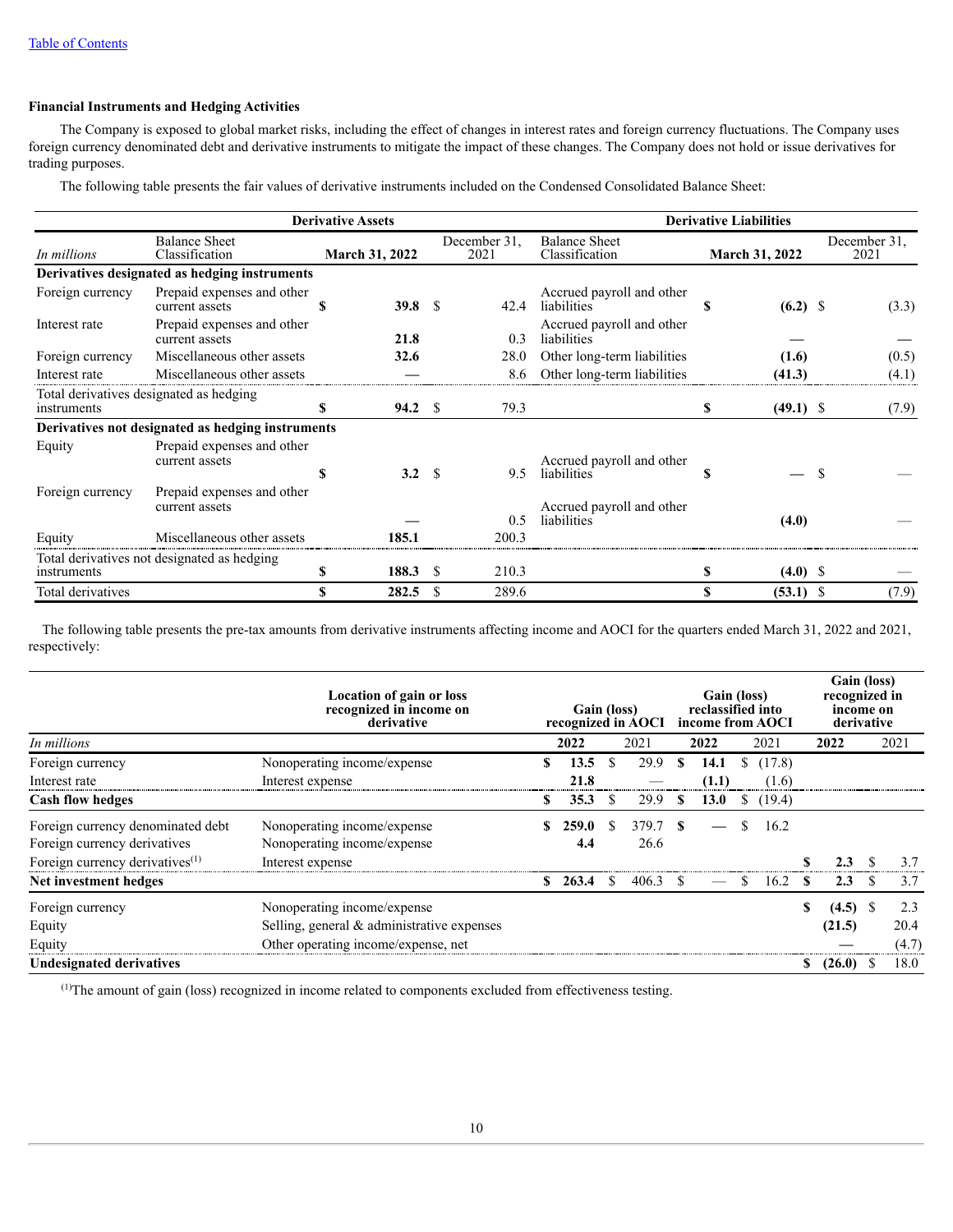#### *Fair Value Hedges*

The Company enters into fair value hedges to reduce the exposure to changes in fair values of certain liabilities. The Company enters into fair value hedges that convert a portion of its fixed rate debt into floating rate debt by use of interest rate swaps. At March 31, 2022, the carrying amount of fixed-rate debt that was effectively converted was an equivalent notional amount of \$1.0 billion, which included a decrease of \$41.3 million of cumulative hedging adjustments. For the quarter ended March 31, 2022, the Company recognized a \$46.1 million loss on the fair value of interest rate swaps, and a corresponding gain on the fair value of the related hedged debt instrument to interest expense.

#### *Cash Flow Hedges*

The Company enters into cash flow hedges to reduce the exposure to variability in certain expected future cash flows. To protect against the reduction in value of forecasted foreign currency cash flows (such as royalties denominated in foreign currencies), the Company uses foreign currency forwards to hedge a portion of anticipated exposures. The hedges cover up to the next 18 months for certain exposures and are denominated in various currencies. As of March 31, 2022, the Company had foreign currency derivatives outstanding with an equivalent notional amount of \$1.4 billion that hedged a portion of forecasted foreign currency denominated cash flows.

To protect against the variability of interest rates on anticipated bond issuances, the Company may use treasury locks to hedge a portion of expected future cash flows. As of March 31, 2022, the Company had derivatives outstanding with a notional amount of \$500 million that hedge a portion of forecasted cash flows.

Based on market conditions at March 31, 2022, the \$7.5 million in cumulative cash flow hedging losses, after tax, is not expected to have a significant effect on earnings over the next 12 months.

#### *Net Investment Hedges*

The Company uses foreign currency denominated debt (third-party and intercompany) as well as foreign currency derivatives to hedge its investments in certain foreign subsidiaries and affiliates. Realized and unrealized translation adjustments from these hedges are included in shareholders' equity in the foreign currency translation component of Other comprehensive income ("OCI") and offset translation adjustments on the underlying net assets of foreign subsidiaries and affiliates, which also are recorded in OCI. As of March 31, 2022, \$12.2 billion of the Company's third-party foreign currency denominated debt, \$1.5 billion of the Company's intercompany foreign currency denominated debt, and \$267.4 million of foreign currency derivatives were designated to hedge investments in certain foreign subsidiaries and affiliates.

#### *Undesignated Derivatives*

The Company enters into certain derivatives that are not designated for hedge accounting. Therefore, the changes in the fair value of these derivatives are recognized immediately in earnings together with the gain or loss from the hedged balance sheet position. As an example, the Company enters into equity derivative contracts, including total return swaps, to hedge market-driven changes in certain of its supplemental benefit plan liabilities. Changes in the fair value of these derivatives are recorded in Selling, general & administrative expenses together with the changes in the supplemental benefit plan liabilities. In addition, the Company uses foreign currency forwards to mitigate the change in fair value of certain foreign currency denominated assets and liabilities. The changes in the fair value of these derivatives are recognized in Nonoperating (income) expense, net, along with the currency gain or loss from the hedged balance sheet position.

#### *Credit Risk*

The Company is exposed to credit-related losses in the event of non-performance by its derivative counterparties. The Company did not have significant exposure to any individual counterparty at March 31, 2022 and has master agreements that contain netting arrangements. For financial reporting purposes, the Company presents gross derivative balances in the financial statements and supplementary data, including for counterparties subject to netting arrangements. Some of these agreements also require each party to post collateral if credit ratings fall below, or aggregate exposures exceed, certain contractual limits. At March 31, 2022, the Company was required to post an immaterial amount of collateral due to the negative fair value of certain derivative positions. The Company's counterparties were not required to post collateral on any derivative position, other than on certain hedges of the Company's supplemental benefit plan liabilities where the counterparties were required to post collateral on their liability positions.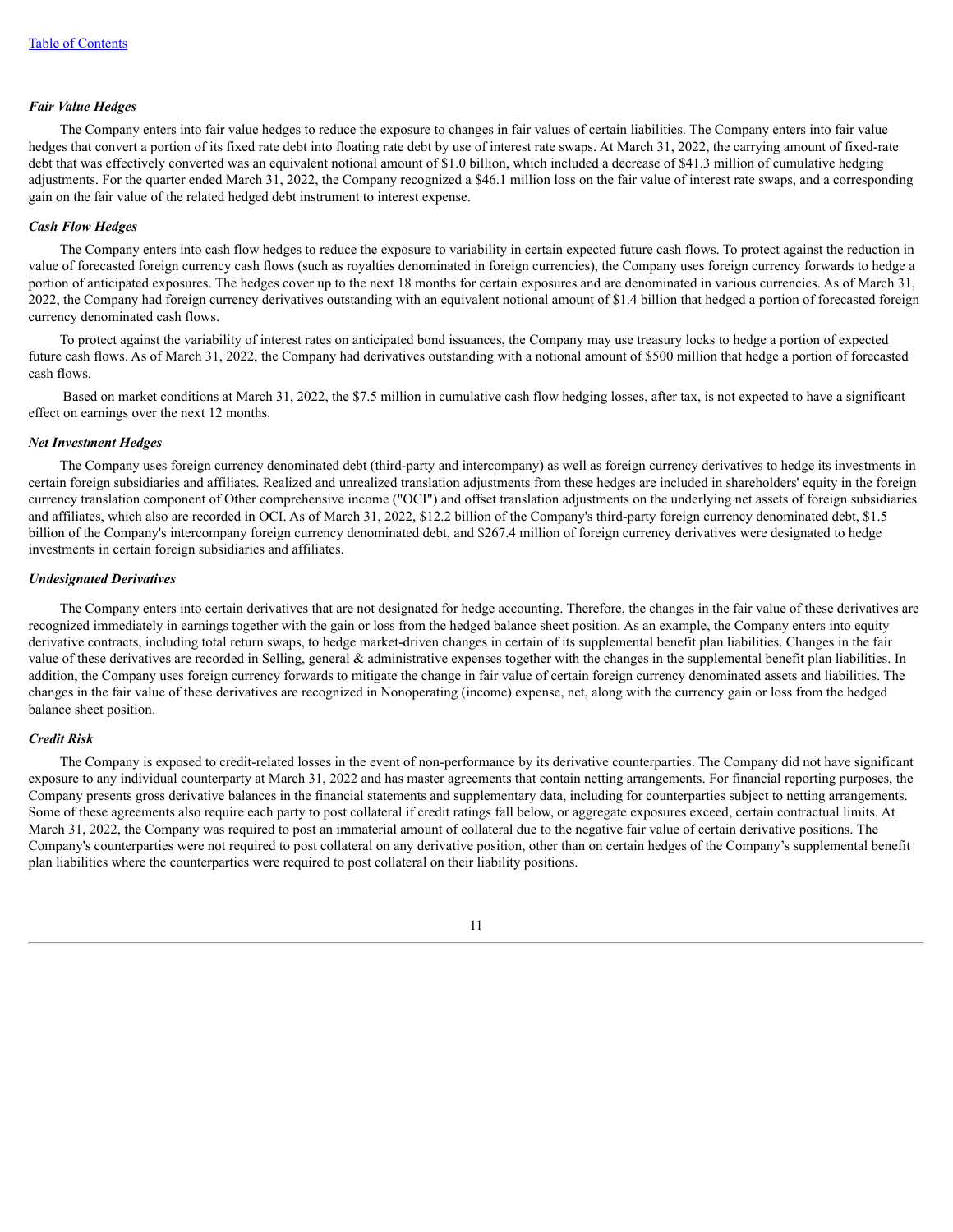#### **Franchise Arrangements**

Revenues from franchised restaurants consisted of:

|                                      |               | <b>Quarters Ended</b><br>March 31, |         |  |  |
|--------------------------------------|---------------|------------------------------------|---------|--|--|
| In millions                          | 2022          |                                    | 2021    |  |  |
| Rents                                | \$<br>2,081.1 |                                    | 1,826.1 |  |  |
| Royalties                            | 1,168.7       |                                    | 1,038.7 |  |  |
| Initial fees                         | 13.0          |                                    | 12.6    |  |  |
| Revenues from franchised restaurants | 3,262.8       |                                    | 2,877.4 |  |  |

#### **Segment Information**

The Company operates under an organizational structure with the following global business segments reflecting how management reviews and evaluates operating performance:

- U.S. the Company's largest market. The segment is 95% franchised as of March 31, 2022.
- International Operated Markets comprised of markets or countries in which the Company operates and franchises restaurants, including Australia, Canada, France, Germany, Italy, the Netherlands, Russia, Spain and the U.K. The segment is 83% franchised as of March 31, 2022. As of March 31, 2022, all Company-owned restaurants in Russia and Ukraine were temporarily closed due to the ongoing military conflict in the region.
- International Developmental Licensed Markets & Corporate comprised primarily of developmental licensee and affiliate markets in the McDonald's System. Corporate activities are also reported in this segment. The segment is 98% franchised as of March 31, 2022.

The following table presents the Company's revenues and operating income by segment:

|                                                          | <b>Quarters Ended</b><br>March 31, |         |    |         |  |  |  |  |  |
|----------------------------------------------------------|------------------------------------|---------|----|---------|--|--|--|--|--|
| In millions                                              |                                    | 2022    |    | 2021    |  |  |  |  |  |
| <b>Revenues</b>                                          |                                    |         |    |         |  |  |  |  |  |
| U.S.                                                     | S.                                 | 2,175.6 | S. | 2,075.5 |  |  |  |  |  |
| <b>International Operated Markets</b>                    |                                    | 2,922.1 |    | 2,556.2 |  |  |  |  |  |
| International Developmental Licensed Markets & Corporate |                                    | 567.9   |    | 492.9   |  |  |  |  |  |
| <b>Total revenues</b>                                    | S                                  | 5,665.6 |    | 5,124.6 |  |  |  |  |  |
| <b>Operating Income</b>                                  |                                    |         |    |         |  |  |  |  |  |
| U.S.                                                     | S                                  | 1.151.0 | S. | 1.125.5 |  |  |  |  |  |
| <b>International Operated Markets</b>                    |                                    | 1,129.2 |    | 953.8   |  |  |  |  |  |
| International Developmental Licensed Markets & Corporate |                                    | 32.4    |    | 202.0   |  |  |  |  |  |
| <b>Total operating income</b>                            | S                                  | 2,312.6 |    | 2,281.3 |  |  |  |  |  |

# **Subsequent Events**

The Company evaluated subsequent events through the date the financial statements were issued and filed with the Securities and Exchange Commission.

On April 1, 2022, the Company completed the sale of Dynamic Yield, a technology company acquired in 2019, which specializes in personalization and decision logic technology. Dynamic Yield's technology has been deployed to McDonald's drive thrus and ordering kiosks in several markets globally. The Company expects to record a pre-tax gain on the sale of approximately \$260 million and cash proceeds of approximately \$320 million (subject to final working capital adjustments) in the second quarter of 2022.

<span id="page-11-0"></span>There were no other subsequent events that required recognition or disclosure.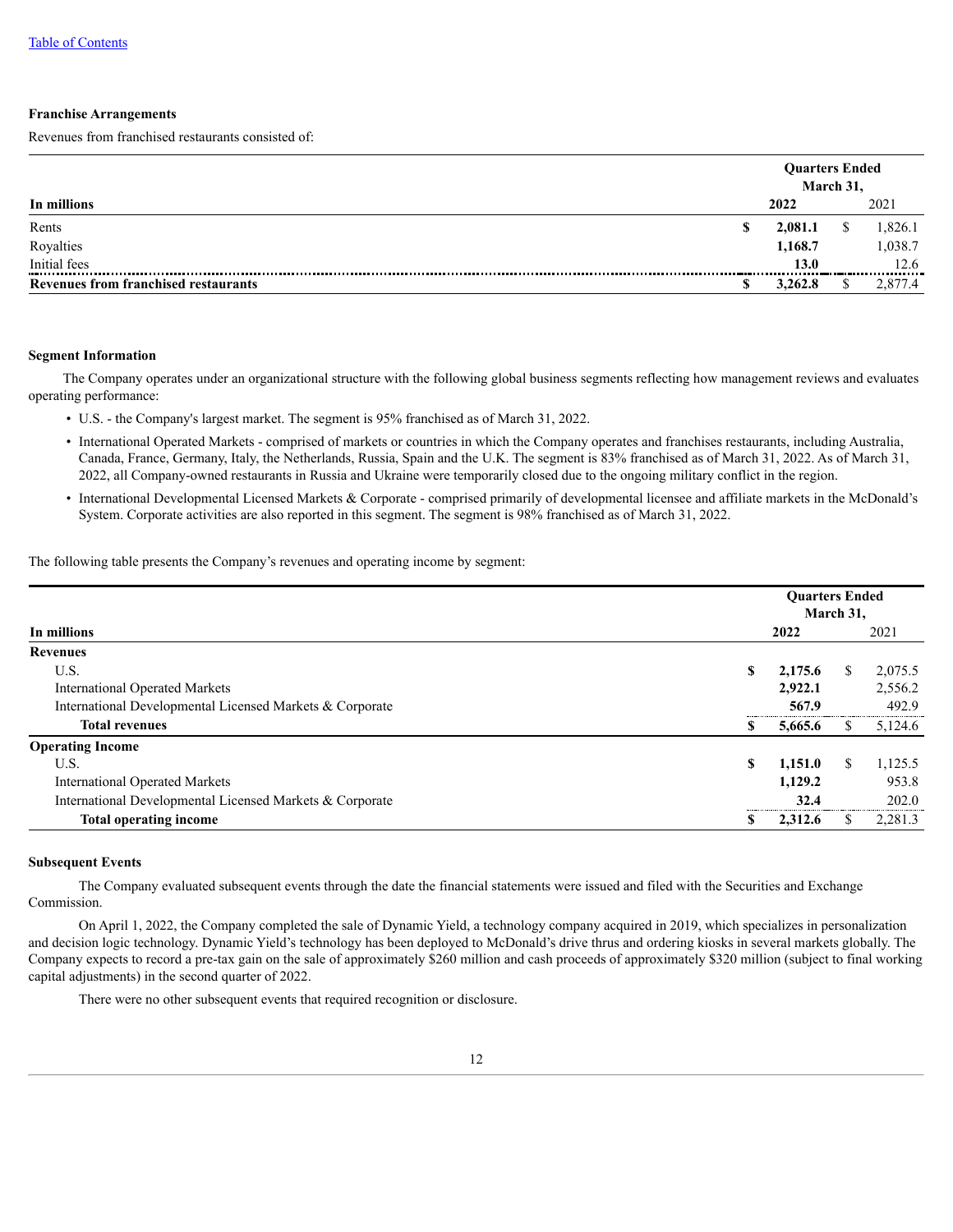#### **Item 2. Management's Discussion and Analysis of Financial Condition and Results of Operations**

#### **Overview**

The Company franchises and operates McDonald's restaurants, which serve a locally relevant menu of quality food and beverages in communities across 119 countries. Of the 40,344 McDonald's restaurants at March 31, 2022, 37,552, or 93%, were franchised.

The Company's reporting segments are aligned with its strategic priorities and reflect how management reviews and evaluates operating performance. Significant reportable segments include the United States ("U.S.") and International Operated Markets. In addition, there is the International Developmental Licensed Markets & Corporate segment, which includes markets in over 80 countries, as well as Corporate activities.

McDonald's franchised restaurants are owned and operated under one of the following structures - conventional franchise, developmental license or affiliate. The optimal ownership structure for an individual restaurant, trading area or market (country) is based on a variety of factors, including the availability of individuals with entrepreneurial experience and financial resources, as well as the local legal and regulatory environment in critical areas such as property ownership and franchising. The business relationship between McDonald's and its independent franchisees is supported by adhering to standards and policies, including Global Brand Standards defined in 2021, and is of fundamental importance to overall performance and to protecting the McDonald's brand.

The Company is primarily a franchisor and believes franchising is paramount to delivering great-tasting food, locally relevant customer experiences and driving profitability. Franchising enables an individual to be their own employer and maintain control over all employment related matters, marketing and pricing decisions, while also benefiting from the strength of McDonald's global brand, operating system and financial resources.

Directly operating McDonald's restaurants contributes significantly to the Company's ability to act as a credible franchisor. One of the strengths of the franchising model is that the expertise from operating Company-owned restaurants allows McDonald's to improve the operations and success of all restaurants while innovations from franchisees can be tested and, when viable, efficiently implemented across relevant restaurants. Having Company-owned and operated restaurants provides Company personnel with a venue for restaurant operations training experience. In addition, in Company-owned and operated restaurants, and in collaboration with franchisees, the Company is able to further develop and refine operating standards, marketing concepts and product and pricing strategies that will ultimately benefit McDonald's restaurants.

The Company's revenues consist of sales by Company-operated restaurants and fees from restaurants operated by franchisees. Fees vary by type of site, amount of Company investment, if any, and local business conditions. These fees, along with occupancy and operating rights, are stipulated in franchise/license agreements that generally have 20-year terms. The Company's Other revenues are comprised of technology fees paid by franchisees, revenues from brand licensing arrangements and third-party revenues for the Dynamic Yield business. As of April 1, 2022, the Company completed the sale of Dynamic Yield and will no longer record third-party revenues related to this business.

### *Conventional Franchise*

Under a conventional franchise arrangement, the Company generally owns or secures a long-term lease on the land and building for the restaurant location and the franchisee pays for equipment, signs, seating and décor. The Company believes that ownership of real estate, combined with the co-investment by franchisees, enables us to achieve restaurant performance levels that are among the highest in the industry.

Franchisees are responsible for reinvesting capital in their businesses over time. In addition, to accelerate implementation of certain initiatives, the Company may co-invest with franchisees to fund improvements to their restaurants or operating systems. These investments, developed in collaboration with franchisees, are designed to cater to consumer preferences, improve local business performance and increase the value of the Company's brand through the development of modernized, more attractive and higher revenue generating restaurants.

The Company requires franchisees to meet rigorous standards and generally does not work with passive investors. The business relationship with franchisees is designed to facilitate consistency and high quality at all McDonald's restaurants. Conventional franchisees contribute to the Company's revenue, primarily through the payment of rent and royalties based upon a percent of sales, with specified minimum rent payments, along with initial fees paid upon the opening of a new restaurant or grant of a new franchise. The Company's heavily franchised business model is designed to generate stable and predictable revenue, which is largely a function of franchisee sales, and resulting cash flow streams.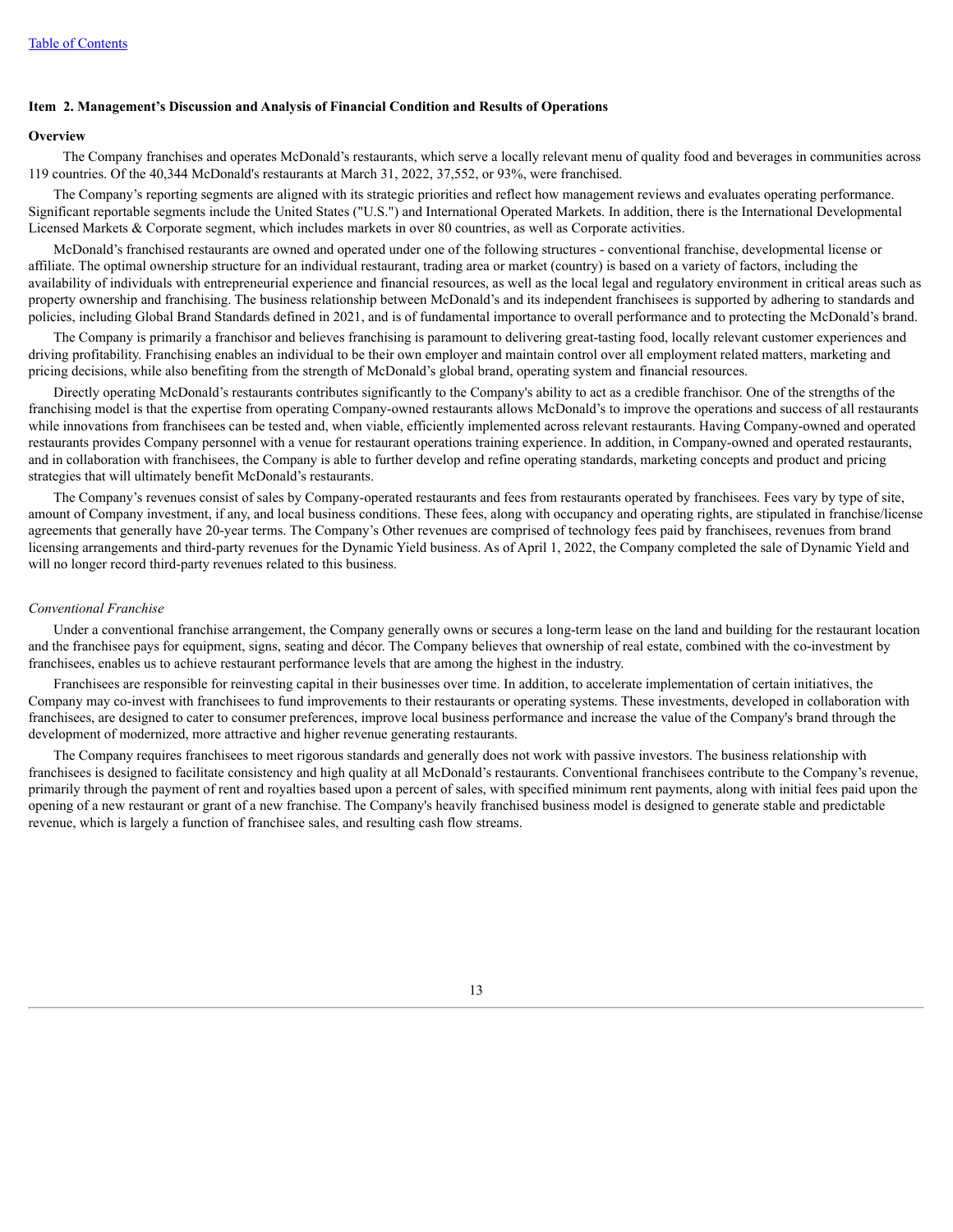#### *Developmental License or Af iliate*

Under a developmental license or affiliate arrangement, licensees are responsible for operating and managing their businesses, providing capital (including the real estate interest) and developing and opening new restaurants. The Company generally does not invest any capital under a developmental license or affiliate arrangement, and it receives a royalty based on a percent of sales, and generally receives initial fees upon the opening of a new restaurant or grant of a new license.

While developmental license and affiliate arrangements are largely the same, affiliate arrangements are used in a limited number of foreign markets (primarily China and Japan) within the International Developmental Licensed Markets segment as well as a limited number of individual restaurants within the International Operated Markets segment, where the Company also has an equity investment and records its share of net results in equity in earnings of unconsolidated affiliates.

# **Impact of Russia-Ukraine Military Conflict**

During the first quarter of 2022, McDonald's announced it was temporarily suspending operations and closing restaurants in Russia and Ukraine. The temporary closures were effective at the end of February in Ukraine and mid-March in Russia. The Company is supporting its businesses in these markets through the continuation of employee salaries and lease payments as well as providing support to the Company's supply chain in the region. There will likely be negative impacts on revenue and income as long as the military conflict continues. The Company is monitoring the evolving situation, analyzing options and expects to provide direction no later than the end of the second quarter.

#### **Impact of COVID-19 Restrictions on the Business**

COVID-19 resurgences continued to result in instances of government restrictions on restaurant operating hours, limited dine-in capacity and, in some cases, dining room closures, particularly in China.

#### **Strategic Direction**

In late 2020, the Company announced the *Accelerating the Arches* growth strategy (the "Strategy"). The Strategy, which encompasses all aspects of McDonald's business as the leading global omni-channel restaurant brand, reflects a refreshed purpose, values and growth pillars that build on the Company's competitive advantages.

#### Purpose, Mission and Values

Our values underpin our success and are at the very heart of our Strategy. The Company embraces and prioritizes its role and commitments to the communities in which it operates through our:

- **Purpose** to feed and foster communities;
- **Mission** to create delicious feel-good moments for everyone; and
- **Core Values** that define who we are and how we run our business.

# Growth Pillars

The following growth pillars — MCD — are rooted in the Company's identity, build on historic strengths and articulate areas of further opportunity. Under the Strategy, the Company will:

- **Maximize our Marketing** by investing in new, culturally relevant approaches, such as the Famous Orders platform, to effectively communicate the story of our brand, food and purpose. This also includes enhancing digital capabilities that provide a more personal connection with customers. The Company is committed to a marketing strategy that highlights value at every tier of the menu, as affordability remains a cornerstone of the McDonald's brand.
- **Commit to the Core** menu by tapping into customer demand for the familiar and focusing on serving delicious burgers, chicken and coffee. The Company continues to prioritize chicken and beef offerings, as we expect they represent the largest growth opportunities. The Company recognizes there is significant opportunity to expand its chicken offerings by leveraging line extensions of customer favorites, such as the Crispy Chicken Sandwich that launched in the U.S. in 2021 and the Chicken Big Mac and McSpicy limited time offerings that were featured in several markets around the world in 2021 and 2022. The Company is implementing a series of operational and formulation changes designed to improve upon the great taste of our burgers. We also continue to see a significant opportunity with coffee, and markets are leveraging the McCafé brand, experience, value and quality to drive long-term growth.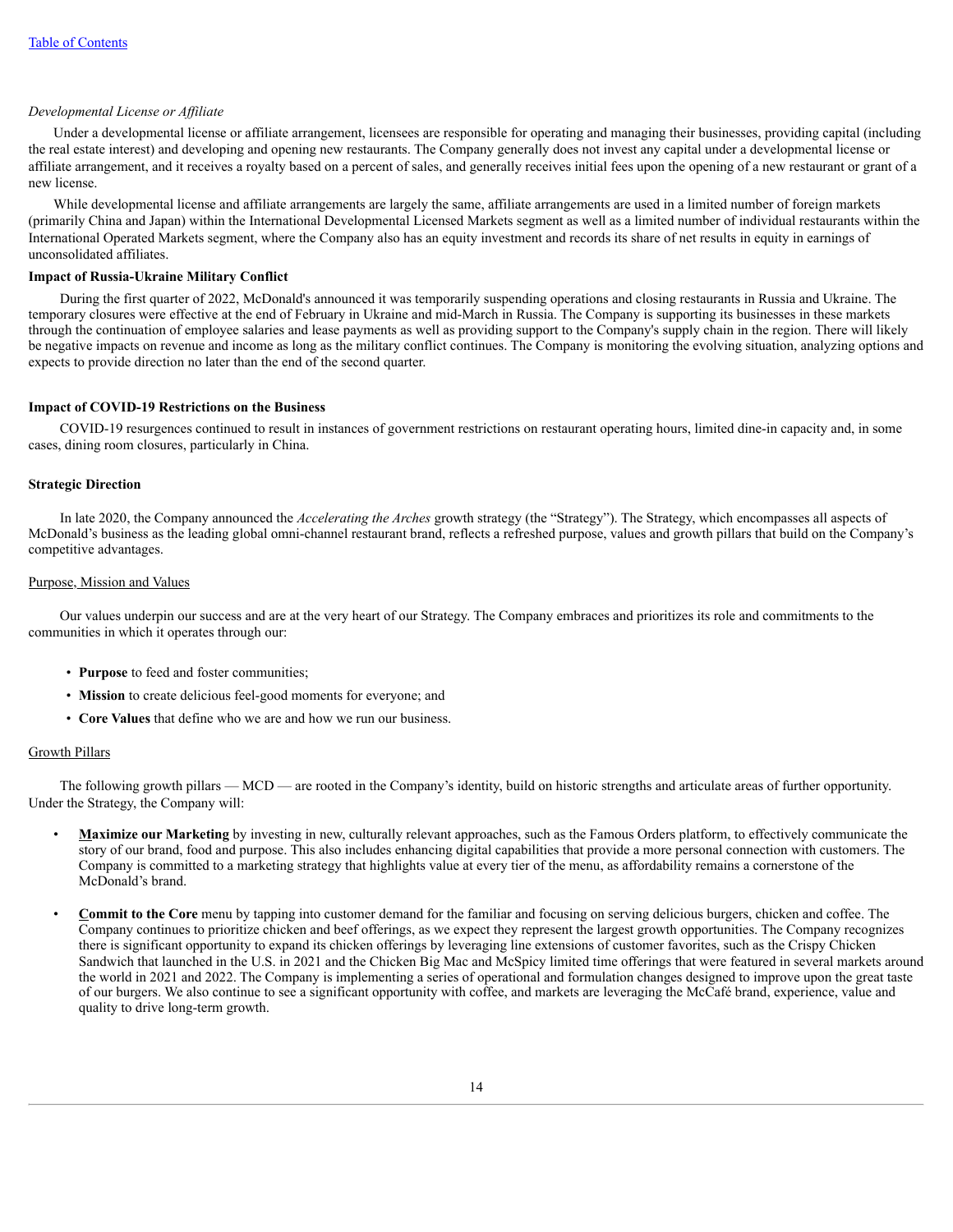- **Double Down on the 3D's: Digital, Delivery and Drive Thru** by leveraging competitive strengths and building a powerful digital experience growth engine to enhance the customer experience. To unlock further growth, the Company is continuing to accelerate technology innovation so that, however customers choose to interact with McDonald's, they can enjoy a fast, easy experience that meets their needs. In the first quarter of 2022, digital channels (the mobile app, delivery and kiosk) comprised more than 30% of Systemwide sales in our top six markets, representing more than \$5 billion of Systemwide sales and a nearly 60% increase over the prior year:
	- Digital: The Company's digital experience growth engine "MyMcDonald's" is transforming its offerings across drive thru, takeaway, delivery, curbside pick-up and dine-in with digital enhancements. Through the digital tools, customers can access tailored offers, participate in a loyalty program, order through the mobile app and receive McDonald's food through the channel of their choice. The Company has successful loyalty programs in over 40 markets around the world, including the U.S., France, Germany, Canada and Australia. The Company expects the U.K. loyalty program to fully launch later this year, completing the roll-out of loyalty programs across its top six markets.
	- Delivery: The Company has continued to expand the number of restaurants offering delivery to over 33,000, representing over 80% of McDonald's restaurants. Delivery sales have grown significantly over the past few years, and the Company is continuing to build on this progress and enhance the delivery experience for customers by adding the ability to order on the McDonald's app. This capability is now available in the U.K., and the Company plans to expand this capability to the U.S., Canada and Australia in 2022. In addition to existing long-term strategic partnerships with UberEats and DoorDash, the Company entered a long-term strategic partnership with Just Eat Takeaway.com in March 2022. These partnerships are expected to benefit the Company and its customers and franchisees by optimizing operation efficiencies and creating a seamless customer experience.
	- Drive Thru: The Company has drive thru locations in over 25,000 restaurants globally, including nearly 95% of the over 13,000 locations in the U.S. This channel remains a competitive advantage, and we expect that it will become even more critical to meet customers' demand for flexibility and choice. The Company continues to build on its drive thru advantage, as the vast majority of new restaurant openings in the U.S. and International Operated Markets segments will include a drive thru.

Foundational to the *Accelerating the Arches* Strategy is keeping the customer and restaurant crew at the center of everything we do, along with a relentless focus on running great restaurants. The Company believes this Strategy builds on our inherent strengths by harnessing our competitive advantages while leveraging our size, scale and agility to adapt and adjust to uncertain operating environments and meet consumer demands. The Company believes the employee experience is critical to its success and, in 2022, implemented Global Brand Standards which are designed to create a culture of safety for both employees and customers in McDonald's restaurants around the world. These efforts, coupled with investment in innovation, are designed to enhance the customer experience and deliver long-term profitable growth, which is aligned with the Company's capital allocation philosophy of investing in new restaurants and opportunities to grow the business, reinvesting in existing restaurants, and returning all free cash flow to shareholders over time through dividends and share repurchases.

#### **First Quarter 2022 Financial Performance**

Global comparable sales increased 11.8% for the quarter.

- U.S. comparable sales increased 3.5%. Comparable sales growth was driven by strategic menu price increases, strong marketing promotions featuring the core menu and growth in digital channels, which continued to benefit from the prior year launch of the Company's loyalty program — "MyMcDonald's Rewards."
- International Operated Markets segment comparable sales increased 20.4%. Strong operating performance and the continued reduction of COVIDrelated government restrictions in most markets drove positive comparable sales across the segment, led by strong comparable sales in France and the U.K.
- International Developmental Licensed Markets segment comparable sales increased 14.7%. The quarter reflected strong comparable sales driven by Japan and Brazil, partly offset by negative comparable sales in China due to continued COVID-19 resurgences and related government restrictions.

In addition to the comparable sales results, the Company had the following financial results for the quarter:

- Consolidated revenues increased 11% (14% in constant currencies).
- Systemwide sales increased  $10\%$  (14% in constant currencies).
- Consolidated operating income increased 1% (3% in constant currencies). The Company temporarily suspended operations during the quarter in Russia and Ukraine as a result of the military conflict in the region. Results included \$27 million of costs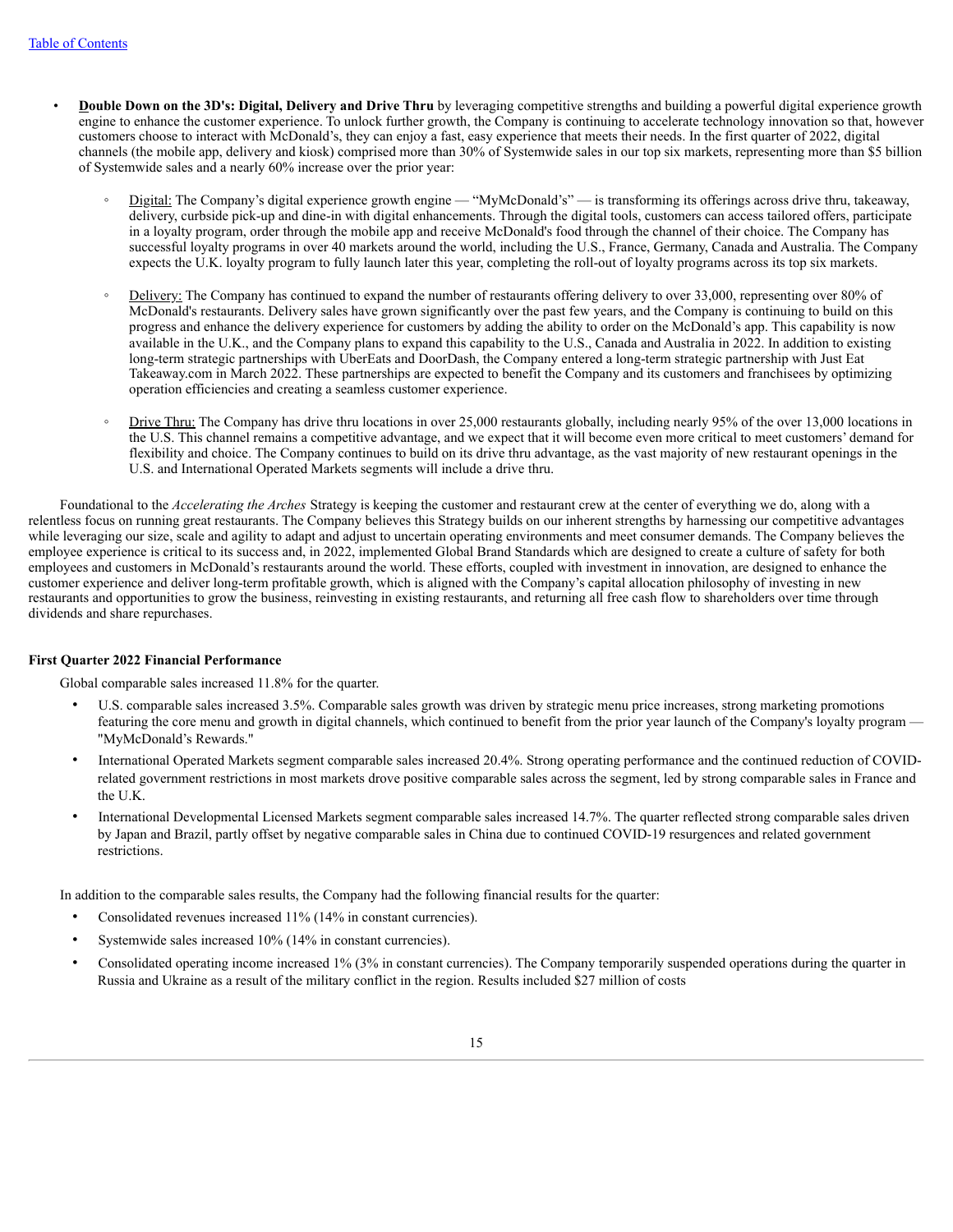related to the continuation of employee salaries, lease and supplier payments, as well as \$100 million of costs for inventory in the Company's supply chain that likely will be disposed of due to restaurants being temporarily closed. Excluding these current year costs and prior year strategic gains of \$135 million, primarily related to the sale of McDonald's Japan stock, consolidated operating income increased 14% (18% in constant currencies).

• Diluted earnings per share was \$1.48, a decrease of 28% (27% in constant currencies). Excluding the costs to support the Company's businesses in Russia and Ukraine of \$0.13 per share, as well as a nonoperating expense to reserve for a potential settlement related to an international tax matter of \$0.67 per share for the quarter 2022, diluted earnings per share for the quarter was \$2.28, an increase of 19% (22% in constant currencies) when also excluding strategic gains of \$0.13 per share for the quarter 2021.

Management reviews and analyzes business results excluding the effect of foreign currency translation, impairment and other strategic charges and gains, as well as material regulatory and other income tax impacts, and bases incentive compensation plans on these results because the Company believes this better represents underlying business trends.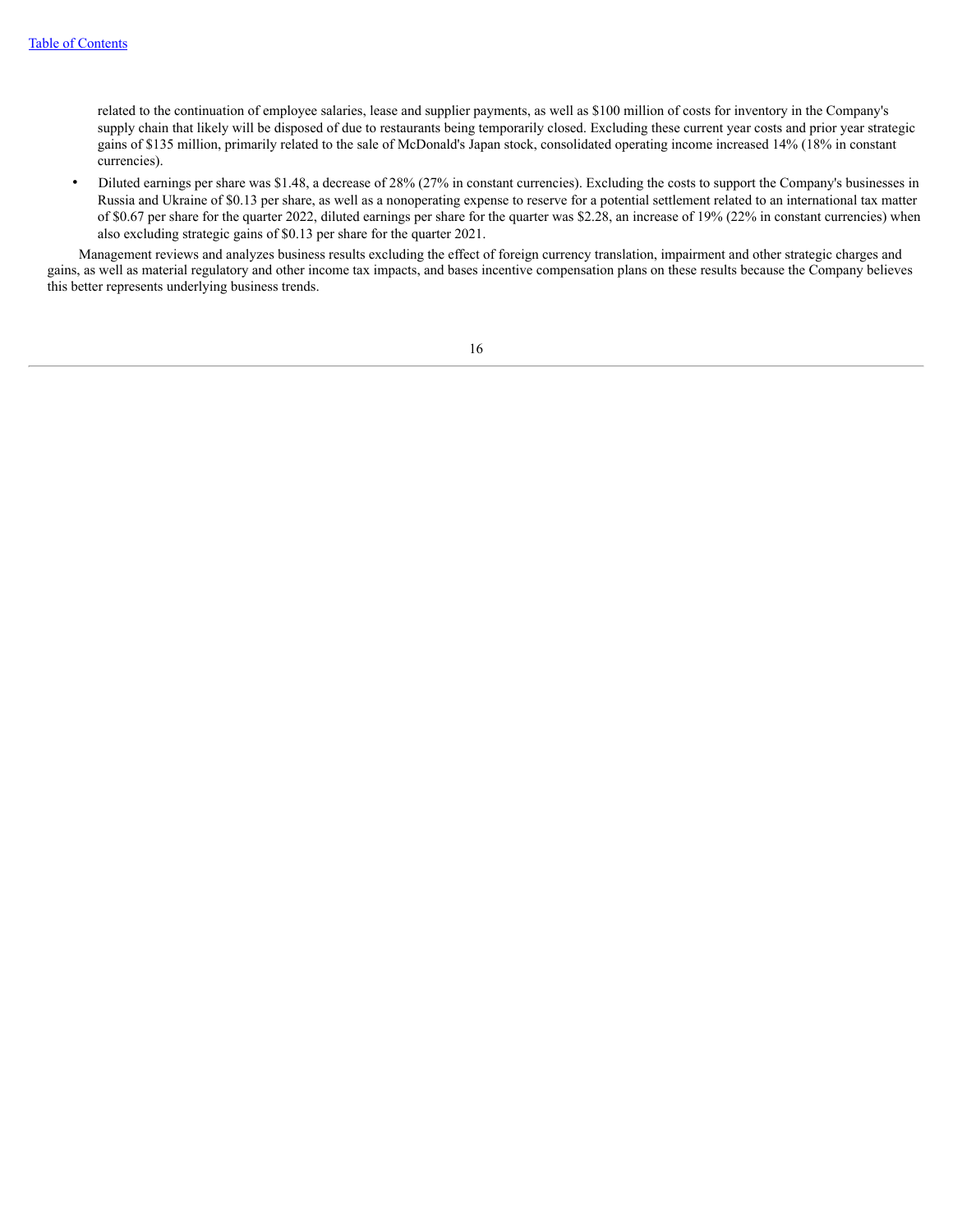# **The Following Definitions Apply to these Terms as Used Throughout this Form 10-Q:**

- Constant currency results exclude the effects of foreign currency translation and are calculated by translating current year results at prior year average exchange rates. Management reviews and analyzes business results excluding the effect of foreign currency translation, impairment and other strategic charges and gains, as well as material regulatory and other income tax impacts, and bases incentive compensation plans on these results because the Company believes this better represents underlying business trends.
- Comparable sales are compared to the same period in the prior year and represent sales at all restaurants, whether operated by the Company or by franchisees, in operation at least thirteen months including those temporarily closed. Some of the reasons restaurants may be temporarily closed include reimaging or remodeling, rebuilding, road construction, natural disasters and acts of war, terrorism or other hostilities (including restaurants temporarily closed due to COVID-19, as well as those in Russia and Ukraine). Comparable sales exclude the impact of currency translation and the sales of any market considered hyper-inflationary (generally identified as those markets whose cumulative inflation rate over a three-year period exceeds 100%), which management believes more accurately reflects the underlying business trends. Comparable sales are driven by changes in guest counts and average check, the latter of which is affected by changes in pricing and product mix.
- Systemwide sales include sales at all restaurants, whether operated by the Company or by franchisees. This includes sales from digital channels, which are comprised of the mobile app, delivery and kiosk at both Company-operated and franchised restaurants. While franchised sales are not recorded as revenues by the Company, management believes the information is important in understanding the Company's financial performance because these sales are the basis on which the Company calculates and records franchised revenues and are indicative of the financial health of the franchisee base. The Company's revenues consist of sales by Company-operated restaurants and fees from franchised restaurants operated by conventional franchisees, developmental licensees and affiliates. Changes in Systemwide sales are primarily driven by comparable sales and net restaurant unit expansion.
- Free cash flow, defined as cash provided by operations less capital expenditures, and free cash flow conversion rate, defined as free cash flow divided by net income, are measures reviewed by management in order to evaluate the Company's ability to convert net profits into cash resources, after reinvesting in the core business, that can be used to pursue opportunities to enhance shareholder value.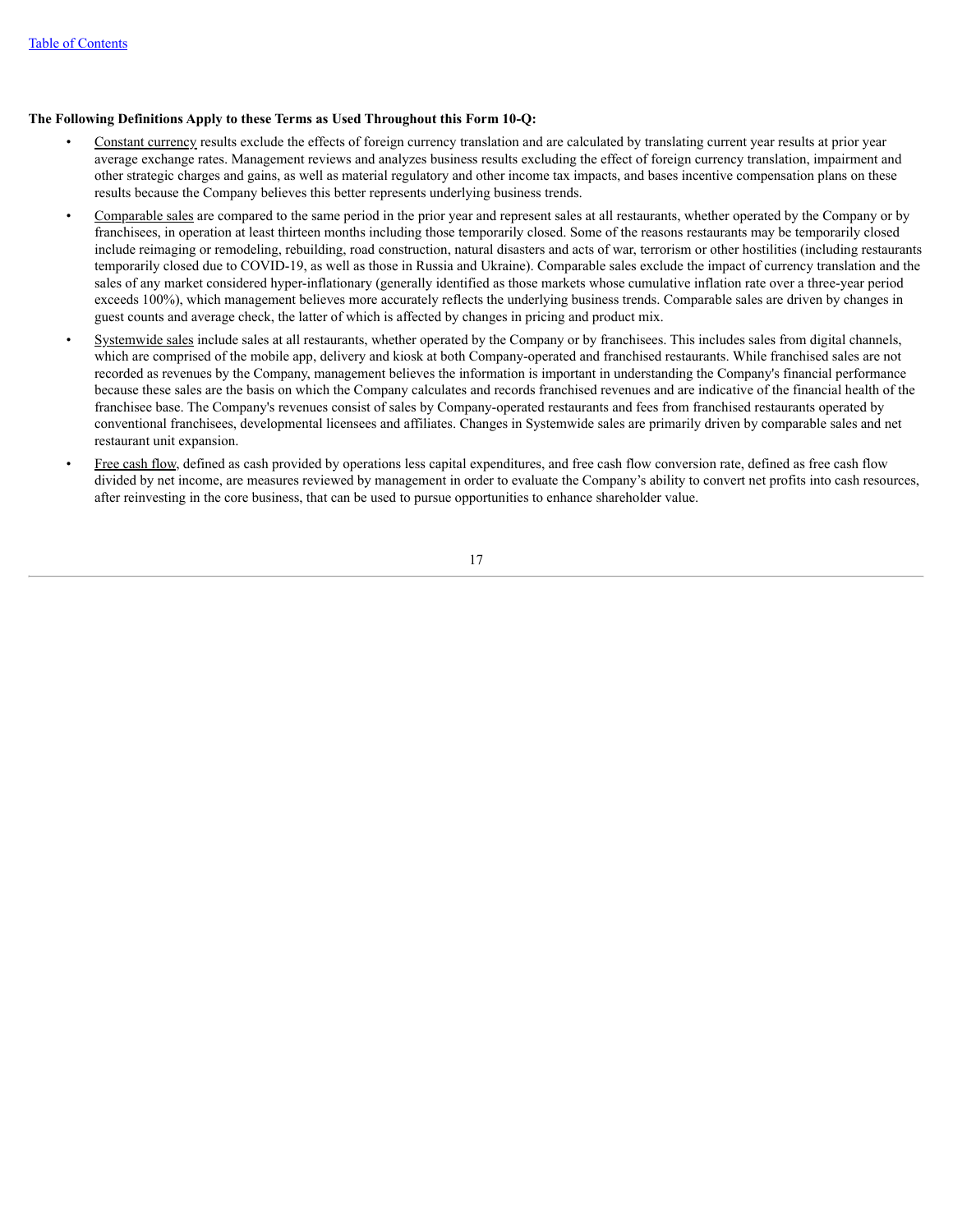# **CONSOLIDATED OPERATING RESULTS**

| Dollars in millions, except per share data |    | <b>Quarter Ended</b><br>March 31, 2022 |                         |  |  |  |  |
|--------------------------------------------|----|----------------------------------------|-------------------------|--|--|--|--|
|                                            |    | <b>Amount</b>                          | Increase/<br>(Decrease) |  |  |  |  |
| <b>Revenues</b>                            |    |                                        |                         |  |  |  |  |
| Sales by Company-operated restaurants      | \$ | 2,302.4                                | $7\%$                   |  |  |  |  |
| Revenues from franchised restaurants       |    | 3,262.8                                | 13                      |  |  |  |  |
| Other revenues                             |    | 100.4                                  | 17                      |  |  |  |  |
| <b>Total revenues</b>                      |    | 5,665.6                                | 11                      |  |  |  |  |
| <b>Operating costs and expenses</b>        |    |                                        |                         |  |  |  |  |
| Company-operated restaurant expenses       |    | 1,959.2                                | 8                       |  |  |  |  |
| Franchised restaurants-occupancy expenses  |    | 584.0                                  |                         |  |  |  |  |
| Other restaurant expenses                  |    | 72.3                                   |                         |  |  |  |  |
| Selling, general & administrative expenses |    |                                        |                         |  |  |  |  |
| Depreciation and amortization              |    | 92.7                                   | 22                      |  |  |  |  |
| Other                                      |    | 584.3                                  | 19                      |  |  |  |  |
| Other operating (income) expense, net      |    | 60.5                                   | n/m                     |  |  |  |  |
| Total operating costs and expenses         |    | 3,353.0                                | 18                      |  |  |  |  |
| Operating income                           |    | 2,312.6                                |                         |  |  |  |  |
| Interest expense                           |    | 287.3                                  | (4)                     |  |  |  |  |
| Nonoperating (income) expense, net         |    | 484.1                                  | n/m                     |  |  |  |  |
| Income before provision for income taxes   |    | 1,541.2                                | (21)                    |  |  |  |  |
| Provision for income taxes                 |    | 436.8                                  | 5                       |  |  |  |  |
| <b>Net income</b>                          | ъ  | 1,104.4                                | (28)%                   |  |  |  |  |
| Earnings per common share-basic            | \$ | 1.49                                   | (28)%                   |  |  |  |  |
| Earnings per common share-diluted          |    | 1.48                                   | (28)%                   |  |  |  |  |

n/m Not meaningful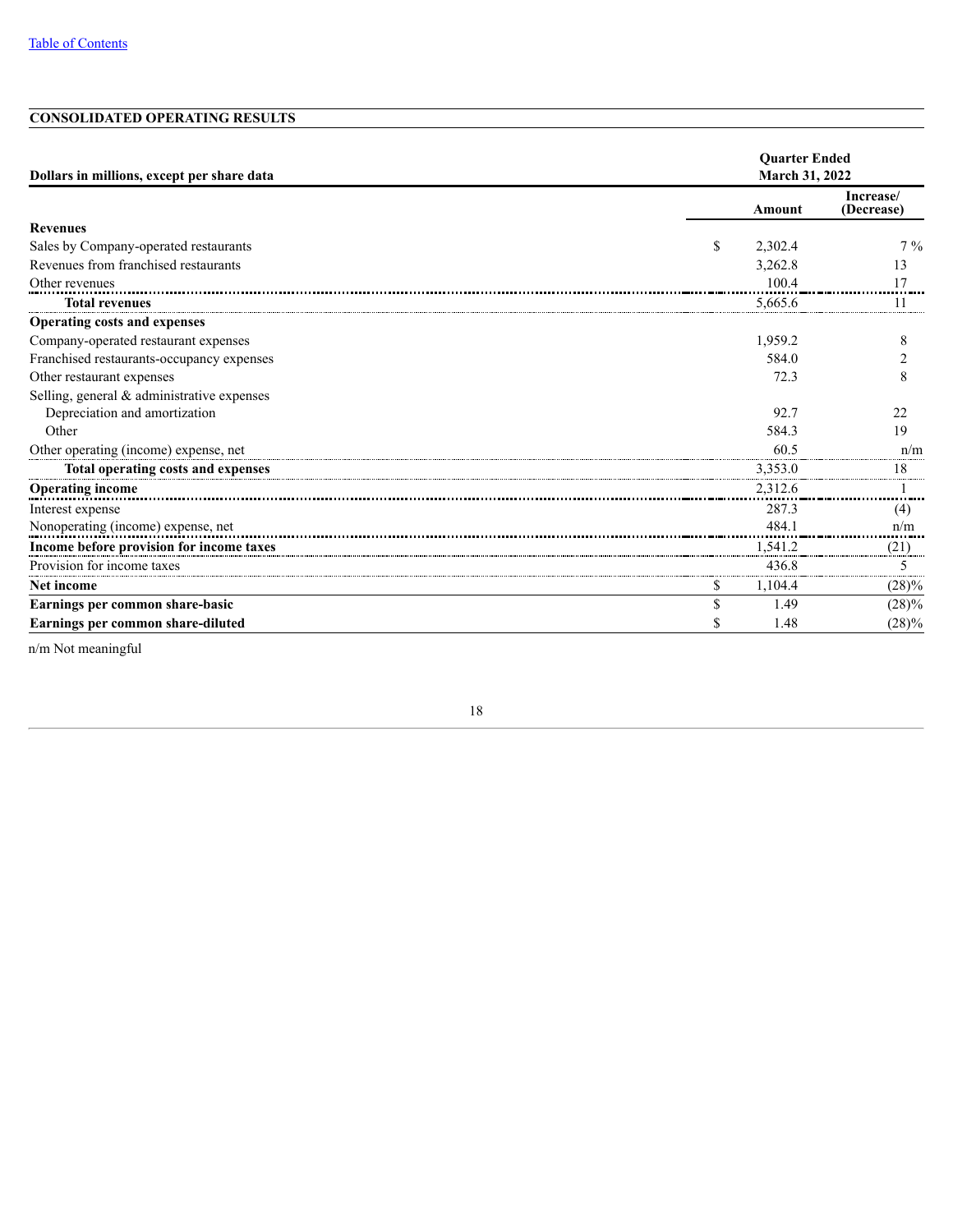#### **Impact of Foreign Currency Translation**

While changes in foreign currency exchange rates affect reported results, McDonald's mitigates exposures, where practical, by purchasing goods and services in local currencies, financing in local currencies and hedging certain foreign-denominated cash flows. Results excluding the effect of foreign currency translation (referred to as constant currency) are calculated by translating current year results at prior year average exchange rates.

# **IMPACT OF FOREIGN CURRENCY TRANSLATION**

*Dollars in millions, except per share data*

|                                            |          |         |    |         |   | Currency<br>Translation<br>Benefit/ (Cost) |
|--------------------------------------------|----------|---------|----|---------|---|--------------------------------------------|
| <b>Quarters Ended March 31,</b>            |          | 2022    |    | 2021    |   | 2022                                       |
| Revenues                                   | S        | 5,665.6 | S. | 5,124.6 | ъ | (201.9)                                    |
| Company-operated margins                   |          | 343.2   |    | 343.9   |   | (15.9)                                     |
| Franchised margins                         |          | 2,678.8 |    | 2,305.9 |   | (73.6)                                     |
| Selling, general & administrative expenses |          | 677.0   |    | 566.4   |   | 8.4                                        |
| Operating income                           |          | 2,312.6 |    | 2,281.3 |   | (35.4)                                     |
| Net income                                 |          | 1,104.4 |    | 1,537.2 |   | (13.4)                                     |
| Earnings per share-diluted                 | <b>S</b> | 1.48    |    | 2.05    |   | (0.02)                                     |

• The impact of foreign currency translation on consolidated operating results for the quarter primarily reflected the weakening of the Euro, Australian Dollar, British Pound and Russian Ruble.

### **Net Income and Diluted Earnings per Share**

For the quarter, net income decreased 28% (27% in constant currencies) to \$1,104.4 million, and diluted earnings per share decreased 28% (27% in constant currencies) to \$1.48. Foreign currency translation had a negative impact of \$0.02 on diluted earnings per share.

Results for 2022 included the following:

- \$127 million, or \$0.13 per share, of pre-tax operating expenses incurred to support the Company's businesses in Russia and Ukraine. Included in this amount were \$27 million related to the continuation of employee salaries, lease and supplier payments as well as \$100 million for inventory in the Company's supply chain that likely will be disposed of due to restaurants being temporarily closed
- \$500 million, or \$0.67 per share, of nonoperating expense to reserve for a potential settlement related to an international tax matter

Results for 2021 included the following:

• \$135 million of pre-tax strategic gains, or \$0.13 per share, primarily related to the sale of McDonald's Japan stock

#### NET INCOME AND EARNINGS PER SHARE-DILUTED RECONCILIATION

|                           | <b>Quarters Ended March 31,</b> |                   |         |            |                                                                  |  |      |  |        |                              |                                                           |  |
|---------------------------|---------------------------------|-------------------|---------|------------|------------------------------------------------------------------|--|------|--|--------|------------------------------|-----------------------------------------------------------|--|
|                           |                                 | <b>Net Income</b> |         |            |                                                                  |  |      |  |        | Earnings per share - diluted |                                                           |  |
|                           | 2022                            |                   | 2021    | Inc/ (Dec) | Inc/ (Dec)<br><b>Excluding</b><br>Currency<br><b>Translation</b> |  | 2022 |  | 2021   | Inc/ (Dec)                   | Inc/ (Dec)<br><b>Excluding</b><br>Currency<br>Translation |  |
| GAAP                      | \$1,104.4                       | S.                | 1,537.2 | $(28)\%$   | $(27) \%$                                                        |  | 1.48 |  | 2.05   | $(28) \%$                    | $(27) \%$                                                 |  |
| Strategic (gains)/charges | 102.1                           |                   | (98.9)  |            |                                                                  |  | 0.13 |  | (0.13) |                              |                                                           |  |
| Settlement reserve        | 500.0                           |                   |         |            |                                                                  |  | 0.67 |  |        |                              |                                                           |  |
| Non-GAAP                  | .706.5                          | ъ                 | .438.3  | $19\%$     | $22\%$                                                           |  | 2.28 |  | .92    | $19\%$                       | $22\%$                                                    |  |

Excluding strategic charges and gains and a nonoperating expense to reserve for a potential settlement related to an international tax matter, net income and diluted earnings per share for the quarter each increased 19% (22% in constant currencies).

During the quarter, the Company repurchased 6.2 million shares of stock for \$1.5 billion. Additionally, the Company paid a quarterly dividend of \$1.38 per share, or \$1.0 billion.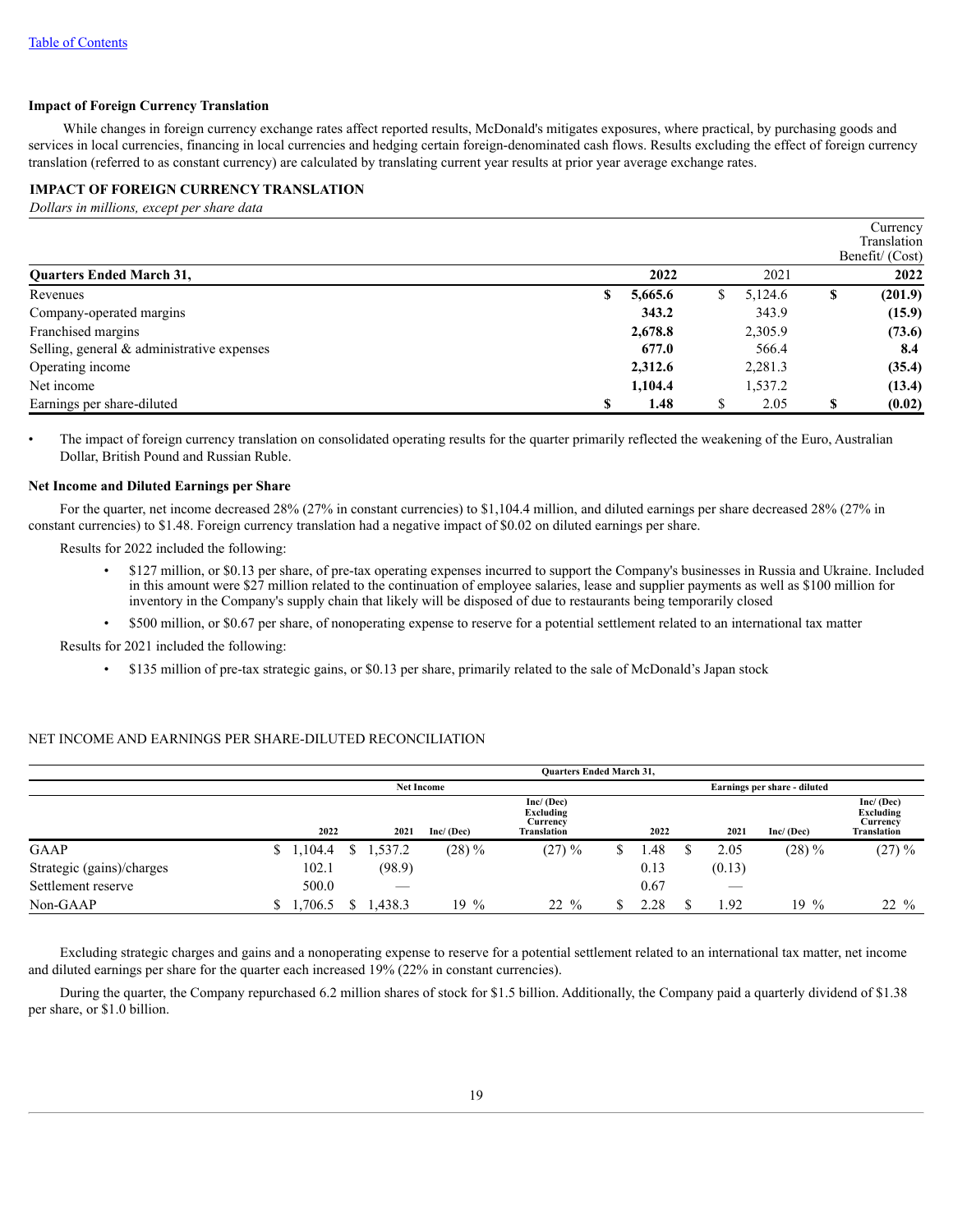#### **Revenues**

The Company's revenues consist of sales by Company-operated restaurants and fees from restaurants operated by franchisees, developmental licensees and affiliates. Revenues from conventional franchised restaurants include rent and royalties based on a percent of sales with minimum rent payments, and initial fees. Revenues from restaurants licensed to developmental licensees and affiliates include a royalty based on a percent of sales, and generally include initial fees. The Company's Other revenues are comprised of fees paid by franchisees to recover a portion of costs incurred by the Company for various technology platforms, revenues from brand licensing arrangements to market and sell consumer packaged goods using the McDonald's brand, and third-party revenues for the Dynamic Yield business.

Franchised restaurants represented 93% of McDonald's restaurants worldwide at March 31, 2022. The Company's heavily franchised business model is designed to generate stable and predictable revenue, which is largely a function of franchisee sales, and resulting cash flow streams.

#### **REVENUES**

*Dollars in millions*

| <b>Quarters Ended March 31,</b>                          |    | 2022    |    | 2021    | $Inc/$ (Dec) | Inc/ (Dec)<br>Excluding<br>Currency<br>Translation |
|----------------------------------------------------------|----|---------|----|---------|--------------|----------------------------------------------------|
| Company-operated sales                                   |    |         |    |         |              |                                                    |
| U.S.                                                     | S  | 639.0   | \$ | 618.3   | $3\%$        | $3\%$                                              |
| <b>International Operated Markets</b>                    |    | 1,480.7 |    | 1,379.7 |              | 14                                                 |
| International Developmental Licensed Markets & Corporate |    | 182.7   |    | 163.5   | 12           | 21                                                 |
| Total                                                    | S. | 2,302.4 | S  | 2,161.5 | $7\%$        | $12\%$                                             |
| <b>Franchised revenues</b>                               |    |         |    |         |              |                                                    |
| U.S.                                                     | S  | 1,493.5 | \$ | 1,420.5 | $5\%$        | $5\%$                                              |
| <b>International Operated Markets</b>                    |    | 1,403.3 |    | 1,144.4 | 23           | 29                                                 |
| International Developmental Licensed Markets & Corporate |    | 366.0   |    | 312.5   | 17           | 21                                                 |
| Total                                                    | S. | 3,262.8 | S. | 2,877.4 | $13\%$       | $17\%$                                             |
| Total Company-operated sales and Franchised revenues     |    |         |    |         |              |                                                    |
| U.S.                                                     | S  | 2,132.5 | S. | 2,038.8 | $5\%$        | $5\%$                                              |
| <b>International Operated Markets</b>                    |    | 2,884.0 |    | 2,524.1 | 14           | 21                                                 |
| International Developmental Licensed Markets & Corporate |    | 548.7   |    | 476.0   | 15           | 21                                                 |
| Total                                                    | S  | 5,565.2 | \$ | 5,038.9 | $10\%$       | $14\%$                                             |
| Total Other revenues                                     | S  | 100.4   | \$ | 85.7    | $17\%$       | $19\%$                                             |
| <b>Total Revenues</b>                                    | \$ | 5,665.6 | \$ | 5,124.6 | $11\%$       | 14 %                                               |

• Total Company-operated sales and franchised revenues increased 10% (14% in constant currencies) for the quarter. Revenues in the quarter benefited from strong sales performance across all segments and were driven by France and the U.K. in the International Operated Markets segment. In the International Developmental Licensed Markets segment, the quarter reflected strong sales performance across all geographic regions, with China continuing to be impacted by COVID-19 resurgences and related government restrictions.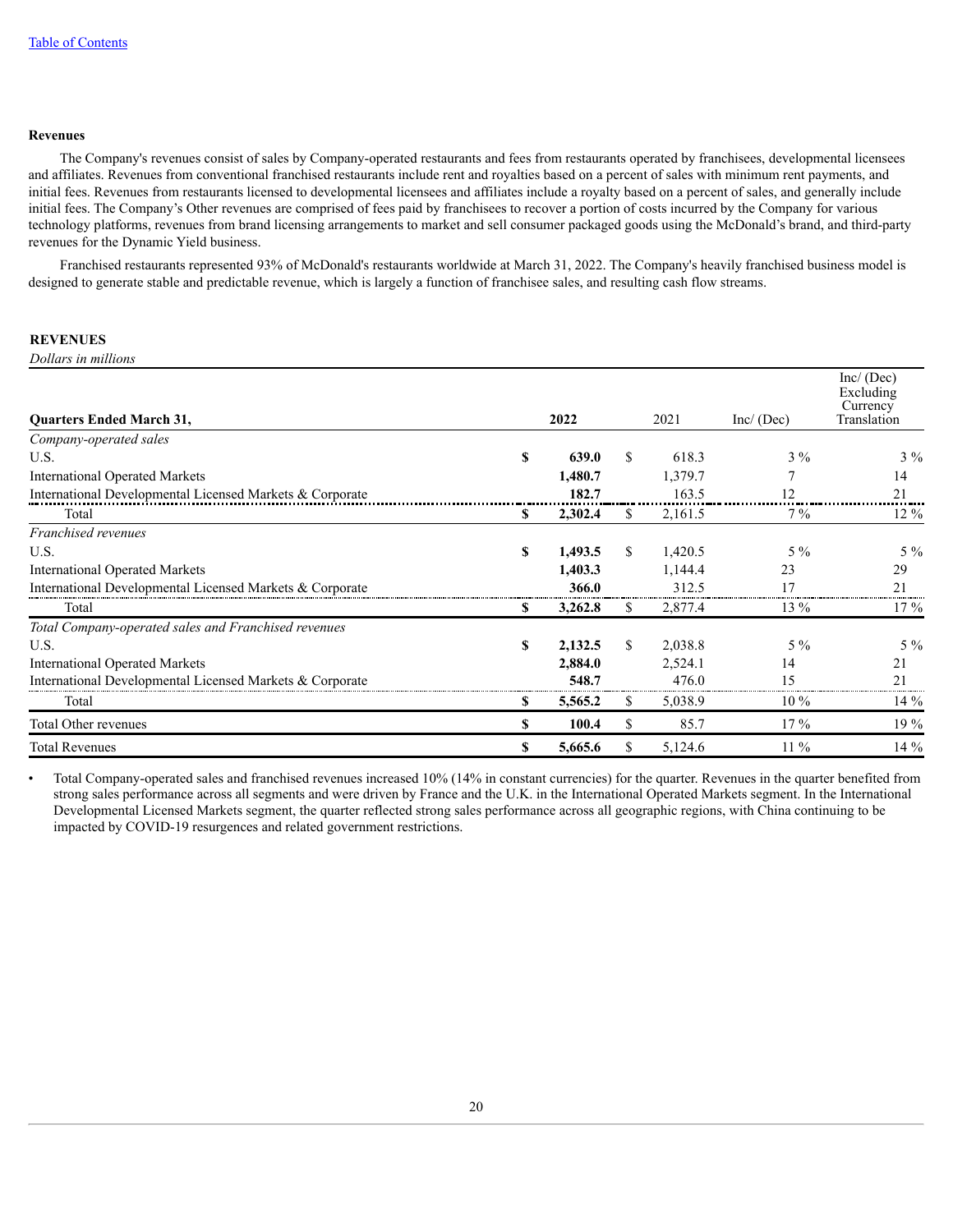# **Comparable Sales**

The following table presents the percent change in comparable sales for the quarters ended March 31, 2022 and 2021:

|                                                          |                                 | Increase/(Decrease) |  |  |  |  |
|----------------------------------------------------------|---------------------------------|---------------------|--|--|--|--|
|                                                          | <b>Quarters Ended March 31,</b> |                     |  |  |  |  |
|                                                          | 2022                            | 2021                |  |  |  |  |
| U.S.                                                     | $3.5\%$                         | $13.6\%$            |  |  |  |  |
| <b>International Operated Markets</b>                    | 20.4                            | 0.6                 |  |  |  |  |
| International Developmental Licensed Markets & Corporate | 14.7                            | 6.4                 |  |  |  |  |
| Total                                                    | $11.8\%$                        | $7.5\%$             |  |  |  |  |

### **Systemwide Sales and Franchised Sales**

The following table presents the percent change in Systemwide sales for the quarter ended March 31, 2022:

# **SYSTEMWIDE SALES\***

|                                                          | <b>Quarter Ended March 31, 2022</b> |                                                                  |
|----------------------------------------------------------|-------------------------------------|------------------------------------------------------------------|
|                                                          | Inc/ (Dec)                          | Inc/ (Dec)<br><b>Excluding</b><br><b>Currency</b><br>Translation |
| U.S.                                                     | $3\%$                               | $3\%$                                                            |
| <b>International Operated Markets</b>                    | 16                                  | 23                                                               |
| International Developmental Licensed Markets & Corporate |                                     | 19                                                               |
| Total                                                    | $10\%$                              | $14\%$                                                           |

\* Unlike comparable sales, the Company has not excluded sales from hyper-inflationary markets from Systemwide sales as these sales are the basis on which the Company calculates and records revenues.

Franchised sales are not recorded as revenues by the Company, but are the basis on which the Company calculates and records franchised revenues and are indicative of the financial health of the franchisee base. The following table presents Franchised sales and the related increases/(decreases):

# **FRANCHISED SALES**

*Dollars in millions*

|                                                          |   |          |     |          |            | Inc/ (Dec)<br>Excluding |
|----------------------------------------------------------|---|----------|-----|----------|------------|-------------------------|
| <b>Quarters Ended March 31,</b>                          |   | 2022     |     | 2021     | Inc/ (Dec) | Currency<br>Translation |
| U.S.                                                     |   | 10.429.1 | S   | 10,089.8 | $3\%$      | $3\%$                   |
| <b>International Operated Markets</b>                    |   | 8,111.9  |     | 6,880.6  | 18         | 24                      |
| International Developmental Licensed Markets & Corporate |   | 6,946.7  |     | 6,048.0  | 15         | 19                      |
| Total                                                    | ъ | 25,487.7 | S   | 23,018.4 | $11\%$     | $14\%$                  |
| Ownership type                                           |   |          |     |          |            |                         |
| Conventional franchised                                  | S | 18,443.3 | \$. | 16,907.6 | 9%         | $12\%$                  |
| Developmental licensed                                   |   | 4.131.3  |     | 3,280.2  | 26         | 31                      |
| Foreign affiliated                                       |   | 2.913.1  |     | 2.830.6  | ◠          |                         |
| Total                                                    |   | 25,487.7 |     | 23,018.4 | $11\%$     | $14\%$                  |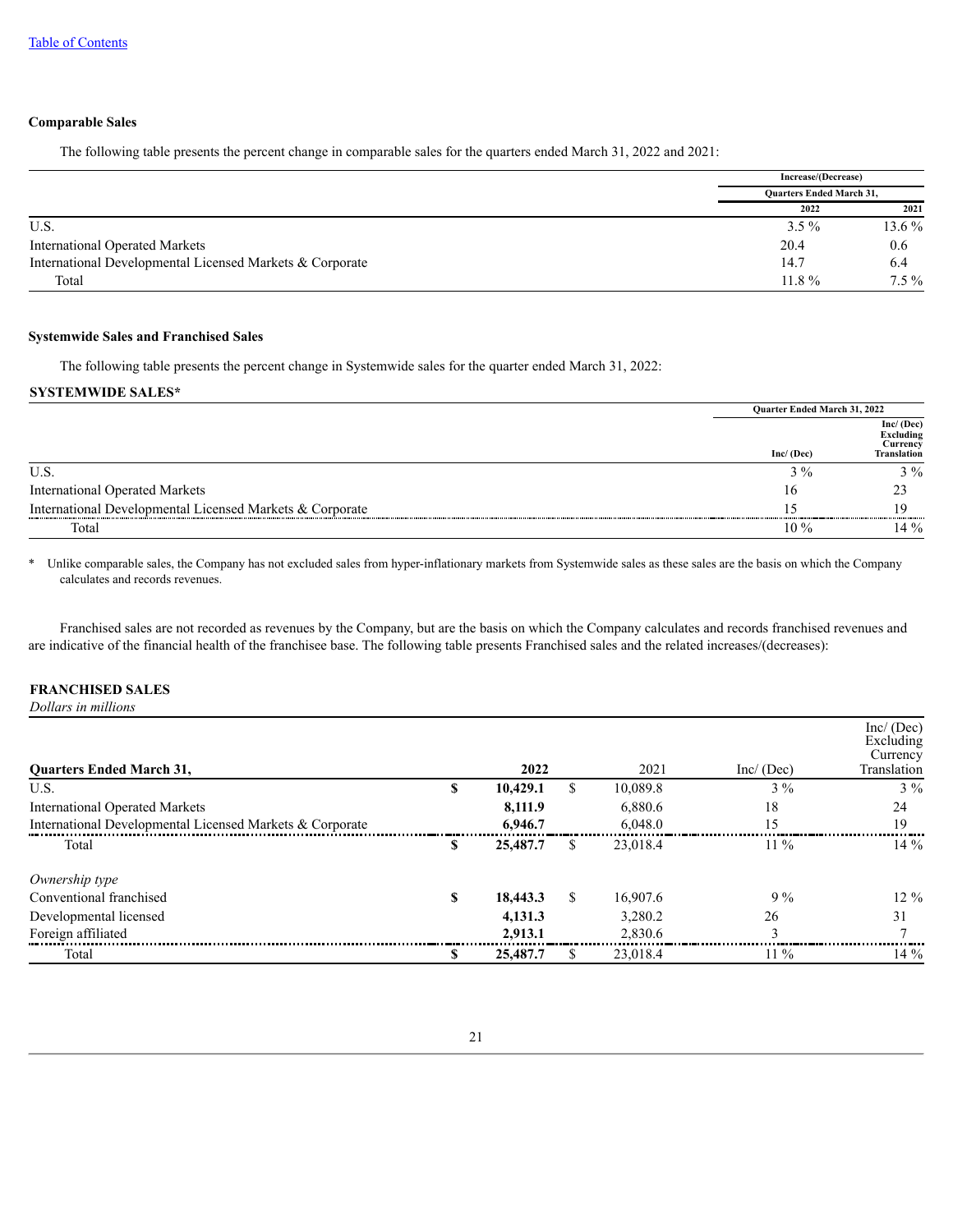# **Restaurant Margins**

Franchised restaurant margins are measured as revenues from franchised restaurants less franchised restaurant occupancy costs. Franchised revenues include rent and royalties based on a percent of sales, and initial fees. Franchised restaurant occupancy costs include lease expense and depreciation, as the Company generally owns or secures a long-term lease on the land and building for the restaurant location.

Company-operated restaurant margins are measured as sales from Company-operated restaurants less costs for food & paper, payroll & employee benefits and occupancy & other operating expenses necessary to run an individual restaurant. Company-operated

margins exclude costs that are not allocated to individual restaurants, primarily payroll & employee benefit costs of non-restaurant support staff, which are included in selling, general and administrative expenses.

# **RESTAURANT MARGINS**

*Dollars in millions*

|                                                          |    |           | Amount |           |            | Inc/ (Dec)<br>Excluding<br>Currency |
|----------------------------------------------------------|----|-----------|--------|-----------|------------|-------------------------------------|
| <b>Quarters Ended March 31,</b>                          |    | 2022      |        | 2021      | Inc/ (Dec) | Translation                         |
| Franchised                                               |    |           |        |           |            |                                     |
| U.S.                                                     |    | \$1,192.5 |        | \$1,131.1 | $5\%$      | $5\%$                               |
| <b>International Operated Markets</b>                    |    | 1,125.7   |        | 868.6     | 30         | 37                                  |
| International Developmental Licensed Markets & Corporate |    | 360.6     |        | 306.2     | 18         | 21                                  |
| Total                                                    |    | \$2,678.8 |        | \$2,305.9 | $16\%$     | $19\%$                              |
| Company-operated                                         |    |           |        |           |            |                                     |
| U.S.                                                     | S  | 98.3      | S      | 125.1     | (21)%      | (21)%                               |
| <b>International Operated Markets</b>                    |    | 241.2     |        | 218.0     | 11         | 18                                  |
| International Developmental Licensed Markets & Corporate |    | n/m       |        | n/m       | n/m        | n/m                                 |
| Total                                                    | S  | 343.2     | S      | 343.9     | $-$ %      | $4\%$                               |
| Total restaurant margins                                 |    |           |        |           |            |                                     |
| U.S.                                                     | S  | 1.290.8   | \$     | 1,256.2   | $3\%$      | $3\%$                               |
| <b>International Operated Markets</b>                    |    | 1.366.9   |        | 1,086.6   | 26         | 33                                  |
| International Developmental Licensed Markets & Corporate |    | n/m       |        | n/m       | n/m        | n/m                                 |
| Total                                                    | S. | 3,022.0   |        | \$2,649.8 | $14\%$     | $17\%$                              |

n/m Not meaningful

- Total restaurant margins increased \$372.2 million, or 14% (17% in constant currencies), for the quarter, reflecting strong sales performance across all segments. Franchised margins represented nearly 90% of restaurant margin dollars for the quarter.
- U.S. franchised margins for the quarter reflected higher depreciation costs related to investments in restaurant modernization.
- U.S. Company-operated margins for the quarter reflected positive sales performance, which was more than offset by significant inflationary impacts on labor and commodities.
- Total restaurant margins included \$385.8 million of depreciation and amortization expense for the quarter.

# **Selling, General & Administrative Expenses**

- Selling, general and administrative expenses increased \$110.6 million, or 20% (21% in constant currencies), for the quarter, primarily reflecting costs related to the Company's 2022 Worldwide Owner/Operator Convention, higher long-term incentive-based compensation expense and higher costs for investments in restaurant technology.
- **•** Selling, general and administrative expenses as a percent of Systemwide sales was 2.4% and 2.2% for the quarters ended 2022 and 2021, respectively.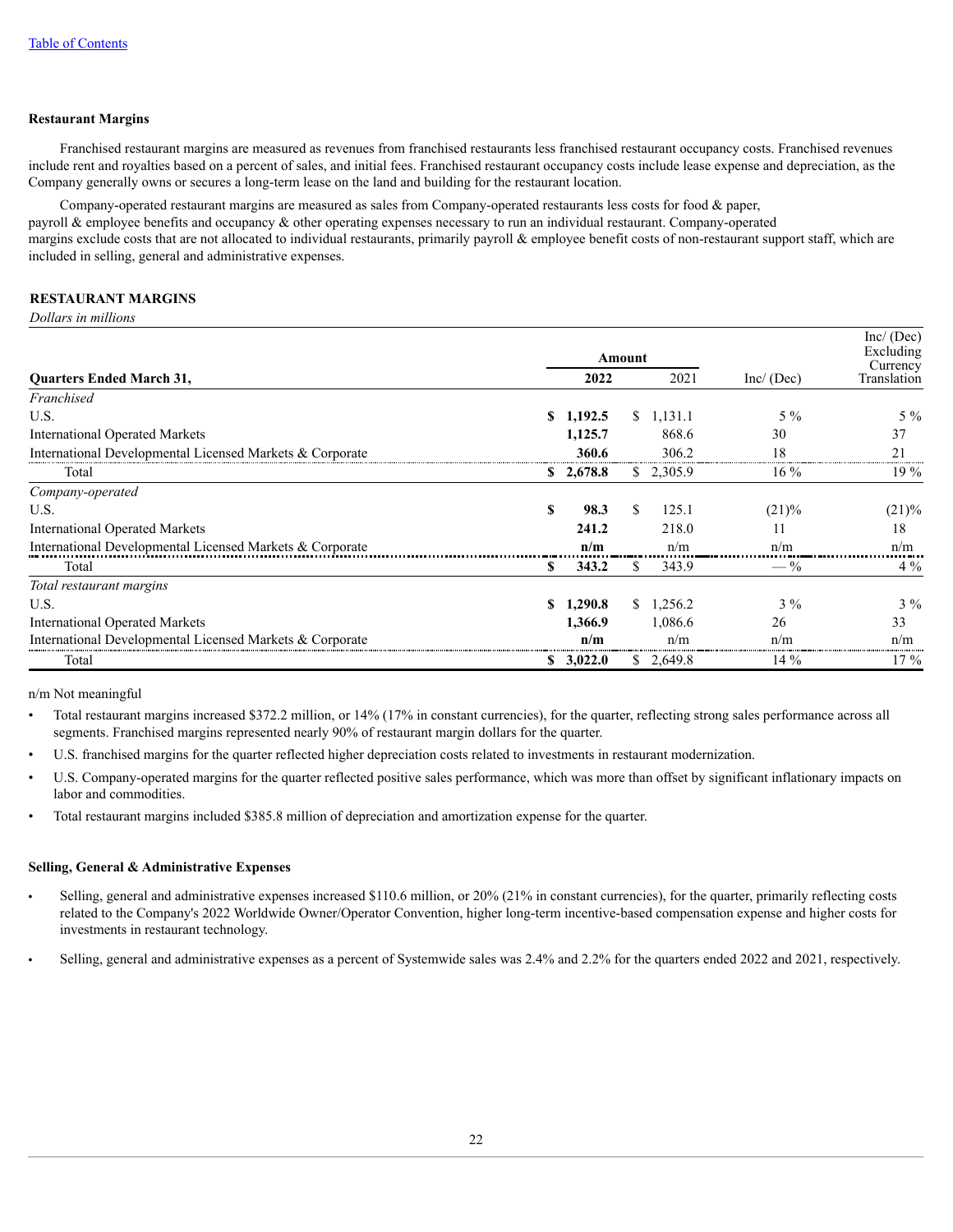# **Other Operating (Income) Expense, Net**

# **OTHER OPERATING (INCOME) EXPENSE, NET**

*Dollars in millions*

|                                                     |  | <b>Quarters Ended</b><br>March 31, |         |  |  |
|-----------------------------------------------------|--|------------------------------------|---------|--|--|
|                                                     |  |                                    |         |  |  |
|                                                     |  | 2022                               | 2021    |  |  |
| Gains on sales of restaurant businesses             |  | $(5.8)$ \$                         | (17.6)  |  |  |
| Equity in earnings of unconsolidated affiliates     |  | (31.3)                             | (35.1)  |  |  |
| Asset dispositions and other (income) expense, net  |  | (29.5)                             | 8.5     |  |  |
| Impairment and other strategic charges (gains), net |  | 127.1                              | (135.2) |  |  |
| Total                                               |  | 60.5                               | (179.4) |  |  |

- Gains on sales of restaurant businesses decreased for the quarter primarily due to lower gains in the U.S.
- *•* Equity in earnings of unconsolidated affiliates decreased for the quarter due to lower equity in earnings in Japan as a result of the Company's reduced ownership in McDonald's Japan when compared to the same period in 2021 as well as the impact of continued COVID-19 resurgences and related government restrictions on operating performance in China.
- *•* Asset dispositions and other (income) expense, net for the quarter reflected the increase to fair value of an existing restaurant joint venture in connection with the buyout of a joint venture partner within the International Operated Markets segment.
- *•* Impairment and other strategic charges (gains), net for the quarter reflected \$127 million of pre-tax operating expenses incurred to support the Company's businesses in Russia and Ukraine. Included in this amount were \$27 million related to the continuation of employee salaries, lease and supplier payments, as well as \$100 million for inventory in the Company's supply chain that likely will be disposed of due to restaurants being temporarily closed.

Results for the quarter 2021 reflected \$135 million of pre-tax strategic gains, primarily related to the sale of McDonald's Japan stock.

# **Operating Income**

# **OPERATING INCOME & OPERATING MARGIN**

*Dollars in millions*

| <b>Ouarters Ended March 31,</b>                          |   | 2022     |   | 2021    | Inc/ (Dec)    | Inc/ (Dec)<br>Excluding<br>Currency<br>Translation |
|----------------------------------------------------------|---|----------|---|---------|---------------|----------------------------------------------------|
| U.S.                                                     | ъ | 1,151.0  | ъ | .125.5  | $2\%$         | $2\%$                                              |
| <b>International Operated Markets</b>                    |   | 1,129.2  |   | 953.8   | 18            | 21                                                 |
| International Developmental Licensed Markets & Corporate |   | 32.4     |   | 202.0   | (84)          | (78)                                               |
| Total                                                    |   | 2,312.6  |   | 2.281.3 | $\frac{0}{0}$ | $3\%$                                              |
| Operating margin                                         |   | 40.8 $%$ |   | 44.5 %  |               |                                                    |
| Non-GAAP operating margin                                |   | 43.1 $%$ |   | 41.9%   |               |                                                    |

- *•* **Operating Income:** Operating income increased \$31.3 million, or 1% (3% in constant currencies), for the quarter. Results for the quarter 2022 reflected \$127 million of costs incurred to support the Company's businesses in Russia and Ukraine. Results for the quarter 2021 included \$135 million of pre-tax strategic gains, primarily related to the sale of McDonald's Japan stock. Excluding current and prior year strategic charges and gains, operating income increased 14% (18% in constant currencies).
	- *•* **U.S.:** The operating income increase for the quarter was driven by strong sales performance, partly offset by higher selling, general and administrative costs.
	- *•* **International Operated Markets:** The operating income increase for the quarter was driven by strong sales performance, primarily in France and the U.K.
	- *•* **International Developmental Licensed Markets & Corporate:** Excluding prior year strategic gains, the operating income increase for the quarter was driven by strong sales performance, primarily in Japan and Brazil, partly offset by higher Corporate selling, general and administrative expenses.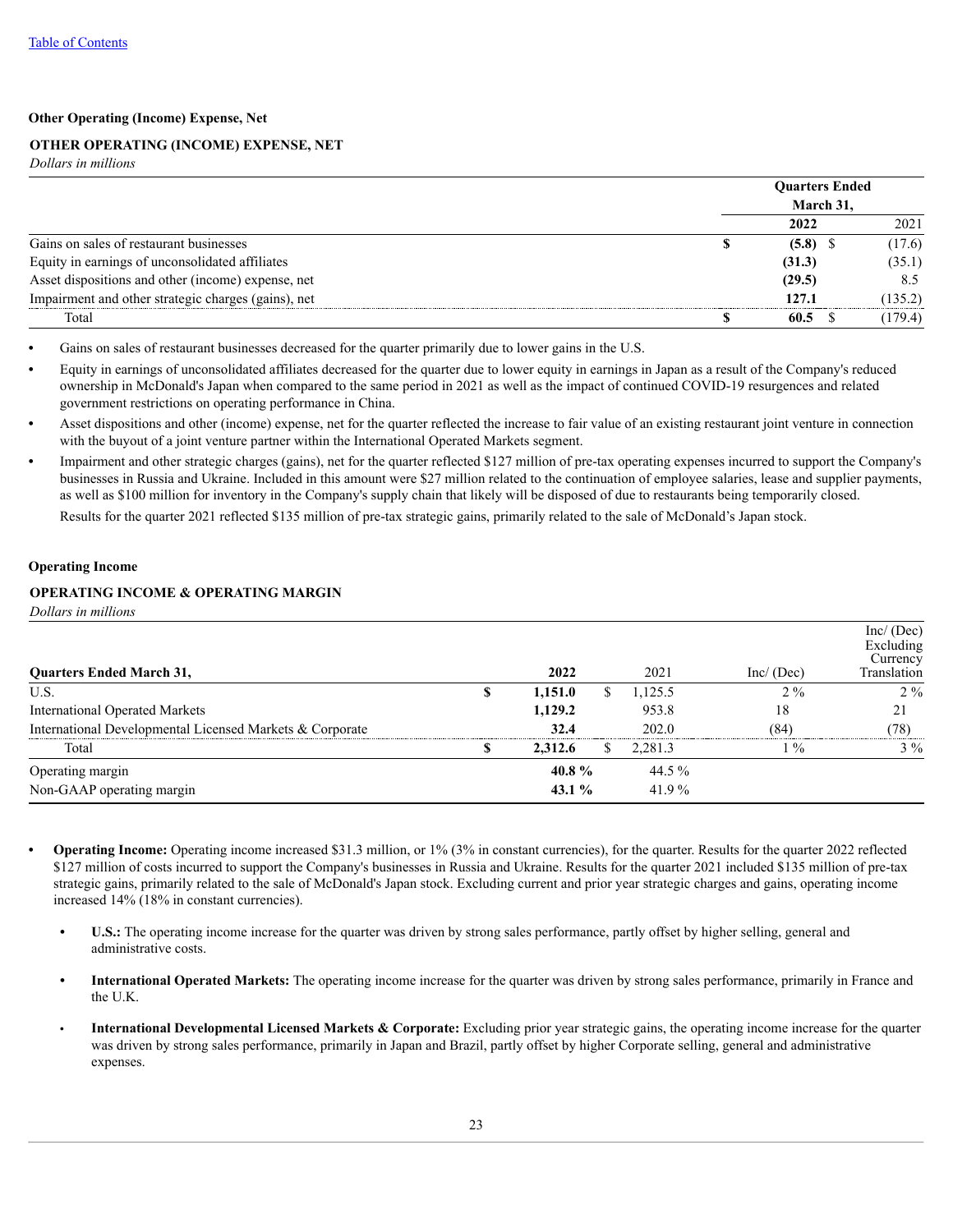*•* **Operating Margin:** Operating margin is defined as operating income as a percent of total revenues. The contributions to operating margin differ by segment due to each segment's ownership structure, primarily due to the relative percentage of franchised versus Company-operated restaurants. Additionally, temporary restaurant closures, which vary by segment, impact the contribution of each segment to the consolidated operating margin.

Excluding costs incurred to support the Company's businesses in Russia and Ukraine and prior year strategic gains, the increase in operating margin percent for the quarter was due to strong sales-driven restaurant margin growth, partly offset by higher Corporate selling, general and administrative expenses.

#### **Interest Expense**

Interest expense decreased 4% (3% in constant currencies) for the quarter primarily due to lower average debt balances.

#### **Nonoperating (Income) Expense, Net**

### **NONOPERATING (INCOME) EXPENSE, NET**

*Dollars in millions*

|                                       |  | <b>Quarters Ended</b><br>March 31, |  |       |  |
|---------------------------------------|--|------------------------------------|--|-------|--|
|                                       |  |                                    |  |       |  |
|                                       |  | 2022                               |  | 2021  |  |
| Interest income                       |  | (2.6)                              |  | (1.8) |  |
| Foreign currency and hedging activity |  | (11.3)                             |  | 20.3  |  |
| Other expense, net                    |  | 498.0                              |  | 10.1  |  |
| Total                                 |  | 484.                               |  | 28.6  |  |

**•** Other expense, net included \$500 million of nonoperating expense to reserve for a potential settlement related to an international tax matter.

# **Income Taxes**

- The effective income tax rate was 28.3% and 21.3% for the quarters ended 2022 and 2021, respectively.
- Excluding the impacts of the \$500 million of nonoperating expense to reserve for a potential settlement related to an international tax matter, and current and prior year strategic gains and charges, the effective income tax rate was 21.3% and 20.9% for the quarters ended 2022 and 2021, respectively.

#### **Cash Flows**

The Company has a long history of generating significant cash from operations and has substantial credit capacity to fund operating and discretionary spending such as capital expenditures, debt repayments, dividends and share repurchases.

Cash provided by operations totaled \$2.1 billion and exceeded capital expenditures by \$1.7 billion for the first quarter 2022. Cash provided by operations was flat compared with the first quarter 2021, as lower net income was offset by changes in working capital.

Cash used for investing activities totaled \$554.5 million for the first quarter 2022, an increase of \$309.9 million compared with the first quarter 2021. The first quarter 2021 reflects proceeds received from the sale of McDonald's Japan stock.

Cash used for financing activities totaled \$3.8 billion for the first quarter 2022, an increase of \$1.6 billion compared with the first quarter 2021. The increase is primarily due to higher share repurchases in 2022.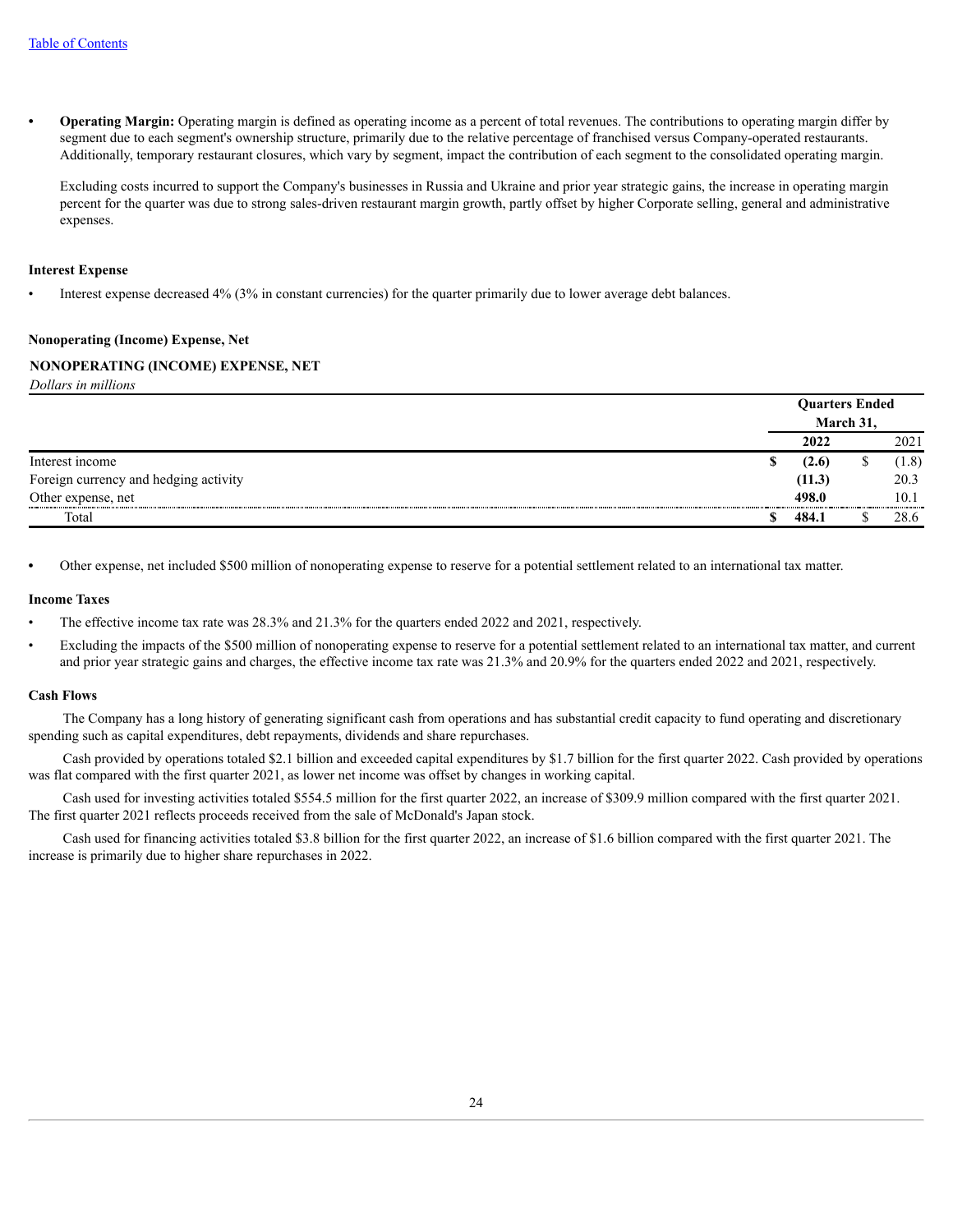# **Outlook**

The military conflict between Russia and Ukraine has led to economic and political uncertainty globally. The below information is provided to assist in forecasting the Company's results for 2022, and the Company plans to provide updates as situations warrant.

- The Company expects net restaurant unit expansion will contribute about 1.5% to 2022 Systemwide sales growth, in constant currencies.
- The Company expects full year 2022 selling, general and administrative expenses of about 2.3% of Systemwide sales.
- The Company expects 2022 operating margin percent to be in the low-to-mid 40% range.
- **•** Based on current interest and foreign currency exchange rates, the Company expects interest expense for the full year 2022 to be relatively flat to 2021.
- **•** The Company expects the effective income tax rate for the full year 2022 to be in the 20% to 22% range. Some volatility may result in a quarterly tax rate outside of the annual range.
- The Company expects 2022 capital expenditures to be approximately \$2.2 to \$2.4 billion, about half of which will be directed towards new restaurant unit expansion across the U.S. and International Operated Markets. Over 40% will be dedicated to the U.S. business, most of which will go towards reinvestment, including the completion of restaurant modernization efforts. Globally, the Company expects to open approximately 1,700 to 1,800 restaurants. The Company will open approximately 400 to 500 restaurants in the U.S. and International Operated Markets segments, and developmental licensees and affiliates will contribute capital towards over 1,300 restaurant openings in their respective markets. The Company expects approximately 1,300 to 1,400 net restaurant additions in 2022.
- The Company expects to achieve a free cash flow conversion rate greater than 90%.

#### **Recent Accounting Pronouncements**

Recent accounting pronouncements are discussed in the "Recent Accounting Pronouncements" section in Part I, Item 1 of this report.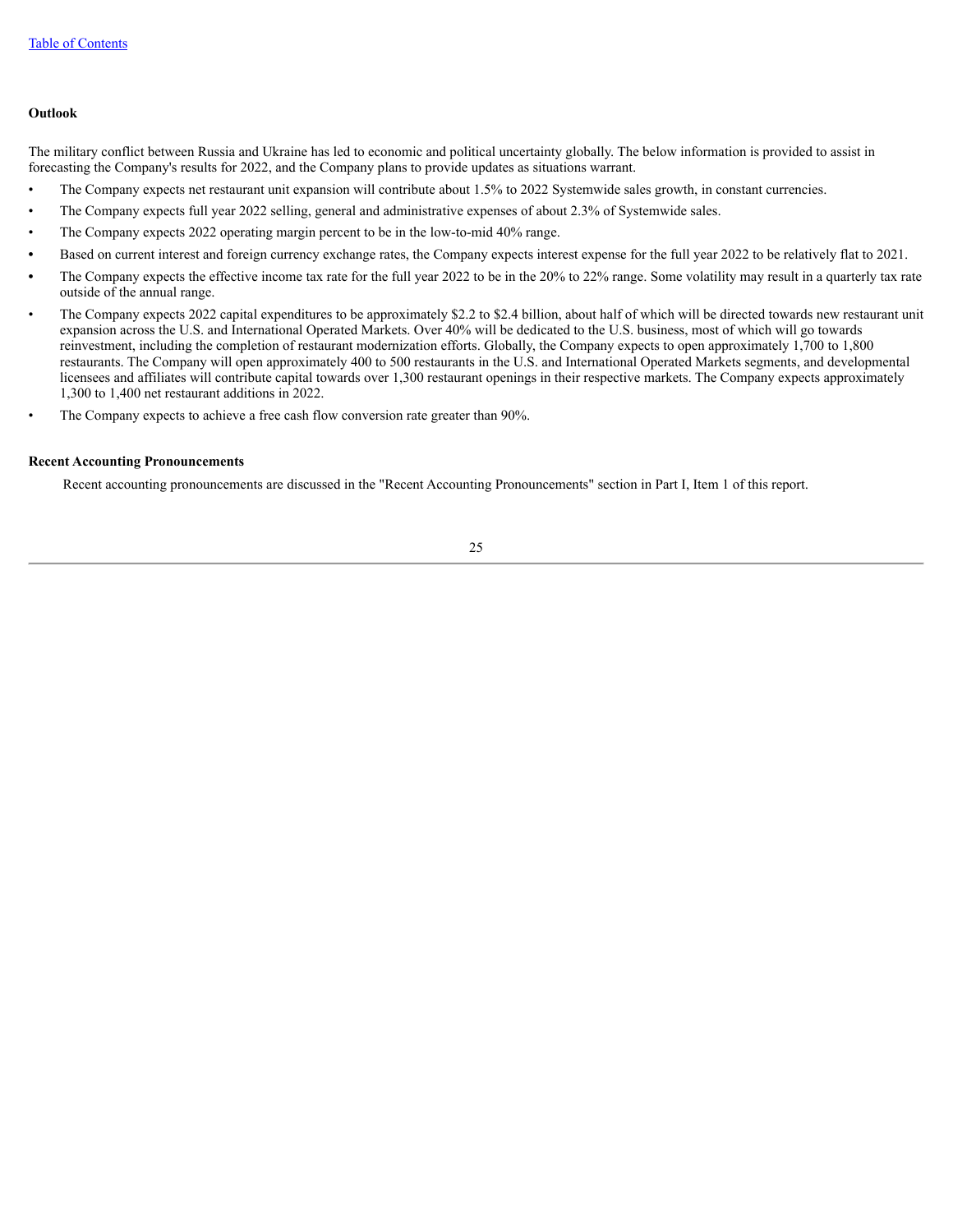#### **Cautionary Statement Regarding Forward-Looking Statements**

The information in this report contains forward-looking statements about future events and circumstances and their effects upon revenues, expenses and business opportunities. Generally speaking, any statement in this report not based upon historical fact is a forward- looking statement. Forward-looking statements can also be identified by the use of forward-looking or conditional words, such as "could," "should," "can," "continue," "estimate," "forecast," "intend," "look," "may," "will," "expect," "believe," "anticipate," "plan," "remain," "confident" and "commit" or similar expressions. In particular, statements regarding our plans, strategies, prospects and expectations regarding our business and industry are forward-looking statements. They reflect our expectations, are not guarantees of performance and speak only as of the dates the statements are made. Except as required by law, we do not undertake to update such forward-looking statements. You should not rely unduly on forward-looking statements.

#### **Risk Factors**

Our business results are subject to a variety of risks, including those that are described below and elsewhere in our filings with the SEC. The risks described below are not the only risks we face. Additional risks not currently known to us or that we currently deem to be immaterial may also materially adversely affect our business. If any of these risks materialize or intensify, our expectations (or the underlying assumptions) may change and our performance may be adversely affected.

#### **GLOBAL PANDEMIC**

#### The COVID-19 pandemic has adversely affected and may continue to adversely affect our financial results, condition and outlook.

Health epidemics or pandemics can adversely affect consumer spending and confidence levels and supply availability and costs, as well as the local operations in impacted markets, all of which can affect our financial results, condition and outlook. Importantly, the global pandemic resulting from COVID-19 has disrupted global health, economic and market conditions, consumer behavior and McDonald's global restaurant operations since early 2020, and has resulted in increased pressure on labor availability and supply chain management. Local and national governmental mandates or recommendations and public perceptions of the risks associated with the COVID-19 pandemic have caused, and may continue to cause, consumer behavior to change, worsening or volatile economic conditions in certain markets, and increased regulatory complexity and compliance costs, each of which could continue to adversely affect our business. In addition, our global operations have been disrupted to varying degrees in different markets and may continue to be disrupted to varying degrees given the unpredictability of the virus, its resurgences and variants and government responses thereto as well as potentially permanent changes to the industry in which we operate. While we cannot predict the duration or scope of the COVID-19 pandemic, the resurgence of infections or the emergence of new variants in one or more markets, the availability, acceptance or effectiveness of vaccines or vaccination rates across the globe, the pandemic has negatively impacted our business and may continue to negatively impact our financial results, condition and outlook in a way that may be material.

The COVID-19 pandemic may also heighten other risks disclosed in these Risk Factors, including, but not limited to, those related to labor availability and costs, supply chain interruptions, commodity costs, consumer behavior, consumer perceptions of our brand and competition.

# **STRATEGY AND BRAND**

# If we do not successfully evolve and execute against our business strategies, including the Accelerating the Arches strategy, we may not be able to drive **business growth.**

To drive Systemwide sales, operating income and free cash flow growth, our business strategies must be effective in maintaining and strengthening customer appeal and capturing additional market share. Whether these strategies are successful depends mainly on our System's ability to:

- capitalize on our global scale, iconic brand and local market presence to build upon our historic strengths and competitive advantages, such as our marketing, core menu items and digital, delivery and drive thru;
- continue to innovate and differentiate the McDonald's experience, including by preparing and serving our food in a way that balances value and convenience to our customers with profitability;
- accelerate technology investments for a fast and easy customer experience;
- continue to run great restaurants by driving efficiencies and expanding capacities while continuing to prioritize health and safety;
- identify and develop restaurant sites consistent with our plans for net growth of Systemwide restaurants;
- accelerate our existing strategies, including through growth opportunities and potential acquisitions, investments and partnerships; and

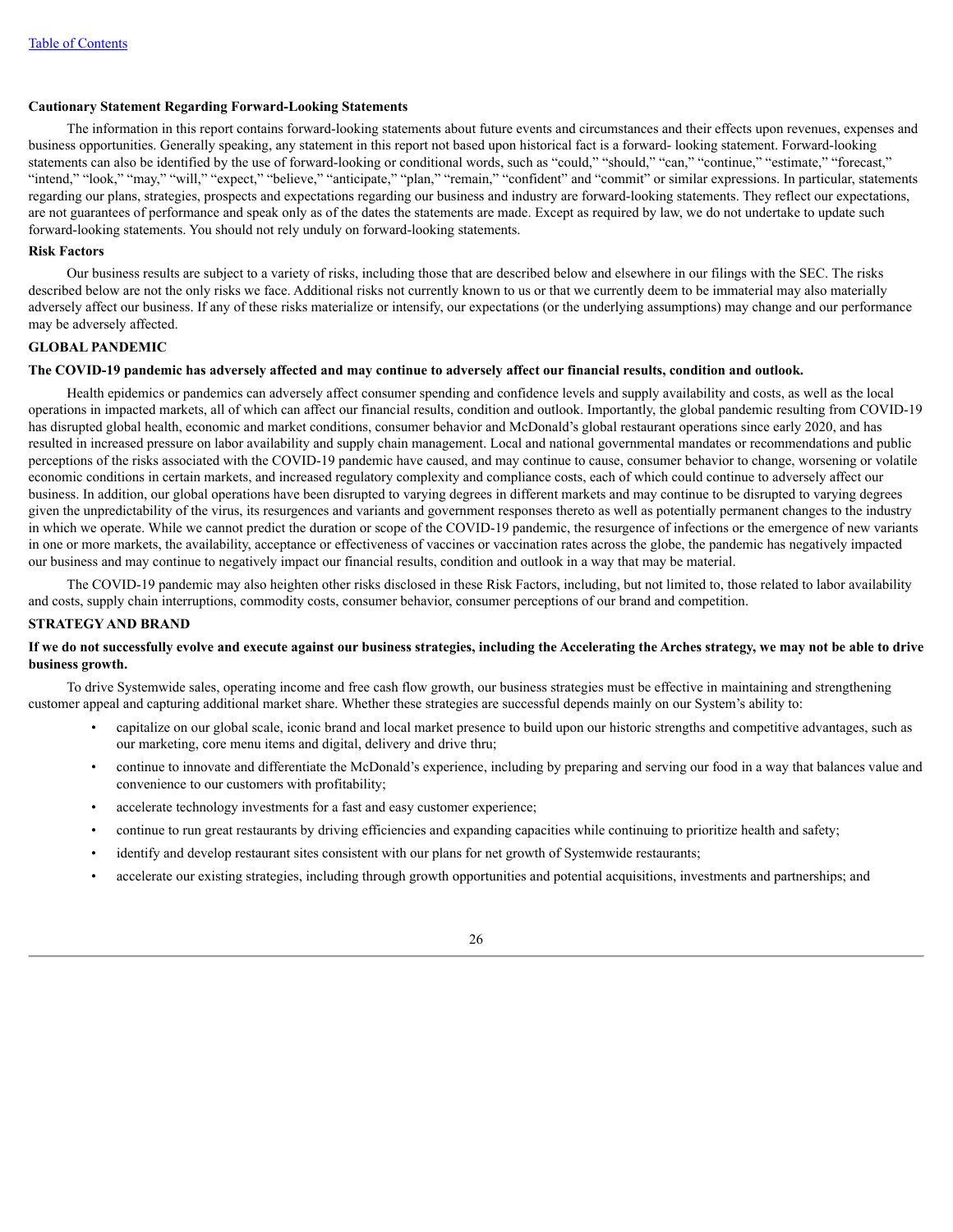**•** evolve and adjust our business strategies in response to, among other things, changing consumer behavior, operational restrictions and impacts to our results of operations and liquidity, including as a result of the COVID-19 pandemic.

If we are delayed or unsuccessful in executing our strategies, or if our strategies do not yield the desired results, our business, financial condition and results of operations may suffer.

#### Failure to preserve the value and relevance of our brand could have an adverse impact on our financial results.

To be successful in the future, we believe we must preserve, enhance and leverage the value of our brand, including our corporate purpose, mission and values. Brand value is based in part on consumer perceptions, which are affected by a variety of factors, including the nutritional content and preparation of our food, the ingredients we use, the manner in which we source commodities and general business practices across the System, including the people practices at McDonald's restaurants. Consumer acceptance of our offerings is subject to change for a variety of reasons, and some changes can occur rapidly. For example, nutritional, health, environmental and other scientific studies and conclusions, which constantly evolve and may have contradictory implications, drive popular opinion, litigation and regulation (including initiatives intended to drive consumer behavior) in ways that affect the "informal eating out" ("IEO") segment or perceptions of our brand, generally or relative to available alternatives. Our business could also be impacted by business incidents or practices, whether actual or perceived, particularly if they receive considerable publicity or result in litigation, as well as by our position or perceived lack of position on environmental, social responsibility, public policy, geopolitical and similar matters. Consumer perceptions may also be affected by adverse commentary from third parties, including through social media or conventional media outlets, regarding the quick-service category of the IEO segment or our brand, culture, operations, suppliers or franchisees. If we are unsuccessful in addressing adverse commentary or perceptions, whether or not accurate, our brand and financial results may suffer.

### If we do not anticipate and address evolving consumer preferences and effectively execute our pricing, promotional and marketing plans, our business **could suffer.**

Our continued success depends on our System's ability to build upon our historic strengths and competitive advantages. In order to do so, we need to anticipate and respond effectively to continuously shifting consumer demographics and trends in food sourcing, food preparation, food offerings, and consumer behavior and preferences, including with respect to the use of digital channels and environmental and social responsibility matters, in the IEO segment. If we are not able to predict, or quickly and effectively respond to, these changes, or if our competitors predict or respond more effectively, our financial results could be adversely impacted.

Our ability to build upon our strengths and advantages also depends on the impact of pricing, promotional and marketing plans across the System, and the ability to adjust these plans to respond quickly and effectively to evolving customer behavior and preferences, as well as shifting economic and competitive conditions. Existing or future pricing strategies and marketing plans, as well as the value proposition they represent, are expected to continue to be important components of our business strategy. However, they may not be successful, or may not be as successful as the efforts of our competitors, which could negatively impact sales, guest counts and market share.

Additionally, we operate in a complex and costly advertising environment. Our marketing and advertising programs may not be successful in reaching our customers in the way we intend. Our success depends in part on whether the allocation of our advertising and marketing resources across different channels, including digital marketing, allows us to reach our customers effectively, efficiently and in ways that are meaningful to them. If our advertising and marketing programs are not successful, or are not as successful as those of our competitors, our sales, guest counts and market share could decrease.

# Our investments to enhance the customer experience, including through technology, may not generate the expected results.

Our long-term business objectives depend on the successful Systemwide execution of our strategies. We continue to build upon our investments in technology and modernization, digital engagement and delivery in order to transform the customer experience. As part of these investments, we are continuing to place emphasis on improving our service model and strengthening relationships with customers, in part through digital channels and loyalty initiatives, mobile ordering and payment systems, and enhancing our drive thru technologies, which may not generate expected results. We also continue to offer and refine our delivery initiatives, including through growing awareness and trial. Utilizing a third-party delivery service may not have the same level of profitability as a non-delivery transaction, and may introduce additional food quality, food safety and customer satisfaction risks. If these customer experience initiatives are not well executed, or if we do not fully realize the intended benefits of these significant investments, our business results may suffer.

#### **We face intense competition in our markets, which could hurt our business.**

We compete primarily in the IEO segment, which is highly competitive. We also face sustained, intense competition from traditional, fast casual and other competitors, which may include many non-traditional market participants such as convenience stores, grocery stores, coffee shops and online retailers. We expect our environment to continue to be highly competitive, and our results in any particular reporting period may be impacted by a contracting IEO segment or by new or continuing actions, product offerings or consolidation of our competitors and third-party partners, which may have a short- or long-term impact on our results.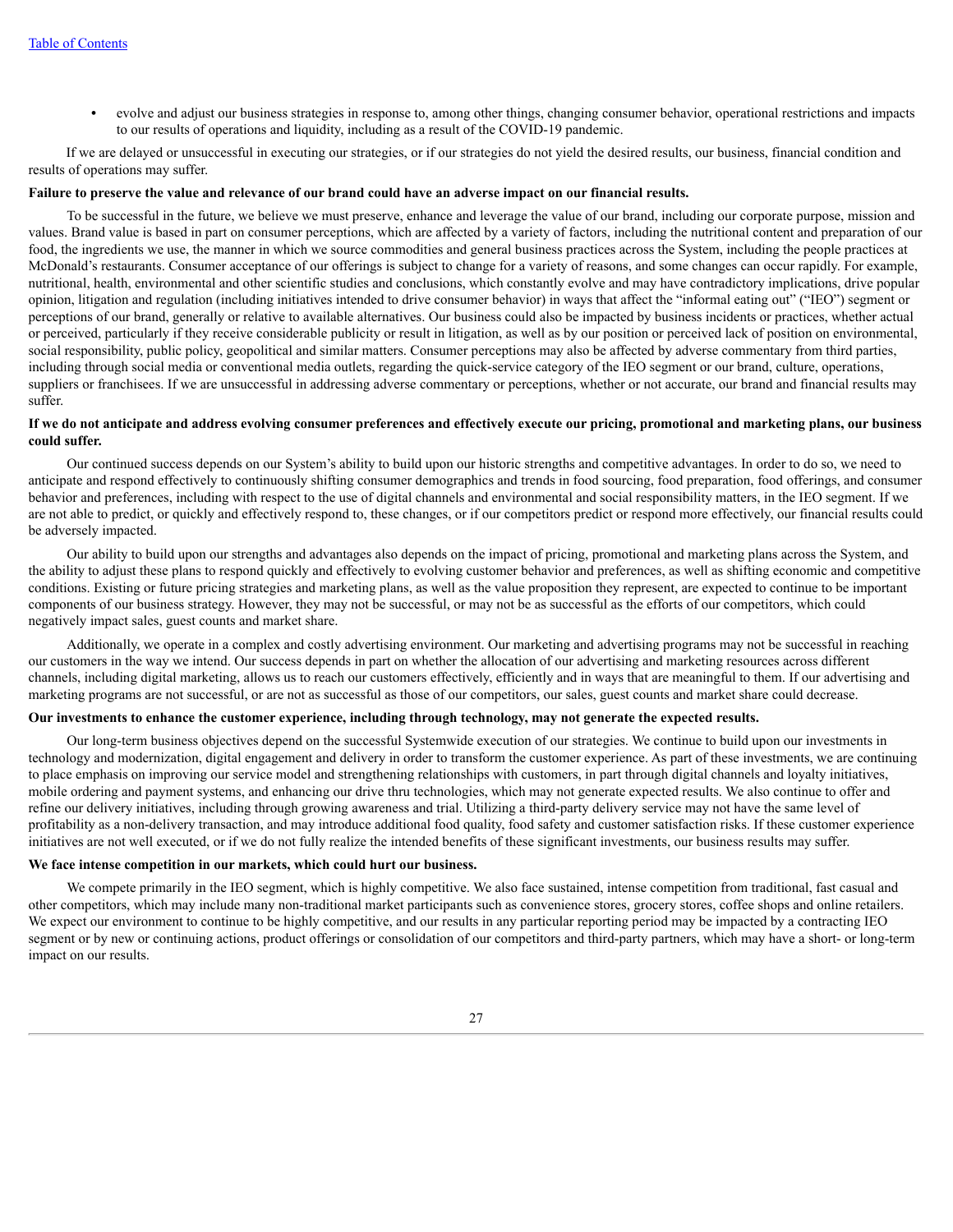We compete on the basis of product choice, quality, affordability, service and location. In particular, we believe our ability to compete successfully in the current market environment depends on our ability to improve existing products, successfully develop and introduce new products, price our products appropriately, deliver a relevant customer experience, manage the complexity of our restaurant operations, manage our investments in technology and modernization, and respond effectively to our competitors' actions or offerings or to unforeseen disruptive actions. There can be no assurance these strategies will be effective, and some strategies may be effective at improving some metrics while adversely affecting other metrics, which could have the overall effect of harming our business.

### We may not be able to adequately protect our intellectual property or adequately ensure that we are not infringing the intellectual property of others, **which could harm the value of the McDonald's brand and our business.**

The success of our business depends on our continued ability to use our existing trademarks and service marks in order to increase brand awareness and further develop our branded products in both domestic and international markets. We rely on a combination of trademarks, copyrights, service marks, trade secrets, patents and other intellectual property rights to protect our brand and branded products.

We have registered certain trademarks and have other trademark registrations pending in the U.S. and certain foreign jurisdictions. The trademarks that we currently use have not been registered in all of the countries outside of the U.S. in which we do business or may do business in the future and may never be registered in all of these countries. It may be costly and time consuming to protect our intellectual property, and the steps we have taken to do so in the U.S. and foreign countries may not be adequate. In addition, the steps we have taken may not adequately ensure that we do not infringe the intellectual property of others, and third parties may claim infringement by us in the future. In particular, we may be involved in intellectual property claims, including often aggressive or opportunistic attempts to enforce patents used in information technology systems, which might affect our operations and results. Any claim of infringement, whether or not it has merit, could be time-consuming, result in costly litigation and harm our business.

We cannot ensure that franchisees and other third parties who hold licenses to our intellectual property will not take actions that hurt the value of our intellectual property.

#### **OPERATIONS**

#### **The global scope of our business subjects us to risks that could negatively affect our business.**

We encounter differing cultural, regulatory, geopolitical and economic environments within and among the more than 100 countries where McDonald's restaurants operate, and our ability to achieve our business objectives depends on the System's success in these environments. Meeting customer expectations is complicated by the risks inherent in our global operating environment, and our global success is partially dependent on our System's ability to leverage operating successes across markets and brand perceptions. Planned initiatives may not have appeal across multiple markets with McDonald's customers and could drive unanticipated changes in customer perceptions and guest counts.

Disruptions in operations or price volatility in a market can also result from governmental actions, such as price, foreign exchange or trade-related tariffs or controls, trade policies and regulations, sanctions and counter sanctions, government-mandated closure of our, our franchisees' or our suppliers' operations, and asset seizures. Such disruptions or volatility can also result from acts of war, terrorism or other hostilities. For example, in response to the recent military conflict between Russia and Ukraine, we have paused our operations in Russia and Ukraine and experienced increased pressure on our supply chain and commodity costs, which we expect to impact our financial results. The broader impacts of the conflict and related sanctions, including on macroeconomic conditions, geopolitical tensions and consumer demand, may have an adverse impact on our business and financial results. Our international success depends in part on the effectiveness of our strategies and brand-building initiatives to reduce our exposure to such actions and events.

Additionally, there are challenges and uncertainties associated with operating in developing markets, which may entail a relatively higher risk of political instability, economic volatility, crime, corruption and social and ethnic unrest. In many cases, such challenges may be exacerbated by the lack of an independent and experienced judiciary and uncertainty in how local law is applied and enforced, including in areas most relevant to commercial transactions and foreign investment. An inability to manage effectively the risks associated with our international operations could have a material adverse effect on our business and financial condition.

We may also face challenges and uncertainties in developed markets. For example, the U.K.'s exit from the European Union has caused increased regulatory complexities and uncertainty in European economic conditions and may also cause uncertainty in worldwide economic conditions. The decision created volatility in certain foreign currency exchange rates that may or may not continue, and may result in increased supply chain costs for items that are imported from other countries. Any of these effects, and others we cannot anticipate, could adversely affect our business, results of operations, financial condition and cash flows.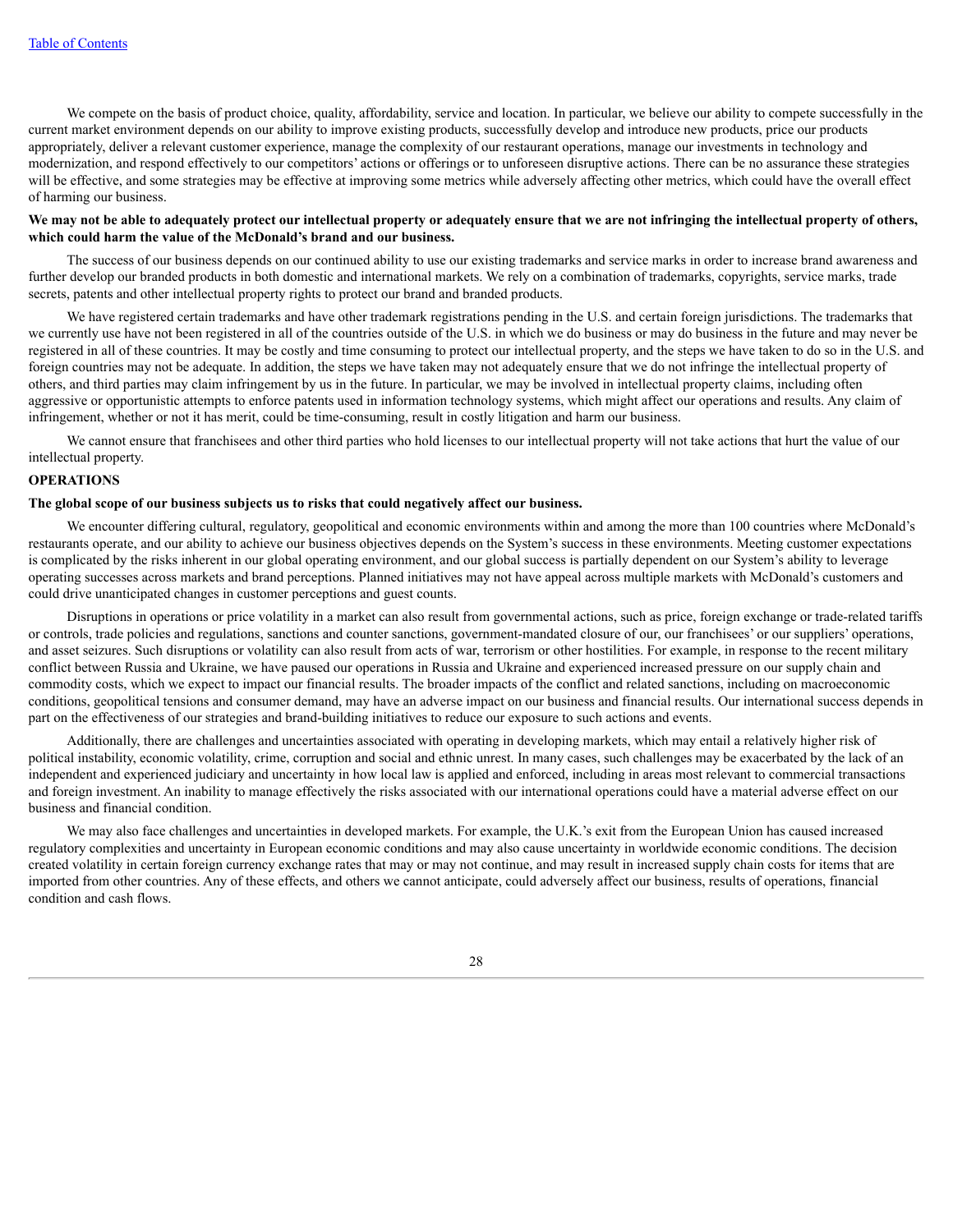# **Supply chain interruptions may increase costs or reduce revenues.**

We depend on the effectiveness of our supply chain management to assure reliable and sufficient supply of quality products on favorable terms. Although many of the products we sell are sourced from a wide variety of suppliers in countries around the world, certain products have limited suppliers, which may increase our reliance on those suppliers. Supply chain interruptions and related price increases can adversely affect us as well as our suppliers and franchisees, whose performance may have a significant impact on our results. Such interruptions and price increases could be caused by shortages, unexpected increases in demand, transportation issues, labor issues, weather-related events, natural disasters, acts of war, terrorism or other hostilities, or other factors beyond the control of us or our suppliers or franchisees. If we experience interruptions in our System's supply chain, or if contingency planning is not effective, our costs could increase and/or the availability of products critical to our System's operations could be limited.

# **Our franchise business model presents a number of risks.**

Our success as a heavily franchised business relies to a large degree on the financial success and cooperation of our franchisees, including our developmental licensees and affiliates. Our restaurant margins arise from two sources: fees from franchised restaurants (e.g., rent and royalties based on a percentage of sales) and, to a lesser degree, sales from Company-operated restaurants. Our franchisees and developmental licensees manage their businesses independently and therefore are responsible for the day-to-day operation of their restaurants. The revenues we realize from franchised restaurants are largely dependent on the ability of our franchisees to grow their sales. Business risks affecting our operations also affect our franchisees. In particular, our franchisees have also been impacted by the COVID-19 pandemic and the volatility associated with the pandemic. If franchisee sales trends worsen or volatility persists, our financial results could be negatively affected, which may be material.

Our success also relies on the willingness and ability of our independent franchisees and affiliates to implement major initiatives, which may include financial investment, and to remain aligned with us on operating, value/promotional and capital-intensive reinvestment plans. The ability of franchisees to contribute to the achievement of our plans is dependent in large part on the availability to them of funding at reasonable interest rates and may be negatively impacted by the financial markets in general, by their or our creditworthiness or by banks' lending practices. If our franchisees are unwilling or unable to invest in major initiatives or are unable to obtain financing at commercially reasonable rates, or at all, our future growth and results of operations could be adversely affected.

Our operating performance could also be negatively affected if our franchisees experience food safety or other operational problems or project an image inconsistent with our brand and values, particularly if our contractual and other rights and remedies are limited, costly to exercise or subjected to litigation and potential delays. If franchisees do not successfully operate restaurants in a manner consistent with our required standards, our brand's image and reputation could be harmed, which in turn could hurt our business and operating results.

Our ownership mix also affects our results and financial condition. The decision to own restaurants or to operate under franchise or license agreements is driven by many factors whose interrelationship is complex. The benefits of our more heavily franchised structure depend on various factors including whether we have effectively selected franchisees, licensees and/or affiliates that meet our rigorous standards, whether we are able to successfully integrate them into our structure and whether their performance and the resulting ownership mix supports our brand and financial objectives.

# Challenges with respect to labor, including availability and cost, could impact our business and results of operations.

Our success depends in part on our System's ability to proactively recruit, motivate and retain qualified individuals to work in McDonald's restaurants and to maintain appropriately-staffed restaurants in an intensely competitive labor market. We and our franchisees have experienced and may continue to experience challenges in adequately staffing certain McDonald's restaurants, which can negatively impact operations, including speed of service to customers, and customer satisfaction levels. The System's ability to meet its labor needs is generally subject to external factors, including the availability of sufficient workforce, unemployment levels and prevailing wages in the markets in which we operate.

Further, increased costs and competition associated with recruiting, motivating and retaining qualified employees, as well as costs associated with promoting awareness of the opportunities of working at McDonald's restaurants, could have a negative impact on our Company-operated margins and our franchisees' profitability.

We are also impacted by the costs and other effects of compliance with U.S. and international regulations affecting our workforce, which includes our staff and employees working in our Company-operated restaurants. These regulations are increasingly focused on employment issues, including wage and hour, healthcare, immigration, retirement and other employee benefits and workplace practices. Claims of non-compliance with these regulations could result in liability and expense to us. Our potential exposure to reputational and other harm regarding our workplace practices or conditions or those of our independent franchisees or suppliers, including those giving rise to claims of harassment or discrimination (or perceptions thereof) or workplace safety, could have a negative impact on consumer perceptions of us and our business. Additionally, economic action, such as boycotts, protests, work stoppages or campaigns by labor organizations, could adversely affect us (including our ability to recruit, motivate and retain talent) or our franchisees and suppliers, whose performance may have a significant impact on our results.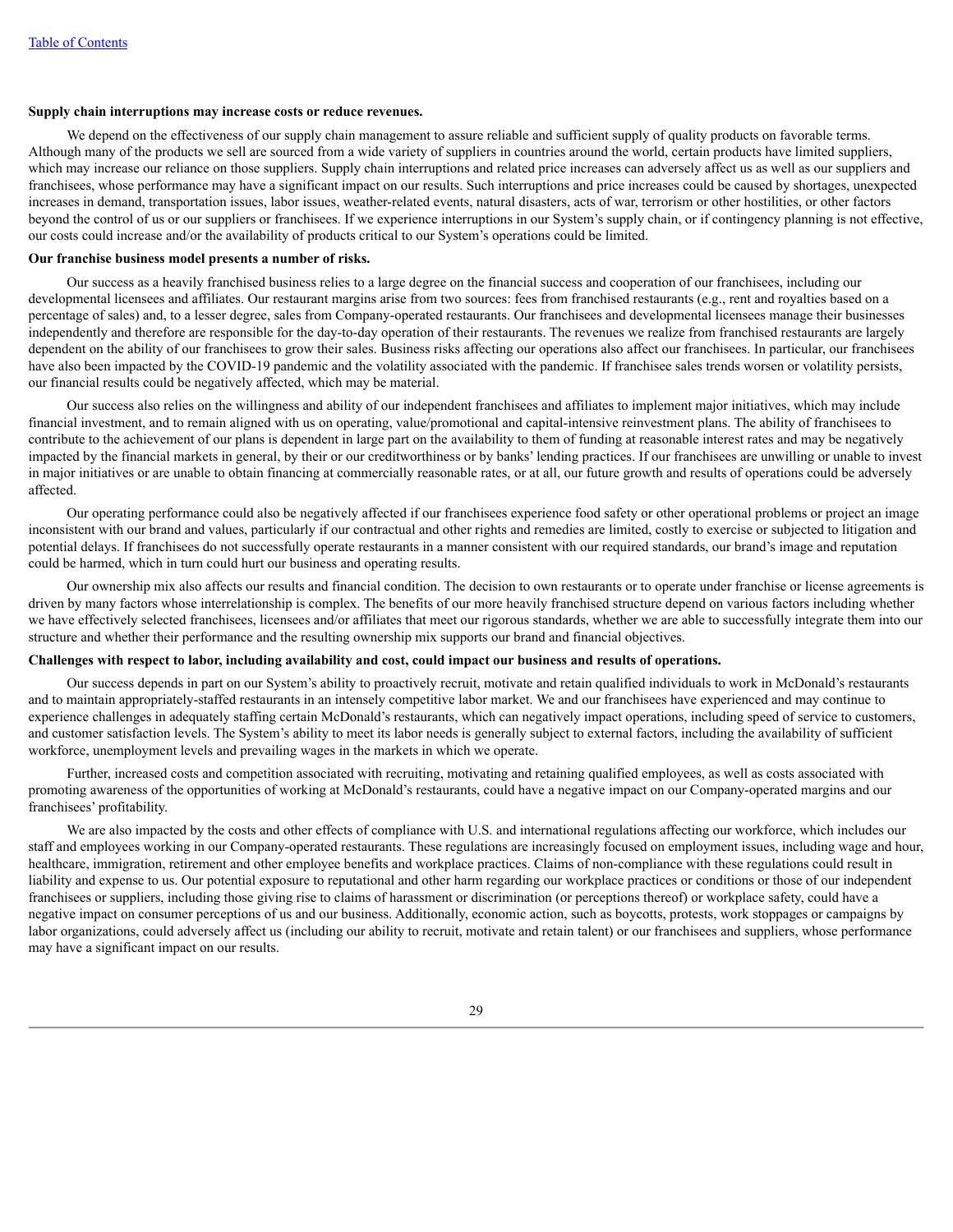#### **Effective succession planning is important to our continued success.**

Effective succession planning is important to our long-term success. Failure to effectively identify, develop and retain key personnel, recruit high-quality candidates and ensure smooth management and personnel transitions could disrupt our business and adversely affect our results.

#### **Food safety concerns may have an adverse effect on our business.**

Our ability to increase sales and profits depends on our System's ability to meet expectations for safe food and on our ability to manage the potential impact on McDonald's of food-borne illnesses and food or product safety issues that may arise in the future, including in the supply chain, restaurants or delivery. Food safety is a top priority, and we dedicate substantial resources to ensure that our customers enjoy safe food products, including as our menu and service model evolve. However, food safety events, including instances of food-borne illness, occur within the food industry and our System from time to time and could occur in the future. Instances of food tampering, food contamination or food-borne illness, whether actual or perceived, could adversely affect our brand and reputation, as well as our financial results.

# If we do not effectively manage our real estate portfolio, our operating results may be negatively impacted.

We have significant real estate operations, primarily in connection with our restaurant business. We generally own or secure a long-term lease on the land and building for conventional franchised and Company-operated restaurant sites. We seek to identify and develop restaurant locations that offer convenience to customers and long-term sales and profit potential. As we generally secure long-term real estate interests for our restaurants, we have limited flexibility to quickly alter our real estate portfolio. The competitive business landscape continues to evolve in light of changing business trends, consumer preferences, trade area demographics, consumer use of digital, delivery and drive thru, local competitive positions and other economic factors. If our restaurants are not located in desirable locations, or if we do not evolve in response to these factors, it could adversely affect Systemwide sales and profitability.

Our real estate values and the costs associated with our real estate operations are also impacted by a variety of other factors, including governmental regulations, insurance, zoning, tax and eminent domain laws, interest rate levels, the cost of financing, natural disasters, acts of war, terrorism or other hostilities, or other factors beyond our control. A significant change in real estate values, or an increase in costs as a result of any of these factors, could adversely affect our operating results.

#### Information technology system failures or interruptions, or breaches of network security, may impact our operations or cause reputational harm.

We are increasingly reliant upon technology systems, such as point-of-sale, technologies that support our digital and delivery solutions, and technologies that facilitate communication and collaboration with affiliated entities, customers, employees, franchisees, suppliers, service providers or other independent third parties to conduct our business, whether developed and maintained by us or provided by third parties. Any failure or interruption of these systems could significantly impact our or our franchisees' operations, or our customers' experience and perceptions.

Security incidents or breaches have from time to time occurred and may in the future occur involving our systems, the systems of the parties we communicate or collaborate with (including franchisees) or the systems of third-party providers. These may include such things as unauthorized access, phishing attacks, account takeovers, denial of service, computer viruses, introduction of malware or ransomware and other disruptive problems caused by hackers. Certain of these technology systems contain personal, financial and other information of our customers, employees, franchisees and their employees, business customers and other third parties, as well as financial, proprietary and other confidential information related to our business. Despite response procedures and measures in place in the event of an incident, a security breach could result in disruptions, shutdowns, or the theft or unauthorized disclosure of such information. The actual or alleged occurrence of any of these incidents could result in mitigation costs, reputational damage, adverse publicity, loss of consumer confidence, reduced sales and profits, complications in executing our growth initiatives and regulatory and legal risk, including criminal penalties or civil liabilities.

Despite the implementation of security measures, any of these technology systems could become vulnerable to damage, disability or failures due to theft, fire, power loss, telecommunications failure or other catastrophic events. Certain technology systems may also become vulnerable, unreliable or inefficient in cases where technology vendors limit or terminate product support and maintenance. Our increasing reliance on third-party systems also subjects us to risks faced by those third-party businesses, including operational, security and credit risks. If technology systems were to fail or otherwise be unavailable, or if business continuity or disaster recovery plans were not effective, and we were unable to recover in a timely manner, we could experience an interruption in our or our franchisees' operations.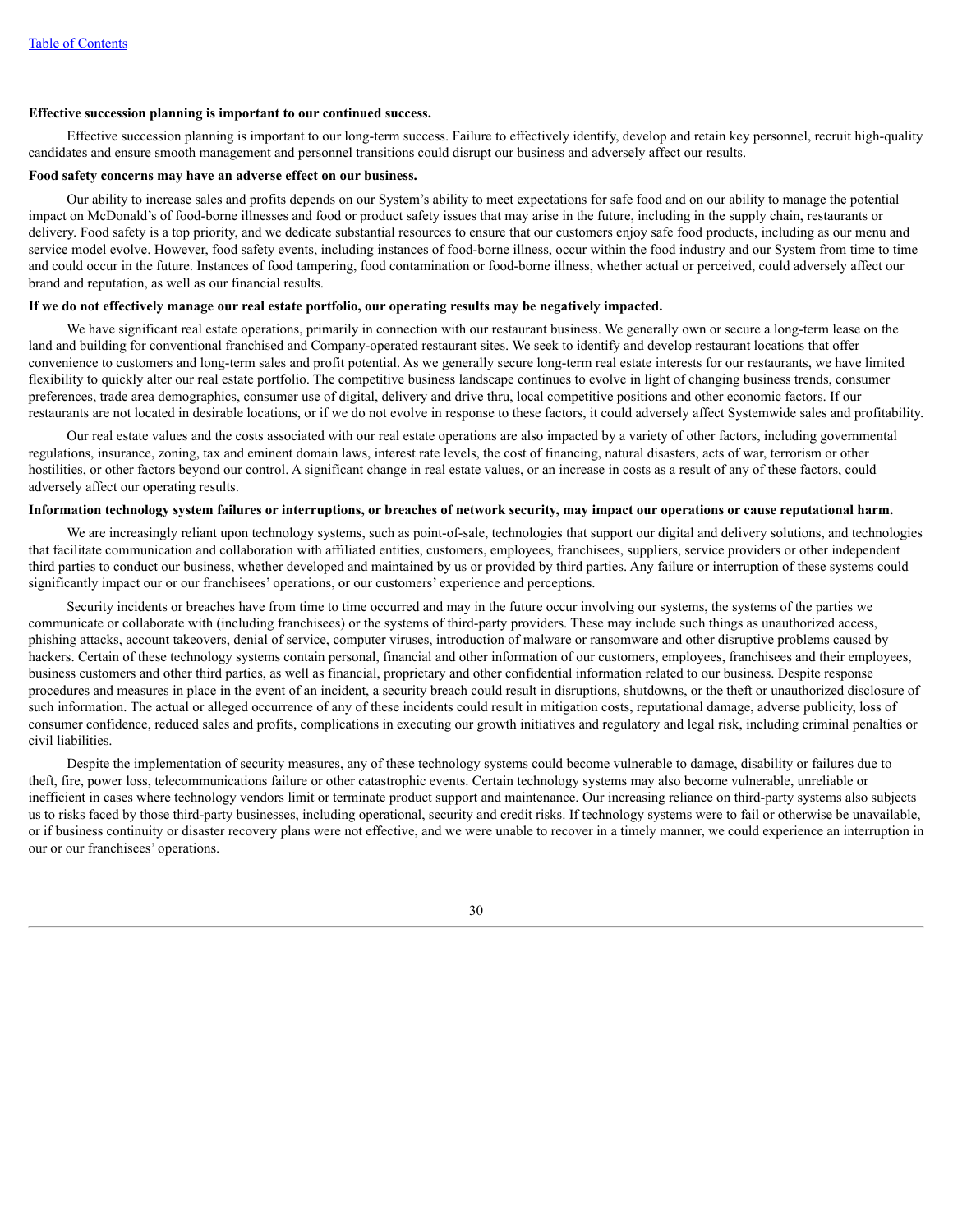# **LEGALAND REGULATORY**

# **Increasing regulatory and legal complexity may adversely affect our business and financial results.**

Our regulatory and legal environment worldwide exposes us to complex compliance, litigation and similar risks that could affect our operations and results in material ways. Many of our markets are subject to increasing, conflicting and highly prescriptive regulations involving, among other matters, restaurant operations, product packaging, marketing, the nutritional and allergen content and safety of our food and other products, labeling and other disclosure practices. Compliance efforts with those regulations may be affected by ordinary variations in food preparation among our own restaurants and the need to rely on the accuracy and completeness of information from third-party suppliers. We also are subject to increasing public focus, including by governmental and non-governmental organizations, on environmental, social responsibility and corporate governance ("ESG") initiatives. Our success depends in part on our ability to manage the impact of regulations and other initiatives that can affect our business plans and operations, which have increased and may continue to increase our costs of doing business and exposure to litigation, governmental investigations or other proceedings.

We are also subject to legal proceedings that may adversely affect our business, including class actions, administrative proceedings, government investigations and proceedings, shareholder proceedings, employment and personal injury claims, landlord/tenant disputes, supplier-related disputes, and claims by current or former franchisees. Regardless of whether claims against us are valid or whether we are found to be liable, claims may be expensive to defend and may divert management's attention away from operations.

Litigation and regulatory action concerning our relationship with franchisees and the legal distinction between our franchisees and us for employment law or other purposes, if determined adversely, could increase costs, negatively impact our business operations and the business prospects of our franchisees and subject us to incremental liability for their actions. Similarly, although our commercial relationships with our suppliers remain independent, there may be attempts to challenge that independence, which, if determined adversely, could also increase costs, negatively impact the business prospects of our suppliers, and subject us to incremental liability for their actions.

Our results could also be affected by the following:

- the relative level of our defense costs, which vary from period to period depending on the number, nature and procedural status of pending proceedings;
- the cost and other effects of settlements, judgments or consent decrees, which may require us to make disclosures or take other actions that may affect perceptions of our brand and products; and
- adverse results of pending or future litigation, including litigation challenging the composition and preparation of our products, or the appropriateness or accuracy of our marketing or other communication practices.

A judgment significantly in excess of any applicable insurance coverage or third-party indemnity could materially adversely affect our financial condition or results of operations. Further, adverse publicity resulting from claims may hurt our business. If we are unable to effectively manage the risks associated with our complex regulatory and legal environment, it could have a material adverse effect on our business and financial condition.

# Changes in tax laws and unanticipated tax liabilities could adversely affect the taxes we pay and our profitability.

We are subject to income and other taxes in the U.S. and foreign jurisdictions, and our operations, plans and results are affected by tax and other initiatives around the world. In particular, we are affected by the impact of changes to tax laws or policy or related authoritative interpretations. We are also impacted by settlements of pending or any future adjustments proposed by taxing and governmental authorities inside and outside of the U.S. in connection with our tax audits, all of which will depend on their timing, nature and scope. Any significant increases in income tax rates, changes in income tax laws or unfavorable resolution of tax matters could have a material adverse impact on our financial results.

# Changes in accounting standards or the recognition of impairment or other charges may adversely affect our future operations and results.

New accounting standards or changes in financial reporting requirements, accounting principles or practices, including with respect to our critical accounting estimates, could adversely affect our future results. We may also be affected by the nature and timing of decisions about underperforming markets or assets, including decisions that result in impairment or other charges that reduce our earnings.

In assessing the recoverability of our long-lived assets, we consider changes in economic conditions and make assumptions regarding estimated future cash flows and other factors. These estimates are highly subjective and can be significantly impacted by many factors such as global and local business and economic conditions, operating costs, inflation, competition, consumer and demographic trends and our restructuring activities. If our estimates or underlying assumptions change in the future, we may be required to record impairment charges. If we experience any such changes, they could have a significant adverse effect on our reported results for the affected periods.

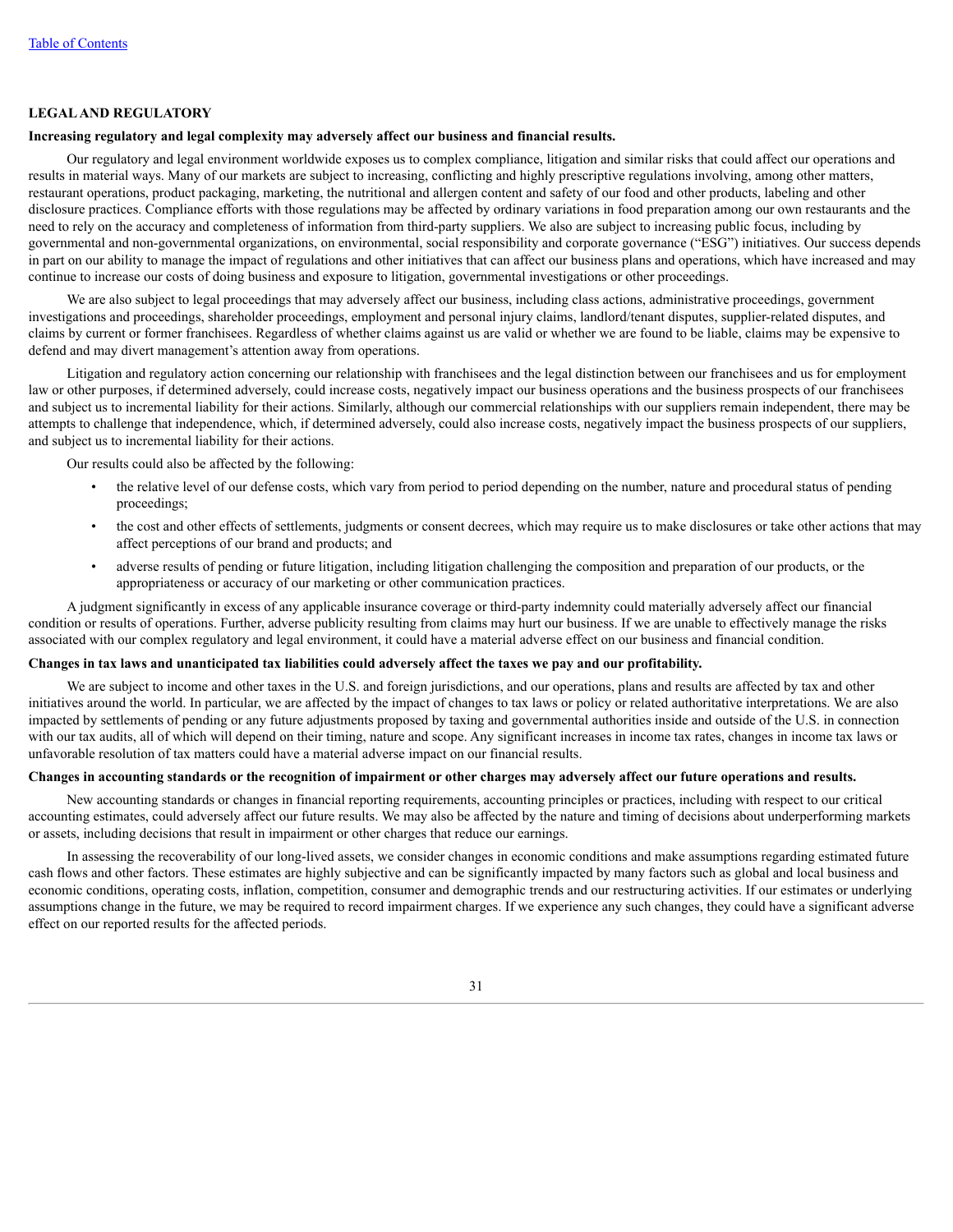# If we fail to comply with privacy and data collection laws, we could be subject to legal proceedings and penalties, which could negatively affect our **financial results or brand perceptions.**

We are subject to legal and compliance risks and associated liability related to privacy and data collection, protection and management as it relates to information associated with our technology-related services and platforms made available to business partners, customers, employees, franchisees or other third parties. For example, the General Data Protection Regulation ("GDPR") requires entities processing the personal data of individuals in the European Union to meet certain requirements regarding the handling of that data. We are also subject to U.S. federal and state and foreign laws and regulations in this area such as the California Consumer Privacy Act ("CCPA"). These regulations have been subject to frequent change, and there may be markets or jurisdictions that propose or enact new or emerging data privacy requirements in the future. Failure to comply with GDPR, CCPA or other privacy and data collection laws could result in legal proceedings and substantial penalties and materially adversely impact our financial results or brand perceptions.

# **MACROECONOMIC AND MARKET CONDITIONS**

# **Unfavorable general economic conditions could adversely affect our business and financial results.**

Our results of operations are substantially affected by economic conditions, including inflationary pressures, which can vary significantly by market and can impact consumer disposable income levels and spending habits. Economic conditions can also be impacted by a variety of factors including hostilities, epidemics, pandemics and actions taken by governments to manage national and international economic matters, whether through austerity, stimulus measures or trade measures, and initiatives intended to control wages, unemployment, credit availability, inflation, taxation and other economic drivers. Sustained adverse economic conditions or periodic adverse changes in economic conditions in our markets could pressure our operating performance and our business continuity disruption planning, and our business and financial results may suffer.

Our results of operations are also affected by fluctuations in currency exchange rates and unfavorable currency fluctuations could adversely affect reported earnings.

### **Changes in commodity and other operating costs could adversely affect our results of operations.**

The profitability of our Company-operated restaurants depends in part on our ability to anticipate and react to changes in commodity costs, including food, paper, supplies, fuel, utilities, distribution and other operating costs, including labor. Volatility in certain commodity prices and fluctuations in labor costs have adversely affected and in the future could adversely affect our operating results by impacting restaurant profitability. The commodity markets for some of the ingredients we use, such as beef, chicken and pork, are particularly volatile due to factors such as seasonal shifts, climate conditions, industry demand and other macroeconomic conditions, international commodity markets, food safety concerns, product recalls, government regulation, and acts of war, terrorism or other hostilities, all of which are beyond our control and, in many instances, unpredictable. Our System can only partially address future price risk through hedging and other activities, and therefore increases in commodity costs could have an adverse impact on our profitability.

# A decrease in our credit ratings or an increase in our funding costs could adversely affect our profitability.

Our credit ratings may be negatively affected by our results of operations or changes in our debt levels. As a result, our interest expense, the availability of acceptable counterparties, our ability to obtain funding on favorable terms, our collateral requirements and our operating or financial flexibility could all be negatively affected, especially if lenders impose new operating or financial covenants.

Our operations may also be impacted by regulations affecting capital flows, financial markets or financial institutions, which can limit our ability to manage and deploy our liquidity or increase our funding costs. If any of these events were to occur, they could have a material adverse effect on our business and financial condition.

# **Trading volatility and the price of our common stock may be adversely affected by many factors.**

Many factors affect the volatility and price of our common stock in addition to our operating results and prospects. The most important of these factors, some of which are beyond our control, are the following:

- the unpredictable nature of global economic and market conditions;
	- governmental action or inaction in light of key indicators of economic activity or events that can significantly influence financial markets, particularly in the U.S., which is the principal trading market for our common stock, and media reports and commentary about economic, trade or other matters, even when the matter in question does not directly relate to our business;
	- trading activity in our common stock, in derivative instruments with respect to our common stock or in our debt securities, which can be affected by market commentary (including commentary that may be unreliable or incomplete); unauthorized disclosures about our performance, plans or expectations about our business; our actual performance and creditworthiness; investor confidence, driven in part by expectations about our performance; actions by shareholders and others seeking to influence our business strategies; portfolio transactions in our common stock by significant shareholders; or trading activity that results from the ordinary course rebalancing of stock indices in which McDonald's may be included, such as the S&P 500 Index and the Dow Jones Industrial Average;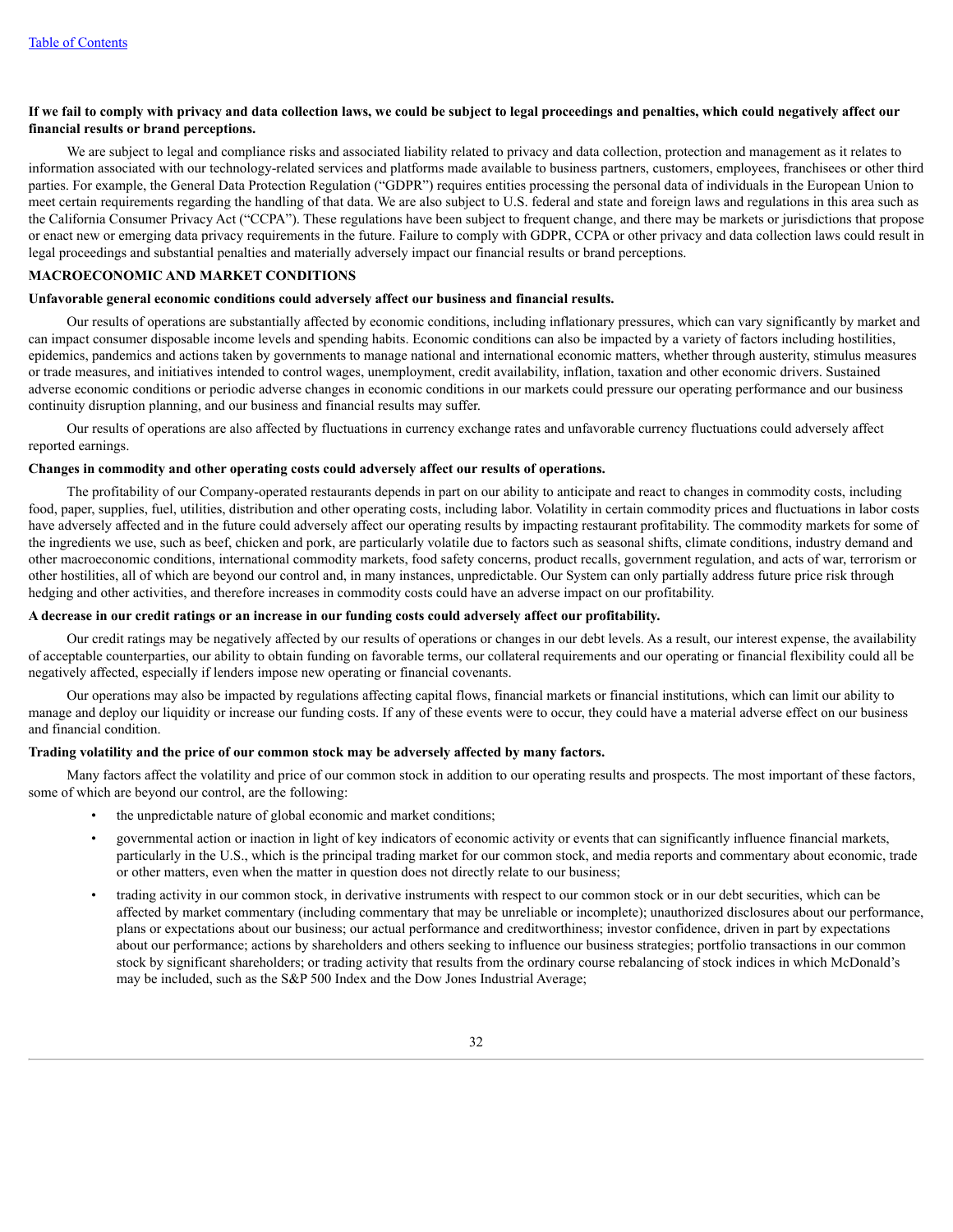- the impact of our stock repurchase program or dividend rate; and
- the impact on our results of corporate actions and market and third-party perceptions and assessments of such actions, such as those we may take from time to time as we implement our strategies, including through acquisitions, in light of changing business, legal and tax considerations and evolve our corporate structure.

#### **Our business is subject to an increasing focus on ESG matters.**

In recent years, there has been an increasing focus by stakeholders – including employees, franchisees, customers, suppliers, governmental and nongovernmental organizations and investors – on ESG matters. A failure, whether real or perceived, to address ESG matters or to achieve progress on our ESG initiatives on the anticipated timing or at all, could adversely affect our business, including by heightening other risks disclosed in these Risk Factors, such as those related to consumer behavior, consumer perceptions of our brand, labor availability and costs, supply chain interruptions, commodity costs, and legal and regulatory complexity. Conversely, our taking a position, whether real or perceived, on ESG, public policy, geopolitical and similar matters could adversely impact our business.

The standards we set for ourselves regarding ESG matters, and our ability to meet such standards, may also impact our business. For example, we are working to manage risks and costs to our System related to climate change, greenhouse gases, and diminishing energy and water resources, and we have announced initiatives relating to, among other things, environmental sustainability, responsible sourcing and increasing diverse representation across our System. We may face increased scrutiny related to reporting on and achieving these initiatives, as well as continued public focus on similar matters, such as packaging and waste, animal health and welfare, deforestation and land use. We may also face increased pressure from stakeholders to provide expanded disclosure and establish additional commitments, targets or goals, and take actions to meet them, which could expose us to additional market, operational, execution and reputational costs and risks. Moreover, addressing ESG matters requires Systemwide coordination and alignment, and the standards by which certain ESG matters are measured are evolving and subject to assumptions that could change over time.

# Events such as severe weather conditions, natural disasters, hostilities, social unrest and climate change, among others, can adversely affect our results **and prospects.**

Severe weather conditions, natural disasters, acts of war, terrorism or other hostilities, social unrest or climate change (or expectations about them) can adversely affect consumer behavior and confidence levels, supply availability and costs and local operations in impacted markets, all of which can affect our results and prospects. Climate change may also increase the frequency and severity of such weather-related events and natural disasters. Our receipt of proceeds under any insurance we maintain with respect to some of these risks may be delayed or the proceeds may be insufficient to cover our losses fully.

#### <span id="page-32-0"></span>**Item 3. Quantitative and Qualitative Disclosures About Market Risk**

There were no material changes to the disclosures made in the Company's Annual Report on Form 10-K for the year ended December 31, 2021 regarding these matters.

#### <span id="page-32-1"></span>**Item 4. Controls and Procedures**

#### **Disclosure Controls**

An evaluation was conducted under the supervision and with the participation of the Company's management, including the Chief Executive Officer ("CEO") and Chief Financial Officer ("CFO"), of the effectiveness of the design and operation of the Company's disclosure controls and procedures (as that term is defined in Rules 13a-15(e) and 15d-15(e) under the Securities Exchange Act of 1934, as amended (the "Exchange Act")) as of March 31, 2022. Based on that evaluation, the CEO and CFO concluded that the Company's disclosure controls and procedures were effective as of such date to provide reasonable assurances that information required to be disclosed by the Company in the reports filed or submitted under the Exchange Act is recorded, processed, summarized and reported within the time periods specified in Securities and Exchange Commission rules and forms, and is accumulated and communicated to the Company's management, including the CEO and CFO, as appropriate to allow timely decisions regarding required disclosure.

#### **Internal Control Over Financial Reporting**

The Company is in the process of implementing a comprehensive, multi-year finance and technology transformation initiative to migrate its general ledger, financial close and consolidation processes onto new financial systems. The Company is performing the implementation in the ordinary course of business to increase efficiency and to modernize the tools and technology used in its key financial processes. This is not in response to any identified deficiency or weakness in the Company's internal control over financial reporting. As the phased implementation of the systems continues, the Company may have changes to its processes and procedures that are expected to enhance the Company's internal control over financial reporting. As such changes occur, the Company will continue to monitor and modify, as needed, the design and operating effectiveness of key control activities to align with the new business processes and capabilities of the new financial systems.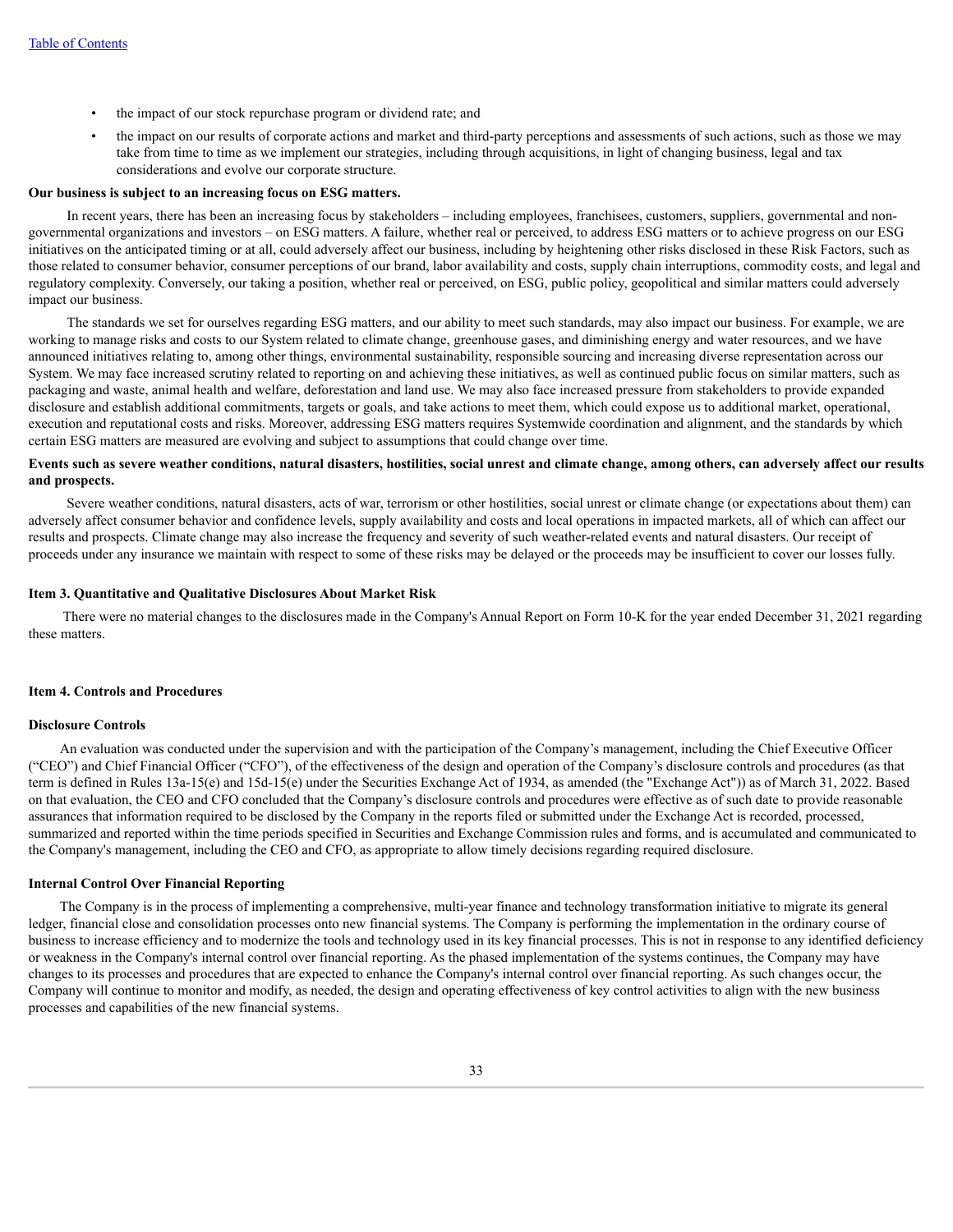<span id="page-33-0"></span>Except for these changes, the Company's management, including the CEO and CFO, confirm there has been no change in the Company's internal control over financial reporting during the fiscal quarter ended March 31, 2022 that has materially affected, or is reasonably likely to materially affect, the Company's internal control over financial reporting.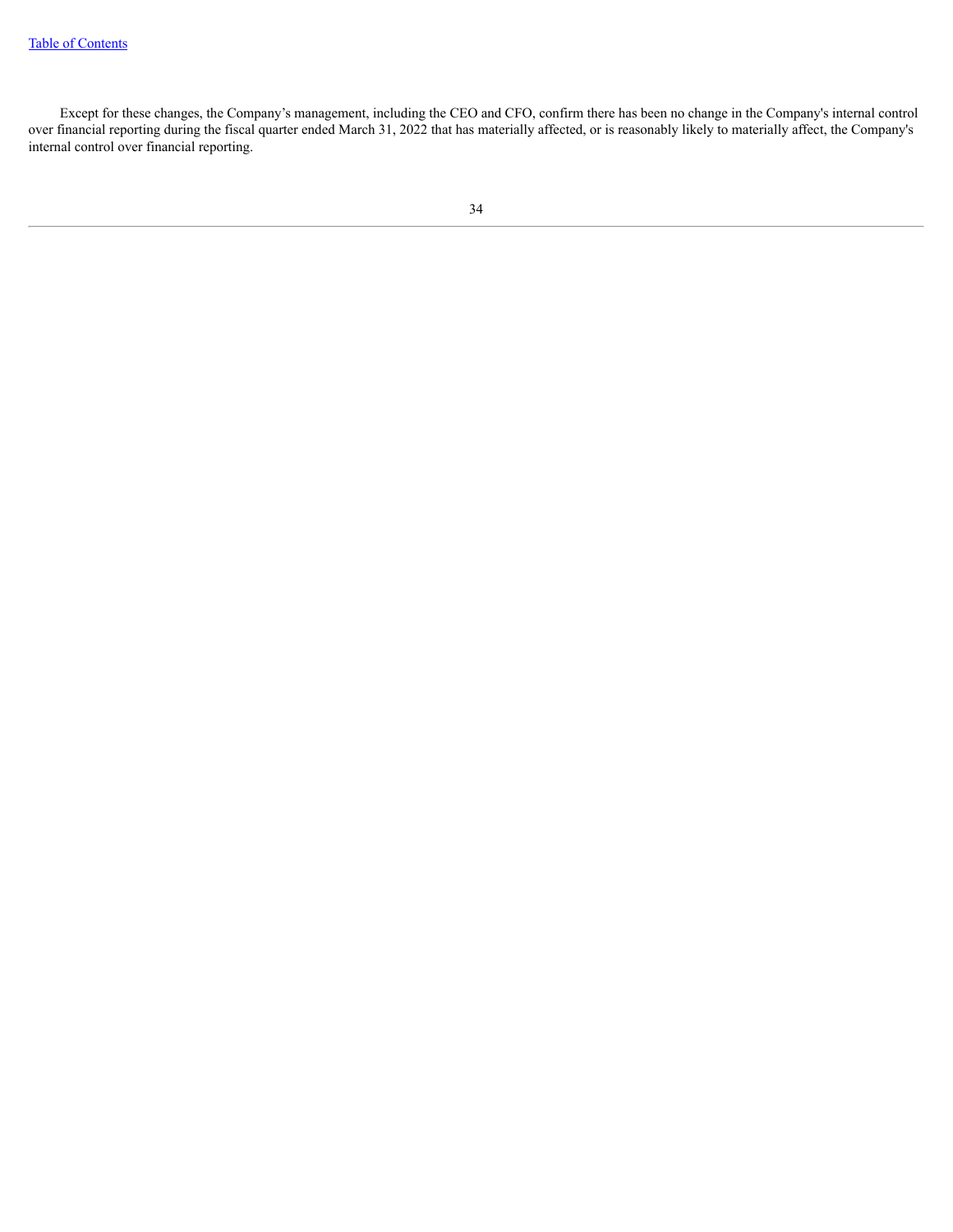# **PART II – OTHER INFORMATION**

# <span id="page-34-0"></span>**Item 1. Legal Proceedings**

There were no material changes to the disclosure made in our Annual Report on Form 10-K for the year ended December 31, 2021 regarding these matters.

# <span id="page-34-1"></span>**Item 1A. Risk Factors**

For a discussion of risk factors affecting the Company's business, refer to the "Risk Factors" section in Part I, Item 2 of this report.

# <span id="page-34-2"></span>**Item 2. Unregistered Sales of Equity Securities and Use of Proceeds**

# **Issuer Purchases of Equity Securities\***

The following table presents information related to repurchases of common stock the Company made during the quarter ended March 31, 2022:

| Period              | <b>Total Number of</b><br><b>Shares Purchased</b> | <b>Average Price</b><br>Paid<br>per Share | <b>Total Number of</b><br><b>Shares Purchased as</b><br><b>Part of Publicly</b><br><b>Announced Plans or</b><br>Programs <sup>(1)</sup> | <b>Approximate Dollar</b><br><b>Value of Shares</b><br>that May Yet<br><b>Be Purchased Under</b><br>the Plans or Programs <sup>(1)</sup> |
|---------------------|---------------------------------------------------|-------------------------------------------|-----------------------------------------------------------------------------------------------------------------------------------------|------------------------------------------------------------------------------------------------------------------------------------------|
| January 1-31, 2022  | 1,465,845                                         | 255.62                                    | 1,465,845                                                                                                                               | 12,905,664,153                                                                                                                           |
| February 1-28, 2022 | 2,163,959                                         | 249.84                                    | 2,163,959                                                                                                                               | 12,365,014,194                                                                                                                           |
| March 1-31, 2022    | 2,534,949                                         | 233.18                                    | 2,534,949                                                                                                                               | 11,773,904,124                                                                                                                           |
| Total               | 6,164,753                                         | 244.37                                    | 6,164,753                                                                                                                               |                                                                                                                                          |

Subject to applicable law, the Company may repurchase shares directly in the open market, in privately negotiated transactions or pursuant to derivative instruments and plans complying with Rule 10b5-1 under the Exchange Act, among other types of transactions and arrangements.

<span id="page-34-3"></span>(1) On December 31, 2019, the Company's Board of Directors approved a share repurchase program, effective January 1, 2020, that authorized the purchase of up to \$15 billion of the Company's outstanding common stock.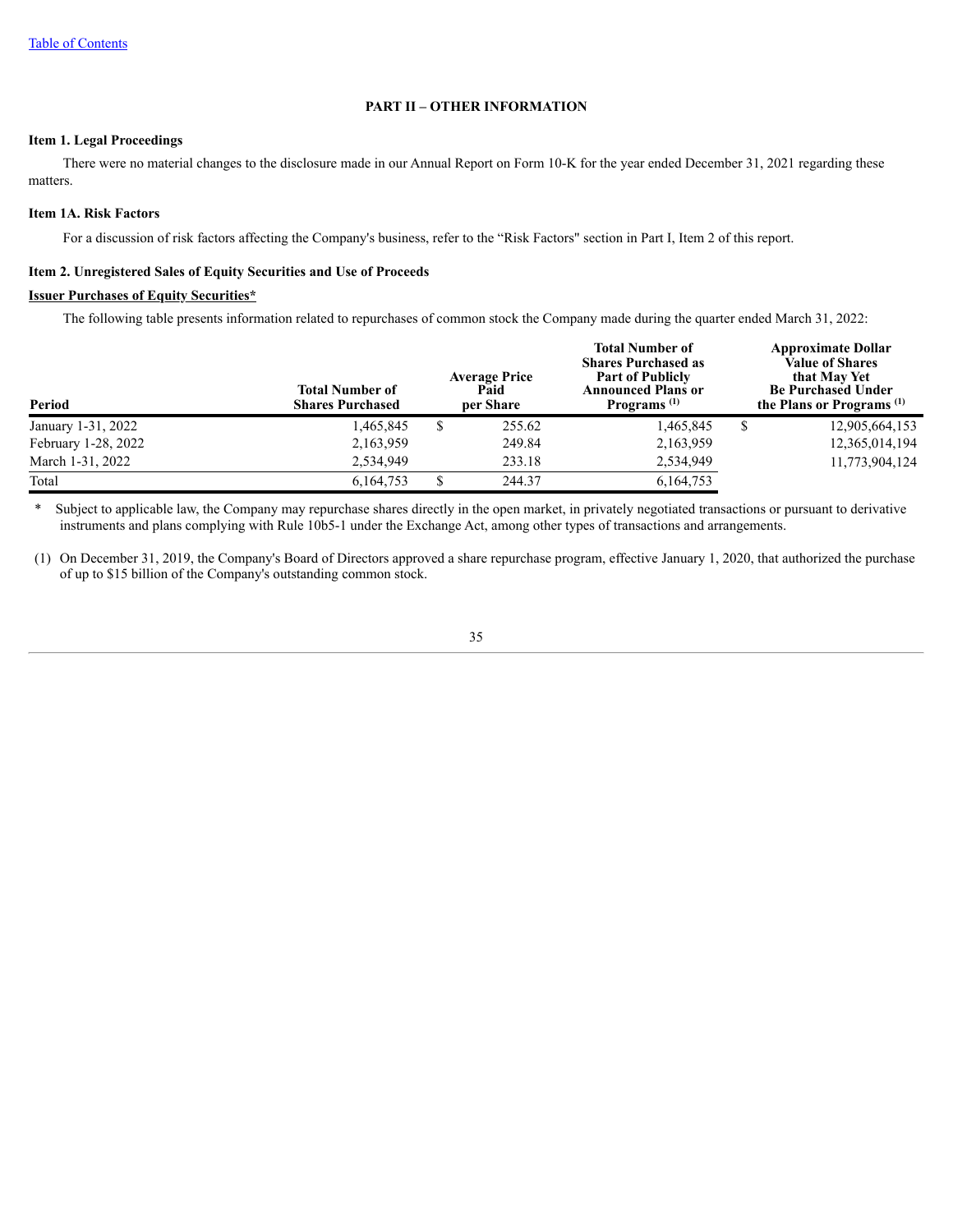|  | em 6. Exhibits |  |
|--|----------------|--|

| Item 6. Exhibits      |                                   |                                                                                                                                                                                                                                                                                                        |  |  |  |  |  |  |
|-----------------------|-----------------------------------|--------------------------------------------------------------------------------------------------------------------------------------------------------------------------------------------------------------------------------------------------------------------------------------------------------|--|--|--|--|--|--|
| <b>Exhibit Number</b> |                                   | Description                                                                                                                                                                                                                                                                                            |  |  |  |  |  |  |
| (3)                   | Articles of incorporation; bylaws |                                                                                                                                                                                                                                                                                                        |  |  |  |  |  |  |
|                       | (a)                               | Restated Certificate of Incorporation, effective as of May 23, 2019, incorporated herein by reference from Exhibit 3(a) of Form<br><u>10-Q (File No. 001-05231), for the quarter ended June 30, 2019.</u>                                                                                              |  |  |  |  |  |  |
|                       | (b)                               | By-Laws, as amended and restated with effect as of December 6, 2019, incorporated herein by reference from Exhibit 3 of<br>Form 8-K (File No. 001-05231), filed December 10, 2019.                                                                                                                     |  |  |  |  |  |  |
| (4)                   |                                   | Instruments defining the rights of security holders, including indentures*                                                                                                                                                                                                                             |  |  |  |  |  |  |
|                       | (a)                               | Senior Debt Securities Indenture, dated as of October 19, 1996, incorporated herein by reference from Exhibit (4)(a) of Form S-<br>3 Registration Statement (File No. 333-14141), filed October 15, 1996.                                                                                              |  |  |  |  |  |  |
|                       | (b)                               | Subordinated Debt Securities Indenture, dated as of October 18, 1996, incorporated herein by reference from Exhibit $(4)(b)$ of<br>Form S-3 Registration Statement (File No. 333-14141), filed October 15, 1996.                                                                                       |  |  |  |  |  |  |
| (10)                  |                                   | Material contracts                                                                                                                                                                                                                                                                                     |  |  |  |  |  |  |
|                       | (a)                               | McDonald's Corporation Directors' Deferred Compensation Plan, amended and restated effective as of December 31, 2021,<br>incorporated herein by reference from Exhibit $10(a)$ of Form 10-K (File No. 001-05231), for the year ended December 31,<br>$2021.**$                                         |  |  |  |  |  |  |
|                       | (b)                               | McDonald's Corporation Board of Directors Deferred Compensation Plan, effective as of January 1, 2022, incorporated herein by<br>reference from Exhibit $10(b)$ of Form $10-K$ (File No. 001-05231), for the year ended December $31, 2021$ .**                                                        |  |  |  |  |  |  |
|                       | (c)                               | McDonald's Deferred Compensation Plan, effective as of January 1, 2017, incorporated herein by reference from Exhibit 10(b)<br>of Form 10-K (file No. 001-05231), for the year ended December 31, 2016.**                                                                                              |  |  |  |  |  |  |
|                       |                                   | First Amendment to the McDonald's Deferred Compensation Plan, effective as of May 1, 2018, incorporated herein by<br>(i)<br>reference from Exhibit $10(b)(i)$ of Form $10-O$ (File No. 001-05231), for the quarter ended September 30, 2018.**                                                         |  |  |  |  |  |  |
|                       | (d)                               | McDonald's Amended and Restated Deferred Compensation Plan, effective as of May 26, 2020, incorporated herein by reference<br>from Exhibit $10(c)$ of Form 10-O (File No. 001-05231), for the quarter ended June 30, 2020.**                                                                           |  |  |  |  |  |  |
|                       |                                   | First Amendment to the McDonald's Amended and Restated Deferred Compensation Plan, effective as of December 1,<br>(i)<br>$2021$ , incorporated herein by reference from Exhibit $10(d)(i)$ of Form $10-K$ (File No. 001-05231), for the year ended<br>December 31, 2021.**                             |  |  |  |  |  |  |
|                       | (e)                               | McDonald's Corporation Supplemental Profit Sharing and Savings Plan, effective as of September 1, 2001, incorporated herein<br>by reference from Exhibit $10(c)$ of Form 10-K (File No. 001-05231), for the year ended December 31, 2001.**                                                            |  |  |  |  |  |  |
|                       |                                   | First Amendment to the McDonald's Corporation Supplemental Profit Sharing and Savings Plan, effective as of<br>(i)<br>January 1, 2002, incorporated herein by reference from Exhibit $10(g)(i)$ of Form 10-K (File No. 001-05231), for the<br>year ended December 31, 2002.**                          |  |  |  |  |  |  |
|                       |                                   | Second Amendment to the McDonald's Corporation Supplemental Profit Sharing and Savings Plan, as amended,<br>(ii)<br>effective as of January 1, 2005, incorporated herein by reference from Exhibit $10(c)(ii)$ of Form $10\text{-}K$ (File No. 001-<br>05231), for the year ended December 31, 2004.** |  |  |  |  |  |  |
|                       | (f)                               | McDonald's Corporation 2012 Omnibus Stock Ownership Plan, effective as of June 1, 2012, incorporated herein by reference<br>from Exhibit 10(h) of Form 10-O (File No. 001-05231), for the quarter ended September 30, 2012. <sup>**</sup>                                                              |  |  |  |  |  |  |
|                       | (g)                               | McDonald's Corporation Amended and Restated 2012 Omnibus Stock Ownership Plan, effective as of May 21, 2020,<br>incorporated herein by reference from Exhibit $10(g)$ of Form 10-O (File No. 001-05231), for the quarter ended June 30, 2020.**                                                        |  |  |  |  |  |  |
|                       | (h)                               | Form of 2013 Executive Stock Option Award Agreement in connection with the 2012 Omnibus Stock Ownership Plan,<br>incorporated herein by reference from Exhibit $10(n)$ of Form 10-Q (File No. 001-05231), for the quarter ended March 31,<br>$2013$ <sup>**</sup>                                      |  |  |  |  |  |  |
|                       | (i)                               | Form of 2014 Executive Stock Option Award Agreement in connection with the 2012 Omnibus Stock Ownership Plan,<br>incorporated herein by reference from Exhibit $10(z)$ of Form 10-Q (File No. 001-05231), for the quarter ended March 31,<br>$2014.**$                                                 |  |  |  |  |  |  |
|                       |                                   |                                                                                                                                                                                                                                                                                                        |  |  |  |  |  |  |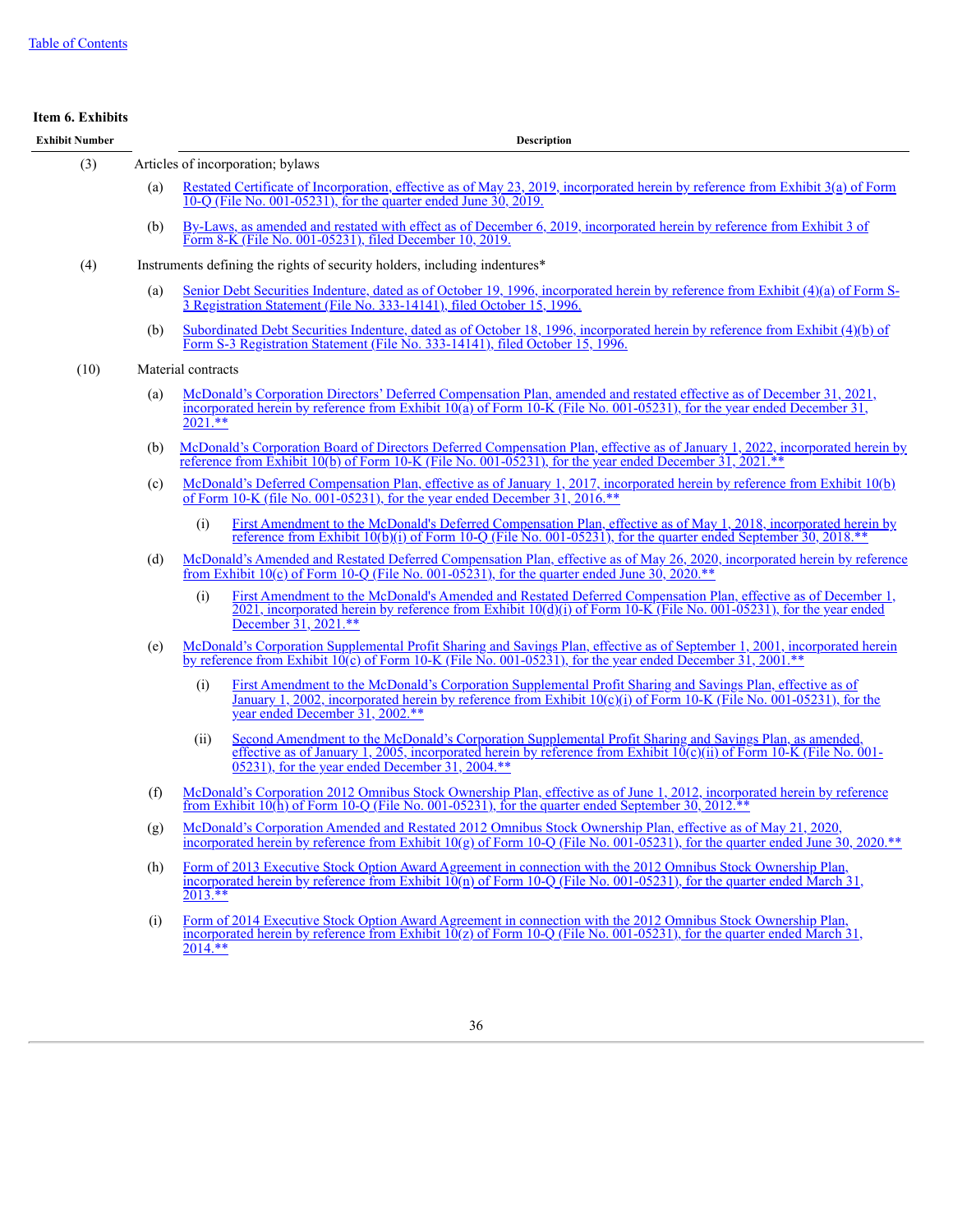- (j) Form of Executive [Confidentiality,](https://content.edgar-online.com/ExternalLink/EDGAR/0000063908-17-000025.html?hash=1c27d2c5710292041e53399ffef20322e975a8864a53275f6cf3359336958337&dest=mcd-3312017xex10o10q_htm) Intellectual Property and Restrictive Covenant Agreement, incorporated herein by reference from Exhibit  $10(q)$  of Form 10-Q (File No. [001-05231\),](https://content.edgar-online.com/ExternalLink/EDGAR/0000063908-17-000025.html?hash=1c27d2c5710292041e53399ffef20322e975a8864a53275f6cf3359336958337&dest=mcd-3312017xex10o10q_htm) for the quarter ended March 31, 2017.\*\*
- (k) Form of 2018 Executive Stock Option Award [Agreement](https://content.edgar-online.com/ExternalLink/EDGAR/0000063908-18-000025.html?hash=ef3f31cd3e0a1a7fbf5648599532b55f43ff235d6056ab98a326892a9d3f434d&dest=mcd-3312018xex10q_htm) in connection with the 2012 Omnibus Stock Ownership Plan, [incorporated](https://content.edgar-online.com/ExternalLink/EDGAR/0000063908-18-000025.html?hash=ef3f31cd3e0a1a7fbf5648599532b55f43ff235d6056ab98a326892a9d3f434d&dest=mcd-3312018xex10q_htm) herein by reference from Exhibit  $10(q)$  of Form 10-Q (File No. 001-05231), for the quarter ended March 31,  $2018.**$
- (I) Separation Agreement and General Release between Douglas Goare and the Company, dated January 7, 2019, [incorporated](https://content.edgar-online.com/ExternalLink/EDGAR/0000063908-19-000010.html?hash=8b4202d7d32d5c3f7603f287aef90257358eeaec7fef0fde5c984e02c93cfe18&dest=mcd-12312018xex10r_htm) herein by reference from Exhibit 10(r) of Form 10-K (File No. [001-05231\),](https://content.edgar-online.com/ExternalLink/EDGAR/0000063908-19-000010.html?hash=8b4202d7d32d5c3f7603f287aef90257358eeaec7fef0fde5c984e02c93cfe18&dest=mcd-12312018xex10r_htm) for the year ended December 31, 2018.\*\*
- (m) [McDonald's](https://content.edgar-online.com/ExternalLink/EDGAR/0000063908-19-000039.html?hash=394fa71e44f97a1ce41dd02ea5737a8c33aade3e1623c847cd68b444eae3c37d&dest=mcd-3312019xex10p_htm) Corporation Target Incentive Plan, effective as of January 1, 2013, amended and restated effective as of February 13, 2019, [incorporated](https://content.edgar-online.com/ExternalLink/EDGAR/0000063908-19-000039.html?hash=394fa71e44f97a1ce41dd02ea5737a8c33aade3e1623c847cd68b444eae3c37d&dest=mcd-3312019xex10p_htm) herein by reference from Exhibit 10(p) of Form 10-Q (File No. 001-05231), for the quarter ended March  $31, 2019$
- (n) McDonald's Corporation Officer Severance Plan, amended and restated effective as of January 1, 2019, [incorporated](https://content.edgar-online.com/ExternalLink/EDGAR/0000063908-19-000039.html?hash=394fa71e44f97a1ce41dd02ea5737a8c33aade3e1623c847cd68b444eae3c37d&dest=mcd-3312019xex10q_htm) herein by reference from Exhibit  $10(q)$  of Form 10-Q (File No. [001-05231\),](https://content.edgar-online.com/ExternalLink/EDGAR/0000063908-19-000039.html?hash=394fa71e44f97a1ce41dd02ea5737a8c33aade3e1623c847cd68b444eae3c37d&dest=mcd-3312019xex10q_htm) for the quarter ended March 31, 2019.\*\*
- (o) Form of 2019 Executive Stock Option Award [Agreement](https://content.edgar-online.com/ExternalLink/EDGAR/0000063908-19-000039.html?hash=394fa71e44f97a1ce41dd02ea5737a8c33aade3e1623c847cd68b444eae3c37d&dest=mcd-3312019xex10r_htm) in connection with the 2012 Omnibus Stock Ownership Plan, [incorporated](https://content.edgar-online.com/ExternalLink/EDGAR/0000063908-19-000039.html?hash=394fa71e44f97a1ce41dd02ea5737a8c33aade3e1623c847cd68b444eae3c37d&dest=mcd-3312019xex10r_htm) herein by reference from Exhibit  $10(r)$  of Form 10-Q (File No. 001-05231), for the quarter ended March 31,  $2019.**$
- (p) Form of 2019 Executive [Performance-Based](https://content.edgar-online.com/ExternalLink/EDGAR/0000063908-19-000039.html?hash=394fa71e44f97a1ce41dd02ea5737a8c33aade3e1623c847cd68b444eae3c37d&dest=mcd-3312019xex10s_htm) Restricted Stock Unit Award Agreement in connection with the 2012 Omnibus Stock Ownership Plan, [incorporated](https://content.edgar-online.com/ExternalLink/EDGAR/0000063908-19-000039.html?hash=394fa71e44f97a1ce41dd02ea5737a8c33aade3e1623c847cd68b444eae3c37d&dest=mcd-3312019xex10s_htm) herein by reference from Exhibit 10(s) of Form 10-Q (File No. 001-05231), for the quarter ended March 31, [2019.\\*\\*](https://content.edgar-online.com/ExternalLink/EDGAR/0000063908-19-000039.html?hash=394fa71e44f97a1ce41dd02ea5737a8c33aade3e1623c847cd68b444eae3c37d&dest=mcd-3312019xex10s_htm)
- (q) Separation Agreement and General Release between Stephen [Easterbrook](https://content.edgar-online.com/ExternalLink/EDGAR/0000898822-19-000080.html?hash=a0bbafe4c26e0aad5038bf1acdfa142ec48f76272fa342047258f5a4d28f9aa8&dest=mcdsepagmt_htm) and the Company, dated October 31, 2019, [incorporated](https://content.edgar-online.com/ExternalLink/EDGAR/0000898822-19-000080.html?hash=a0bbafe4c26e0aad5038bf1acdfa142ec48f76272fa342047258f5a4d28f9aa8&dest=mcdsepagmt_htm) herein by reference from Exhibit 10.1 of Form 8-K (File No. 001-05231), filed November 4, 2019.\*\*
- (r) Separation Agreement and General Release between Silvia Lagnado and the Company, dated August 14, 2019, [incorporated](https://content.edgar-online.com/ExternalLink/EDGAR/0000063908-20-000063.html?hash=5bb4857e808b9d38def7134d25c8e60d0f9340c69f5df8b74ef127d068c85f32&dest=mcd-6302020xex10t_htm) herein by reference from Exhibit 10(t) of Form 10-Q (File No. [001-05231\),](https://content.edgar-online.com/ExternalLink/EDGAR/0000063908-20-000063.html?hash=5bb4857e808b9d38def7134d25c8e60d0f9340c69f5df8b74ef127d068c85f32&dest=mcd-6302020xex10t_htm) for the quarter ended June 30, 2020.\*\*
- (s) Separation Agreement and General Release between Silvia Lagnado and the Company, dated October 31, 2019, [incorporated](https://content.edgar-online.com/ExternalLink/EDGAR/0000063908-20-000063.html?hash=5bb4857e808b9d38def7134d25c8e60d0f9340c69f5df8b74ef127d068c85f32&dest=mcd-6302020xex10u_htm) herein by reference from Exhibit 10(u) of Form 10-Q (File No. [001-05231\),](https://content.edgar-online.com/ExternalLink/EDGAR/0000063908-20-000063.html?hash=5bb4857e808b9d38def7134d25c8e60d0f9340c69f5df8b74ef127d068c85f32&dest=mcd-6302020xex10u_htm) for the quarter ended June 30, 2020.\*\*
- (t) Separation Agreement and General Release between Jerome N. [Krulewitch](https://content.edgar-online.com/ExternalLink/EDGAR/0000063908-21-000013.html?hash=febdc2ad7ddd2ca10233cafa532683c7ecffae1c03122862bd9a755cfac71e04&dest=mcd-12312020xex10v10xk_htm) and the Company, dated October 13, 2020, [incorporated](https://content.edgar-online.com/ExternalLink/EDGAR/0000063908-21-000013.html?hash=febdc2ad7ddd2ca10233cafa532683c7ecffae1c03122862bd9a755cfac71e04&dest=mcd-12312020xex10v10xk_htm) herein by reference from Exhibit  $10(y)$  of Form 10-K (File No. 001-05231), for the year ended December 31,  $2020$  \*\*
- (u) Form of Executive [Time-Based](https://content.edgar-online.com/ExternalLink/EDGAR/0000063908-21-000030.html?hash=c8754ec2601c654edfd006e4954813aa0d22d27c0620151736a7eb2d2facbc61&dest=mcd-6302021xex10v10xq_htm) Restricted Stock Unit Award Agreement in connection with the Amended and Restated 2012 Omnibus Stock Ownership Plan, [incorporated](https://content.edgar-online.com/ExternalLink/EDGAR/0000063908-21-000030.html?hash=c8754ec2601c654edfd006e4954813aa0d22d27c0620151736a7eb2d2facbc61&dest=mcd-6302021xex10v10xq_htm) herein by reference from Exhibit 10(v) of Form 10-Q (File No. 001-05231), for the quarter ended June 30, [2021.\\*\\*](https://content.edgar-online.com/ExternalLink/EDGAR/0000063908-21-000030.html?hash=c8754ec2601c654edfd006e4954813aa0d22d27c0620151736a7eb2d2facbc61&dest=mcd-6302021xex10v10xq_htm)
- (31.1) Rule 13a-14(a) [Certification](#page-39-0) of Chief Executive Officer.
- (31.2) Rule 13a-14(a) [Certification](#page-40-0) of Chief Financial Officer.
- (32.1) [Certification](#page-41-0) pursuant to 18 U.S.C. Section 1350 by the Chief Executive Officer, as adopted pursuant to Section 906 of the Sarbanes-[Oxley](#page-41-0) Act of 2002.
- (32.2) [Certification](#page-42-0) pursuant to 18 U.S.C. Section 1350 by the Chief Financial Officer, as adopted pursuant to Section 906 of the Sarbanes-[Oxley](#page-42-0) Act of 2002.
- (101.INS) XBRL Instance Document the instance document does not appear in the Interactive Data File because its XBRL tags are embedded within the Inline XBRL document.
- (101.SCH) Inline XBRL Taxonomy Extension Schema Document.
- (101.CAL) Inline XBRL Taxonomy Extension Calculation Linkbase Document.
- (101.DEF) Inline XBRL Taxonomy Extension Definition Linkbase Document.
- (101.LAB) Inline XBRL Taxonomy Extension Label Linkbase Document.
- (101.PRE) Inline XBRL Taxonomy Extension Presentation Linkbase Document.
- (104) Cover Page Interactive Data File the cover page XBRL tags are embedded within the Inline XBRL document.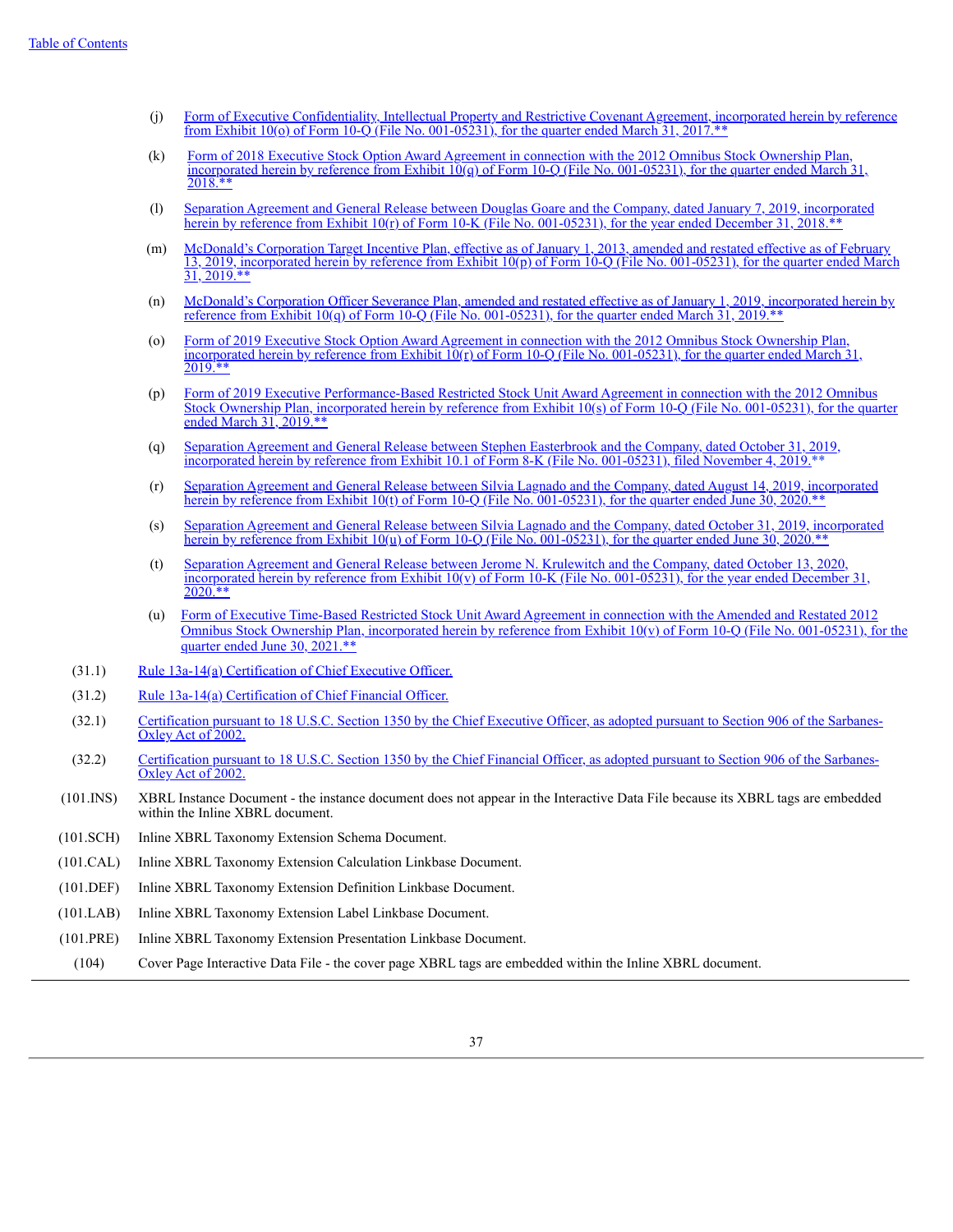- \* Other instruments defining the rights of holders of long-term debt of the registrant, and all of its subsidiaries for which consolidated financial statements are required to be filed and which are not required to be registered with the Commission, are not included herein as the securities authorized thereunder, individually, do not exceed 10% of the total assets of the registrant and its subsidiaries on a consolidated basis. An agreement to furnish a copy of any such instruments to the Commission upon request has been filed with the Commission.
- <span id="page-37-0"></span>\*\* Denotes compensatory plan.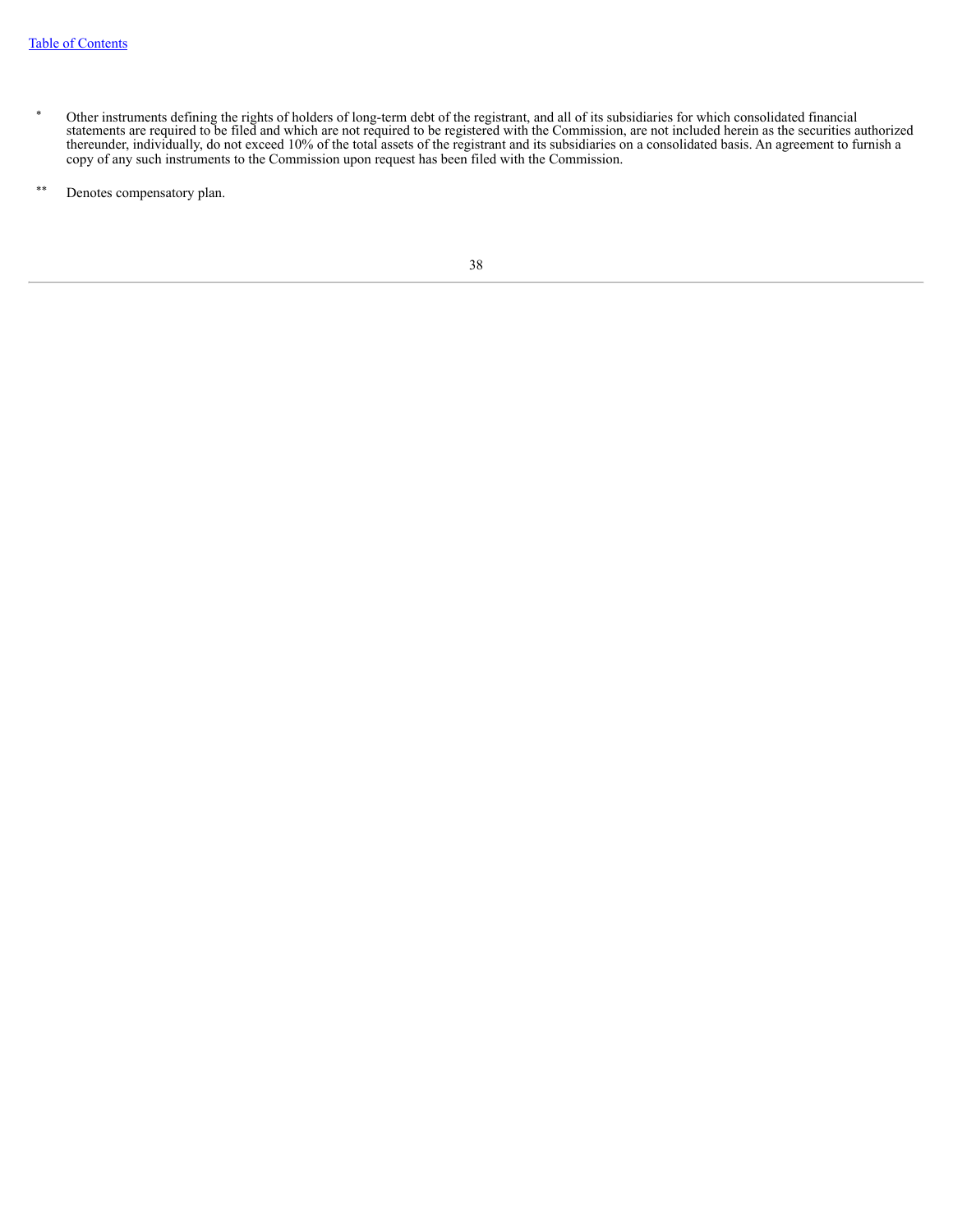# **SIGNATURE**

Pursuant to the requirements of the Securities Exchange Act of 1934, the registrant has duly caused this report to be signed on its behalf by the undersigned thereunto duly authorized.

> McDONALD'S CORPORATION (Registrant)

Date: May 2, 2022 Kevin M. Ozan

/s/ Kevin M. Ozan

Corporate Executive Vice President and Chief Financial Officer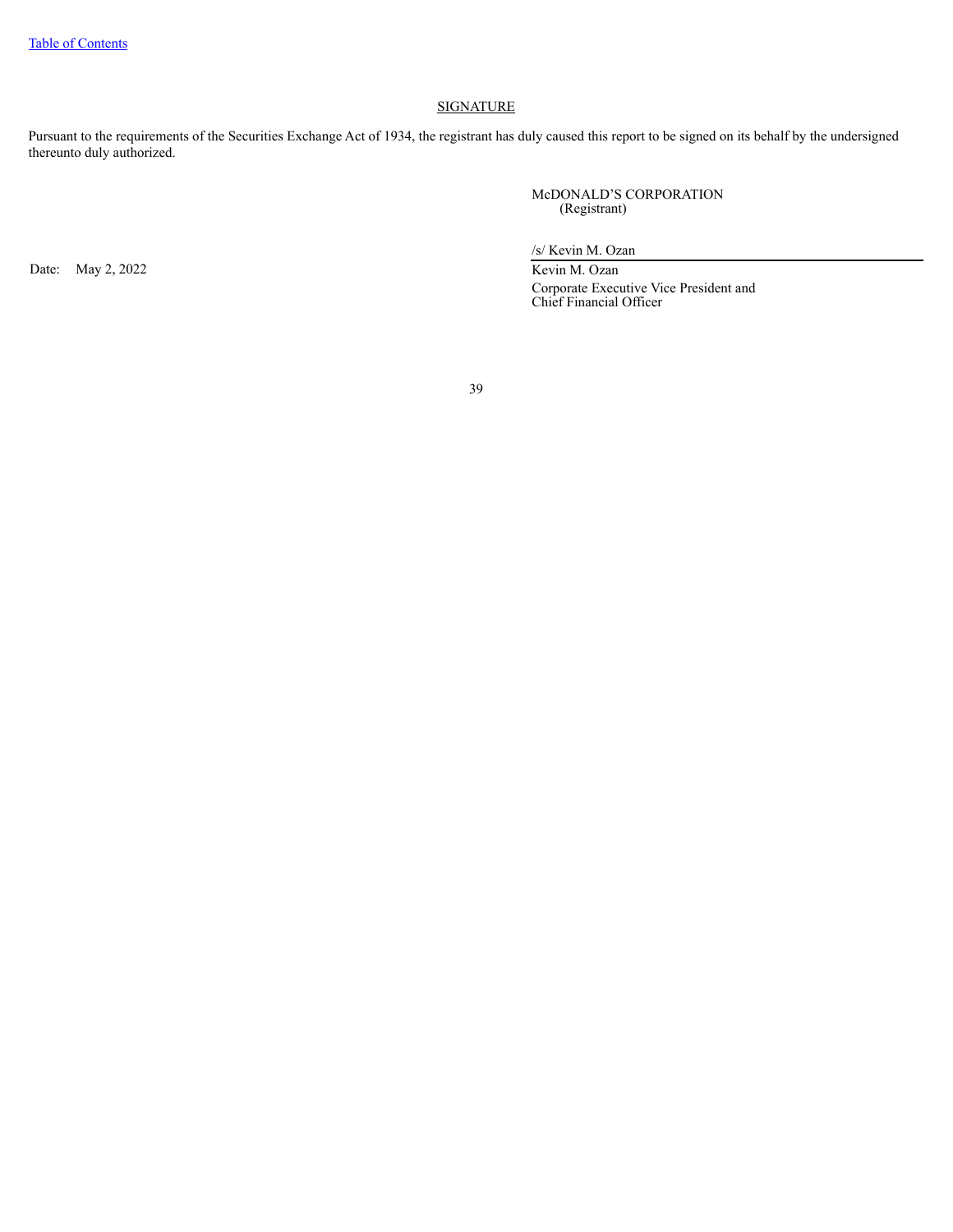# **Rule 13a-14(a) Certification of Chief Executive Officer**

<span id="page-39-0"></span>I, Christopher J. Kempczinski, certify that:

- (1) I have reviewed this quarterly report on Form 10-Q of McDonald's Corporation;
- (2) Based on my knowledge, this report does not contain any untrue statement of a material fact or omit to state a material fact necessary to make the statements made, in light of the circumstances under which such statements were made, not misleading with respect to the period covered by this report;
- (3) Based on my knowledge, the financial statements, and other financial information included in this report, fairly present in all material respects the financial condition, results of operations and cash flows of the registrant as of, and for, the periods presented in this report;
- (4) The registrant's other certifying officer(s) and I are responsible for establishing and maintaining disclosure controls and procedures (as defined in Exchange Act Rules 13a-15(e) and 15d-15(e)) and internal control over financial reporting (as defined in Exchange Act Rules 13a-15(f) and 15d-15(f)) for the registrant and have:
	- (a) Designed such disclosure controls and procedures, or caused such disclosure controls and procedures to be designed under our supervision, to ensure that material information relating to the registrant, including its consolidated subsidiaries, is made known to us by others within those entities, particularly during the period in which this report is being prepared;
	- (b) Designed such internal control over financial reporting, or caused such internal control over financial reporting to be designed under our supervision, to provide reasonable assurance regarding the reliability of financial reporting and the preparation of financial statements for external purposes in accordance with generally accepted accounting principles;
	- (c) Evaluated the effectiveness of the registrant's disclosure controls and procedures and presented in this report our conclusions about the effectiveness of the disclosure controls and procedures, as of the end of the period covered by this report based on such evaluation; and
	- (d) Disclosed in this report any change in the registrant's internal control over financial reporting that occurred during the registrant's most recent fiscal quarter (the registrant's fourth fiscal quarter in the case of an annual report) that has materially affected, or is reasonably likely to materially affect, the registrant's internal control over financial reporting; and
- (5) The registrant's other certifying officer(s) and I have disclosed, based on our most recent evaluation of internal control over financial reporting, to the registrant's auditors and the audit committee of the registrant's board of directors (or persons performing the equivalent functions):
	- (a) All significant deficiencies and material weaknesses in the design or operation of internal control over financial reporting which are reasonably likely to adversely affect the registrant's ability to record, process, summarize and report financial information; and
	- (b) Any fraud, whether or not material, that involves management or other employees who have a significant role in the registrant's internal control over financial reporting.

Date: May 2, 2022

/s/ Christopher J. Kempczinski

Christopher J. Kempczinski *President and Chief Executive Of icer*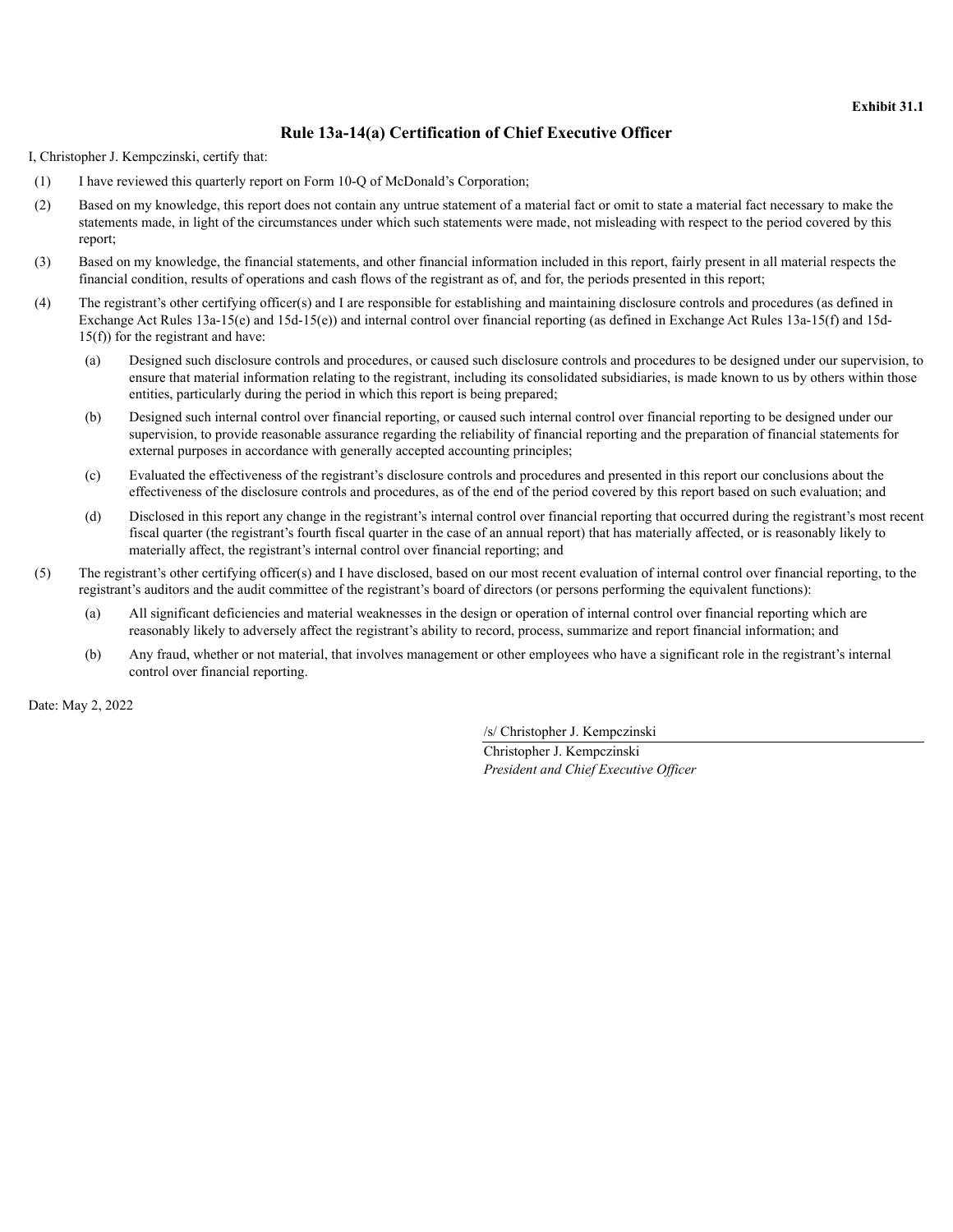# **Rule 13a-14(a) Certification of Chief Financial Officer**

<span id="page-40-0"></span>I, Kevin M. Ozan, certify that:

- (1) I have reviewed this quarterly report on Form 10-Q of McDonald's Corporation;
- (2) Based on my knowledge, this report does not contain any untrue statement of a material fact or omit to state a material fact necessary to make the statements made, in light of the circumstances under which such statements were made, not misleading with respect to the period covered by this report;
- (3) Based on my knowledge, the financial statements, and other financial information included in this report, fairly present in all material respects the financial condition, results of operations and cash flows of the registrant as of, and for, the periods presented in this report;
- (4) The registrant's other certifying officer(s) and I are responsible for establishing and maintaining disclosure controls and procedures (as defined in Exchange Act Rules 13a-15(e) and 15d-15(e)) and internal control over financial reporting (as defined in Exchange Act Rules 13a-15(f) and 15d-15(f)) for the registrant and have:
	- (a) Designed such disclosure controls and procedures, or caused such disclosure controls and procedures to be designed under our supervision, to ensure that material information relating to the registrant, including its consolidated subsidiaries, is made known to us by others within those entities, particularly during the period in which this report is being prepared;
	- (b) Designed such internal control over financial reporting, or caused such internal control over financial reporting to be designed under our supervision, to provide reasonable assurance regarding the reliability of financial reporting and the preparation of financial statements for external purposes in accordance with generally accepted accounting principles;
	- (c) Evaluated the effectiveness of the registrant's disclosure controls and procedures and presented in this report our conclusions about the effectiveness of the disclosure controls and procedures, as of the end of the period covered by this report based on such evaluation; and
	- (d) Disclosed in this report any change in the registrant's internal control over financial reporting that occurred during the registrant's most recent fiscal quarter (the registrant's fourth fiscal quarter in the case of an annual report) that has materially affected, or is reasonably likely to materially affect, the registrant's internal control over financial reporting; and
- (5) The registrant's other certifying officer(s) and I have disclosed, based on our most recent evaluation of internal control over financial reporting, to the registrant's auditors and the audit committee of the registrant's board of directors (or persons performing the equivalent functions):
	- (a) All significant deficiencies and material weaknesses in the design or operation of internal control over financial reporting which are reasonably likely to adversely affect the registrant's ability to record, process, summarize and report financial information; and
	- (b) Any fraud, whether or not material, that involves management or other employees who have a significant role in the registrant's internal control over financial reporting.

Date: May 2, 2022

/s/ Kevin M. Ozan

Kevin M. Ozan *Corporate Executive Vice President and Chief Financial Of icer*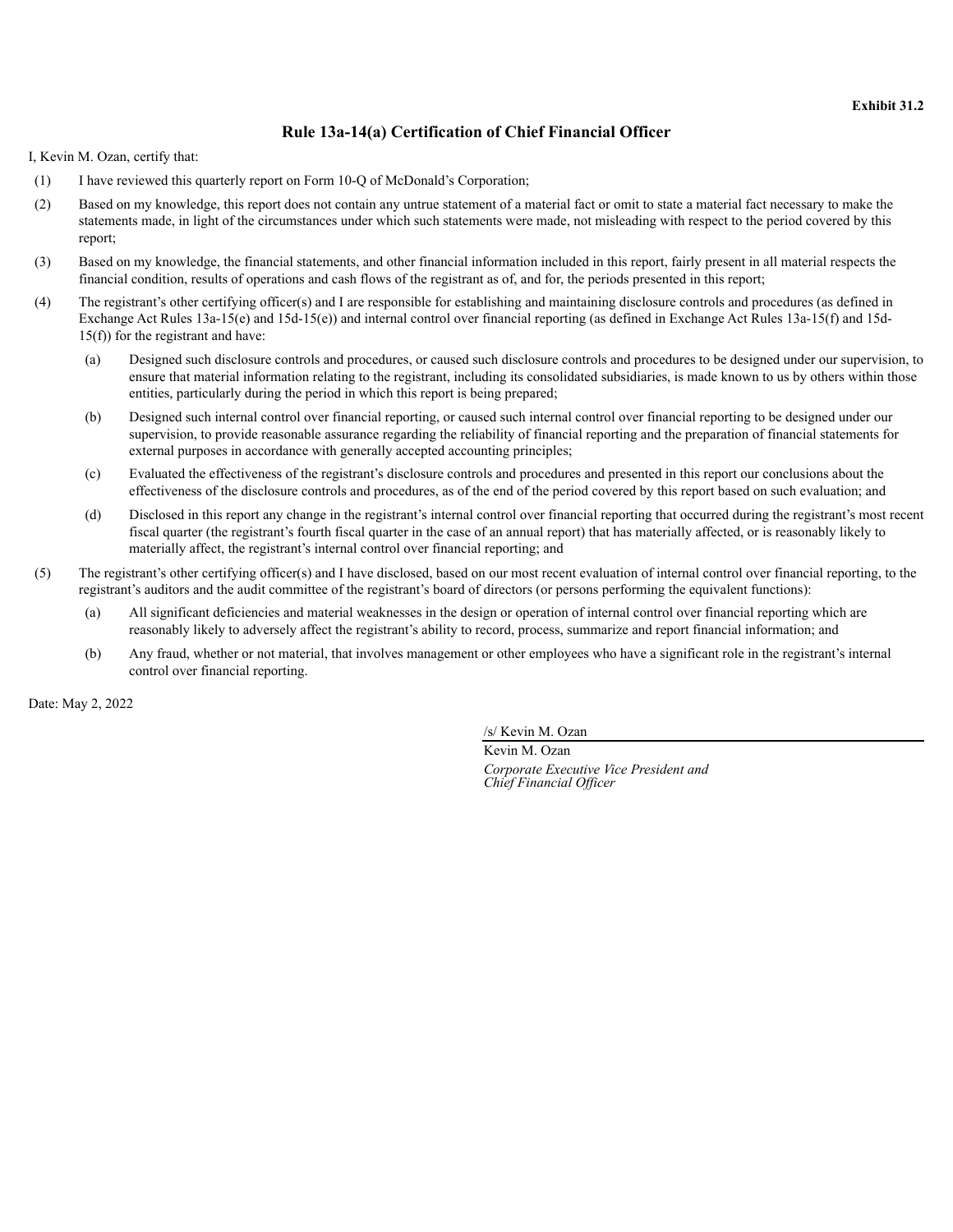# **Certification pursuant to 18 U.S.C. Section 1350 by the Chief Executive Officer, as adopted pursuant to Section 906 of the Sarbanes-Oxley Act of 2002**

<span id="page-41-0"></span>Pursuant to Section 906 of the Sarbanes-Oxley Act of 2002 (subsections (a) and (b) of Section 1350, Chapter 63 of Title 18, United States Code), the undersigned officer of McDonald's Corporation (the "Company"), does hereby certify, to such officer's knowledge, that the Quarterly Report on Form 10-Q for the quarter ended March 31, 2022 of the Company fully complies with the requirements of Section 13(a) or 15(d) of the Securities Exchange Act of 1934 and information contained in the Form 10-Q fairly presents, in all material respects, the financial condition and results of operations of the Company.

Date: May 2, 2022

/s/ Christopher J. Kempczinski

Christopher J. Kempczinski *President and Chief Executive Of icer*